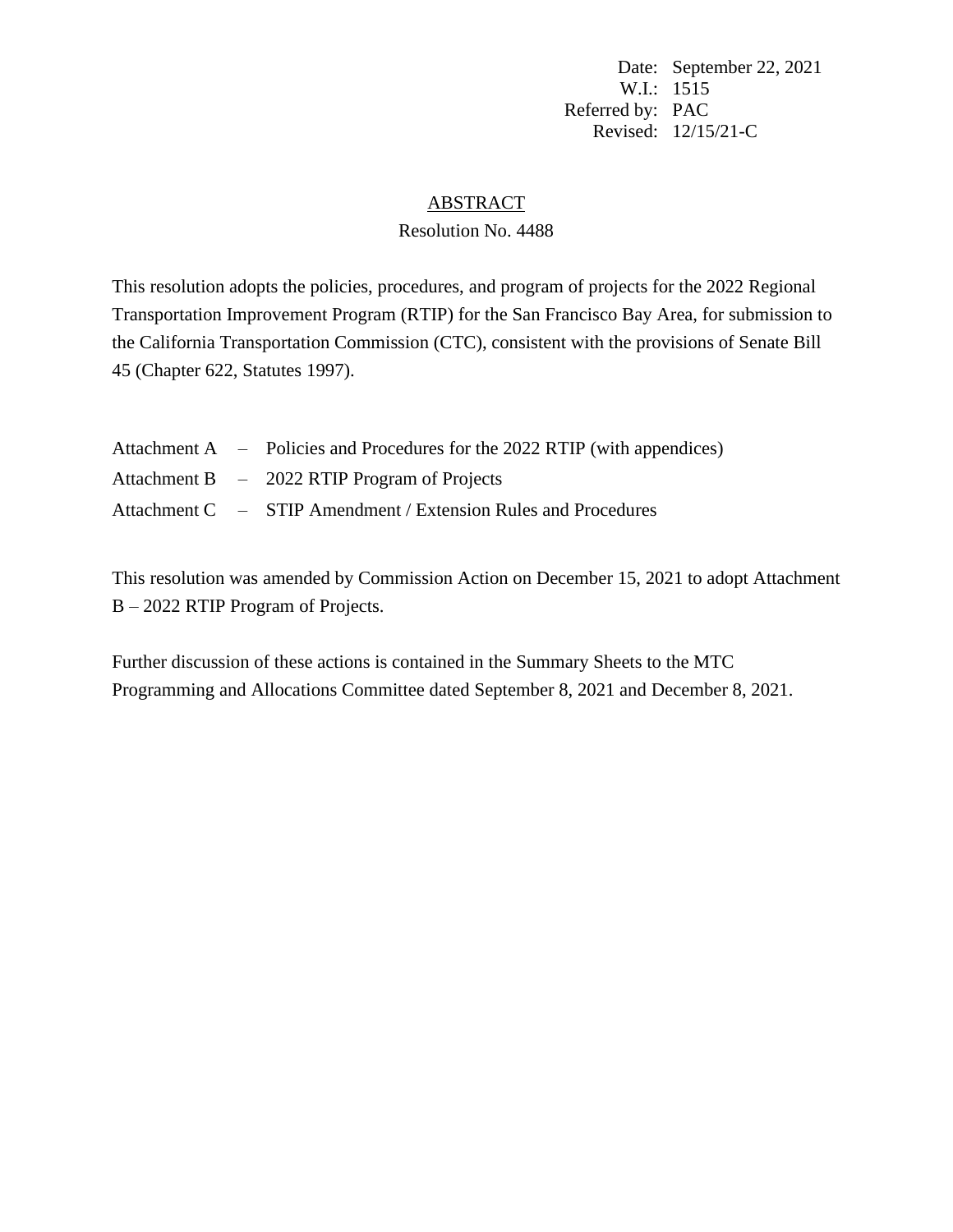Date: September 22, 2021 W.I.: 1515 Referred by: PAC

#### RE: Adoption of 2022 Regional Transportation Improvement Program (RTIP) Program Policies, Procedures, Project Selection Criteria, and Program of Projects

# METROPOLITAN TRANSPORTATION COMMISSION RESOLUTION NO. 4488

 WHEREAS, the Metropolitan Transportation Commission (MTC) is the regional transportation planning agency for the San Francisco Bay Area pursuant to Government Code Section 66500 *et seq.*; and

 WHEREAS, MTC has adopted and periodically revises, pursuant to Government Code Sections 66508 and 65080, a Regional Transportation Plan (RTP); and

 WHEREAS, MTC shares responsibility with the Association of Bay Area Governments (ABAG) for developing and implementing a Sustainable Communities Strategy (SCS) that integrates transportation, land use, and housing to meet greenhouse gas (GHG) reduction goals (Government Code Section 65080(b) 2(B)).

 WHEREAS, MTC adopts, pursuant to Government Code Section 65082, a Regional Transportation Improvement Program (RTIP) when additional State Transportation Improvement Program funding is available, that is submitted, pursuant to Government Code Section 14527, to the California Transportation Commission (CTC) and the California Department of Transportation (Caltrans); and

 WHEREAS, MTC has developed, in cooperation with Caltrans, operators of publicly owned mass transportation services, congestion management agencies, countywide transportation planning agencies, and local governments, policies, procedures and project selection criteria to be used in the development of the 2022 RTIP, and a five-year program for the funding made available for highways, roadways and state-funded mass transit guideways and other transit capital improvement projects, to include projects programmed in fiscal years 2022- 23 through 2026-27; and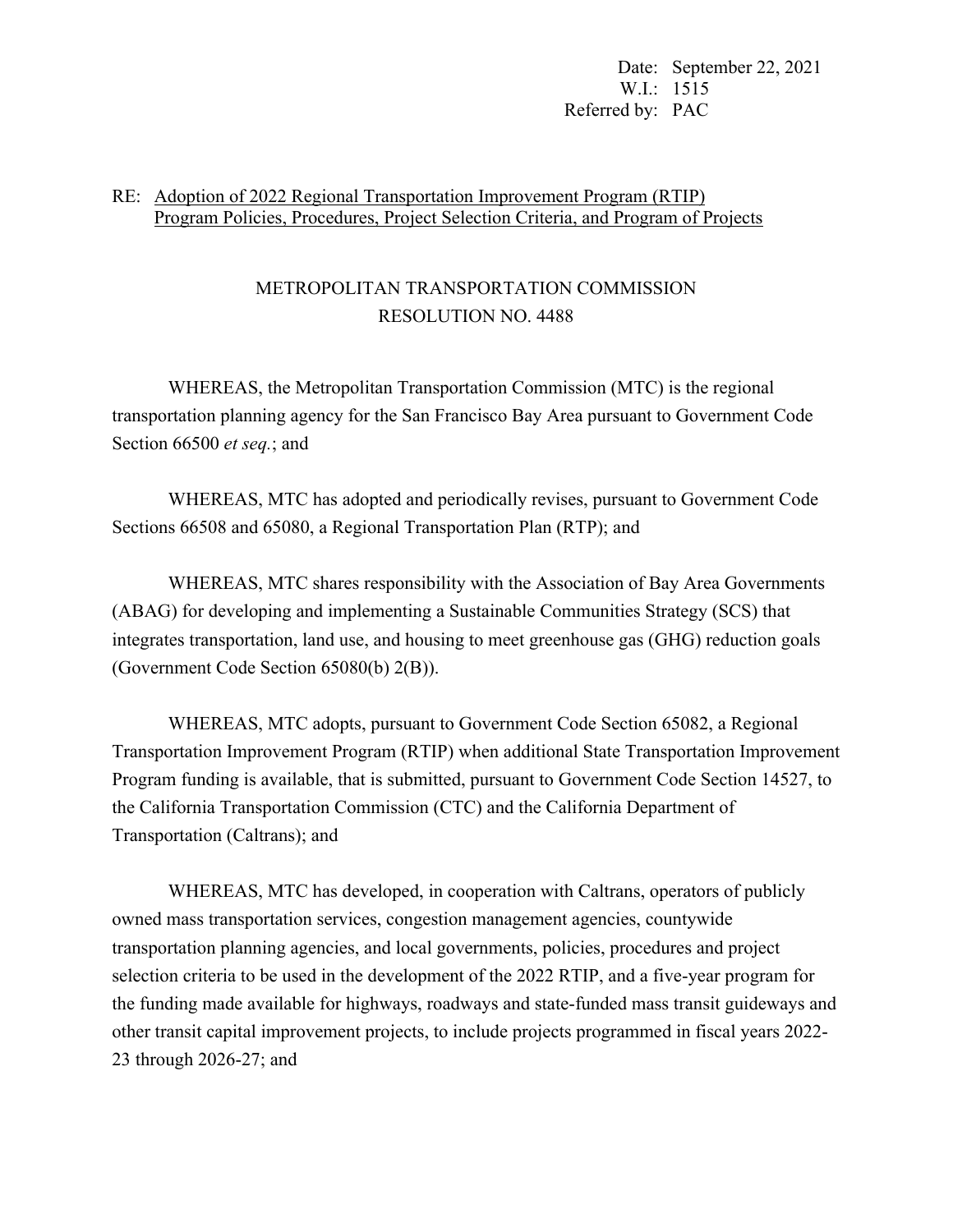MTC Resolution No. 4488 Page 2

 WHEREAS, using the process and criteria set forth in the Attachments to this resolution, attached hereto as though set forth at length, a set of capital priorities for the 2022 Regional Transportation Improvement Program (RTIP) was developed; and

WHEREAS, the 2022 RTIP has been developed consistent with the policies and procedures outlined in this resolution, and with the STIP Guidelines adopted by the CTC on August 18, 2021; and

 WHEREAS, the 2022 RTIP will be subject to public review and comment; now, therefore, be it

 RESOLVED, that MTC approves the process and criteria to be used in the evaluation of candidate projects for inclusion in the 2022 RTIP, as set forth in Attachment A of this resolution, and be it further

 RESOLVED, that MTC adopts the 2022 RTIP Program of Projects, attached hereto as Attachment B and incorporated herein as though set forth at length, and finds it consistent with the RTP; and, be it further

 RESOLVED, that MTC approves the STIP Amendment / Extension Rules and Procedures to be used in processing STIP amendment and extension requests, as set forth in Attachment C of this resolution, and be it further

 RESOLVED, that the Executive Director may make adjustments to Attachment B in consultation with the respective Congestion Management Agency (CMA) or County Transportation Planning Agency, Collectively known as the Bay Area County Transportation Agencies (CTAs), to respond to direction from the California Transportation Commission and/or the California Department of Transportation; and, be it further

 RESOLVED, that MTC's adoption of the programs and projects in the 2022 RTIP is for planning purposes only, with each project still subject to MTC's project review and application approval pursuant to MTC Resolution Nos. 3115 and 3757; and, be it further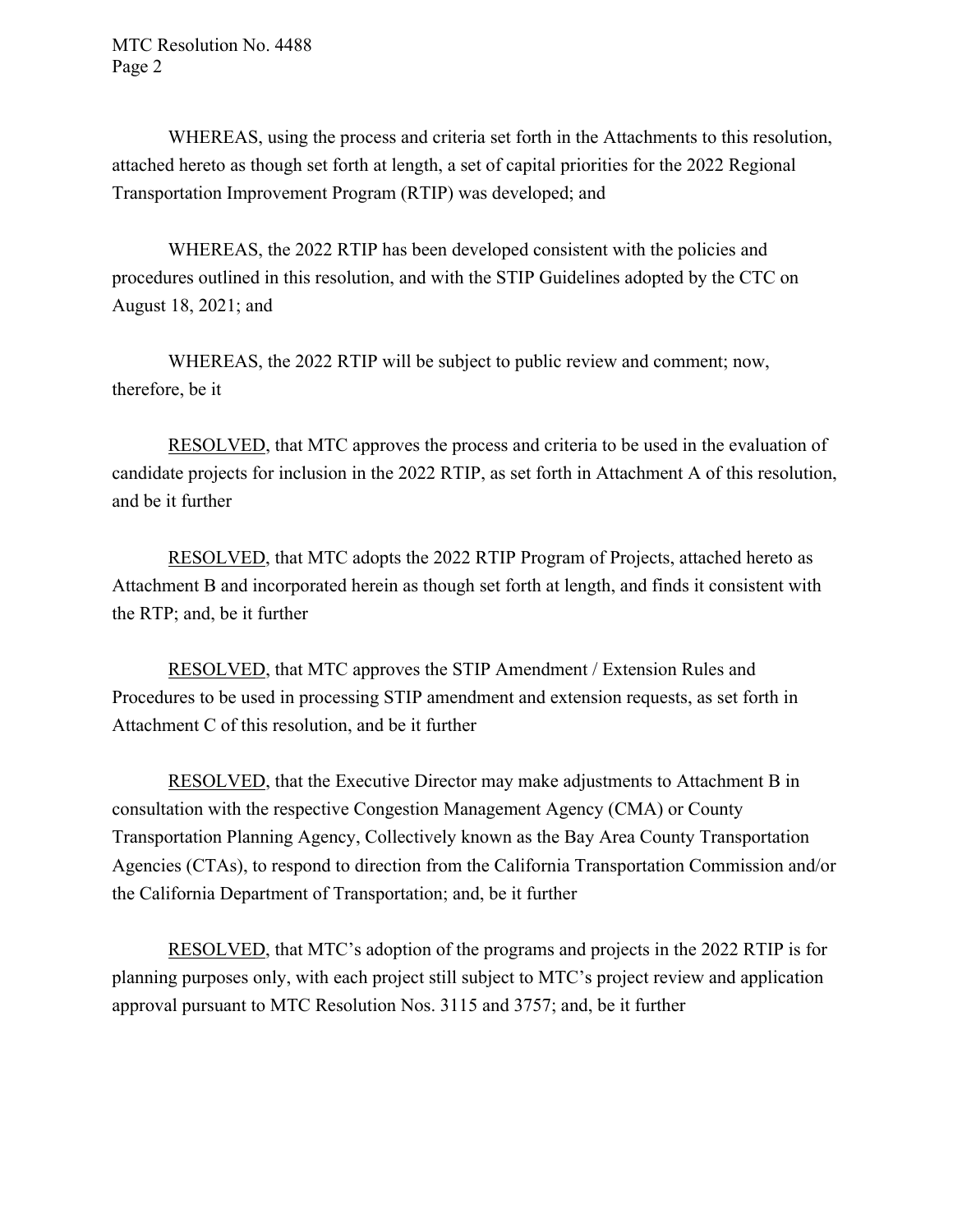MTC Resolution No. 4488 Page 3

 RESOLVED, that the Executive Director shall forward a copy of this resolution, and such other information as may be required to the CTC, Caltrans, and to such other agencies as may be appropriate.

METROPOLITAN TRANSPORTATION COMMISSION

Alfredo Pedroza, Chair

The above resolution was entered into by the Metropolitan Transportation Commission at a regular meeting of the Commission held in San Francisco, California, on September 22, 2021.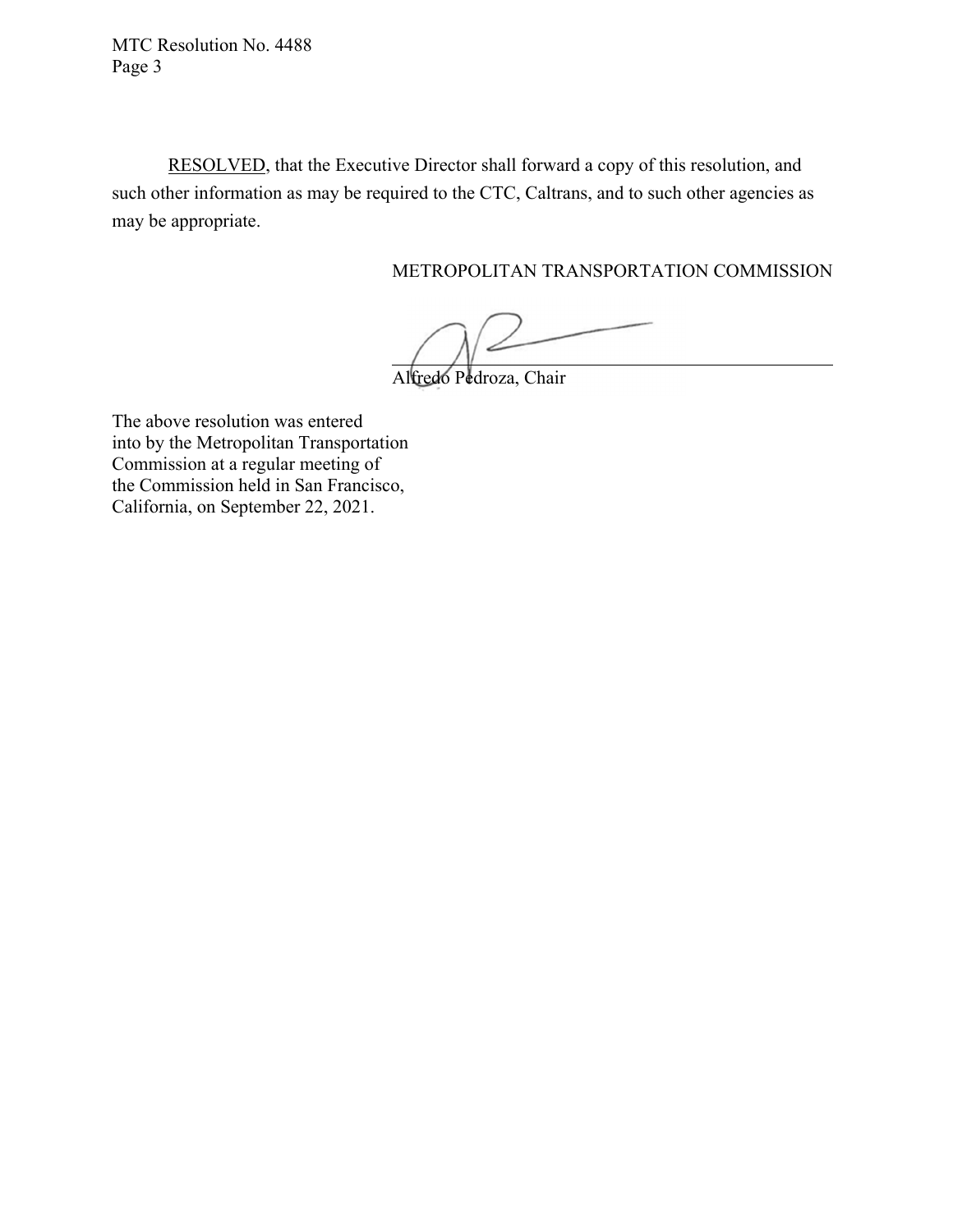Date: September 22, 2021 W.I.: 1515 Referred by: PAC

> Attachment A Resolution No. 4488 Page 1 of 30

# **2022 Regional Transportation Improvement Program**

**Policies and Procedures September 22, 2021** 

# **MTC Resolution No. 4488 Attachment A**

**Metropolitan Transportation Commission Funding Policy and Programs Section http://www.mtc.ca.gov/our-work/fund-invest**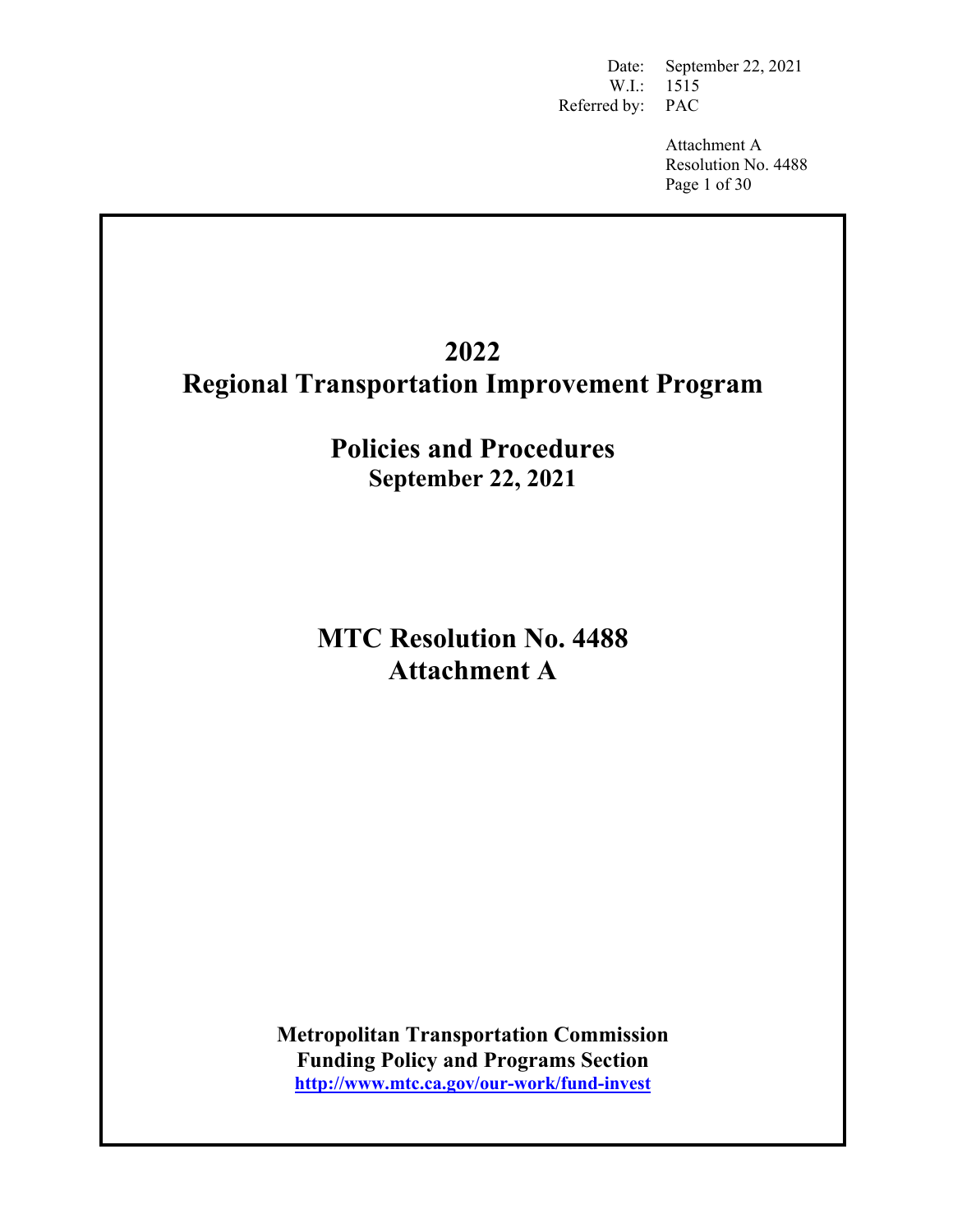Date: September 22, 2021 W.I.: 1515 Referred by: PAC

> Attachment A Resolution No. 4488 Page 2 of 30

# **2022 RTIP Regional Transportation Improvement Program Policies and Procedures Table of Contents**

| MTC Resolution No. 4104 Compliance - Traffic Operations System Policy 10          |
|-----------------------------------------------------------------------------------|
|                                                                                   |
|                                                                                   |
| Bay Area Interregional Transportation Improvement Program (ITIP) Priorities  11   |
| MTC Resolution No. 3866 Compliance - Transit Coordination Implementation Plan  11 |
| Accommodations for Bicyclists, Pedestrians and Persons with Disabilities  12      |
| <b>State Policies </b>                                                            |
|                                                                                   |
|                                                                                   |
|                                                                                   |
|                                                                                   |
|                                                                                   |
|                                                                                   |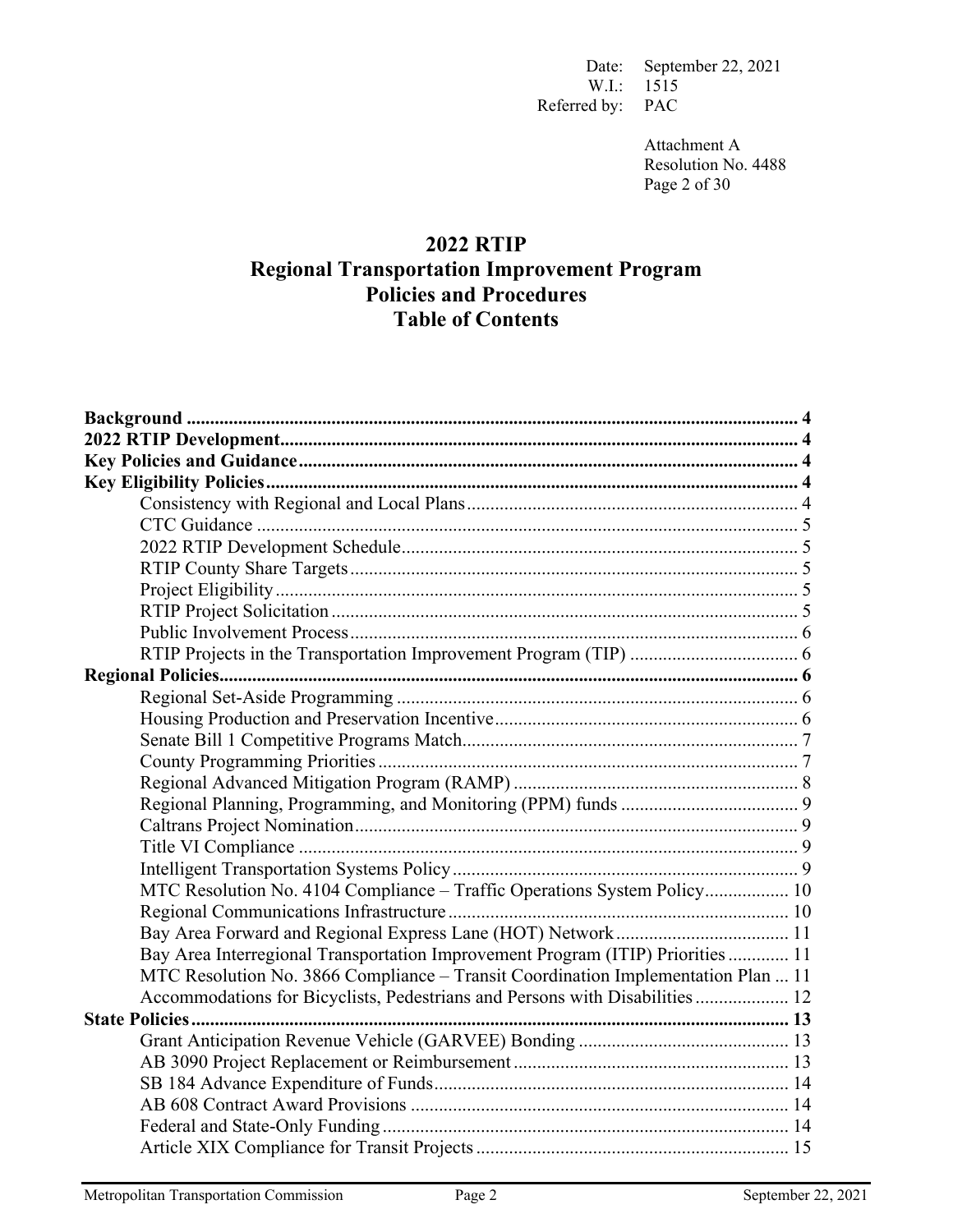| STIP Performance Measures: Regional and Project-Level Analyses 16         |  |
|---------------------------------------------------------------------------|--|
|                                                                           |  |
|                                                                           |  |
|                                                                           |  |
| MTC Resolution No. 3606 Compliance - Regional Project Delivery Policy  18 |  |
|                                                                           |  |
|                                                                           |  |
|                                                                           |  |
|                                                                           |  |
|                                                                           |  |
|                                                                           |  |
|                                                                           |  |
|                                                                           |  |
|                                                                           |  |
|                                                                           |  |
|                                                                           |  |
|                                                                           |  |
|                                                                           |  |
|                                                                           |  |
|                                                                           |  |
|                                                                           |  |
|                                                                           |  |
|                                                                           |  |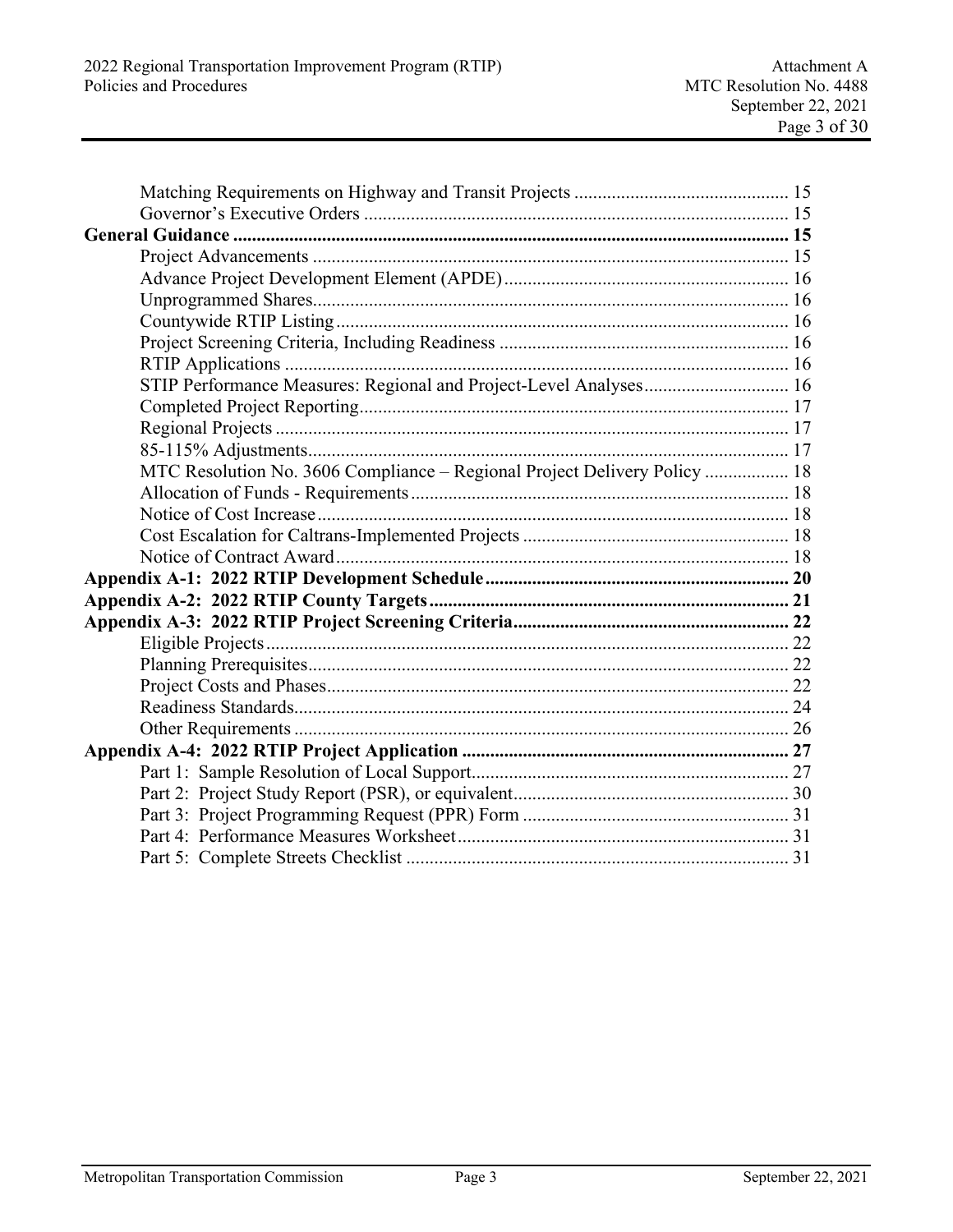# **2022 Regional Transportation Improvement Program (RTIP) Policies and Procedures**

## **Background**

The State Transportation Improvement Program (STIP) provides funding for transportation projects around the State. As the Regional Transportation Planning Agency (RTPA) for the Bay Area, the Metropolitan Transportation Commission (MTC) is responsible for developing regional STIP project priorities for the nine counties of the Bay Area.

The Regional Transportation Improvement Program (RTIP) is the region's proposal to the State for STIP funding and is due to the California Transportation Commission (CTC) by December 15, 2021. The 2022 STIP will include programming for the five fiscal years from 2022-23 through 2026-27.

#### **2022 RTIP Development**

The following principles will frame the development of MTC's 2022 RTIP, the region's contribution to the 2022 STIP.

- MTC will work with CTC staff, each Congestion Management Agency and Countywide Transportation Planning Agency, collectively known as the Bay Area County Transportation Agencies (CTAs), transit operators, Caltrans, and project sponsors to prepare the 2022 STIP.
- Investments made in the RTIP must carry out the objectives of the Regional Transportation Plan (RTP)/Sustainable Communities Strategy (SCS) and be consistent with its improvements and programs.
- MTC may choose to consult with counties to consider programming a portion of their RTIP shares for projects that meet a regional objective.
- MTC will continue to work with CTAs, transit operators, Caltrans and project sponsors to aggressively seek project delivery solutions. Through the use of AB 3090 authority, GARVEE financing, and federal, regional, and local funds and funding exchanges, MTC will work with its transportation partners to deliver projects in the region.
- Each county's project list must be constrained within the county share limits unless arrangements have been made with other counties to aggregate the county share targets. MTC continues to support aggregation of county share targets to deliver ready-to-go projects in the region. CTAs that submit a list that exceeds their county share must identify and prioritize those projects that exceed the county share target.

# **Key Policies and Guidance**

The following policies serve as the primary guidance in the development of the 2022 RTIP.

#### **Key Eligibility Policies**

# **Consistency with Regional and Local Plans**

# **RTP/SCS Consistency**

*Plan Bay Area 2040*, the Regional Transportation Plan (RTP)/Sustainable Communities Strategy (SCS), lays out a vision of what the Bay Area land use patterns and transportation network could look like in 2040. An objective of *Plan Bay Area 2040* is to encourage and promote the safe and efficient management, operation and development of a regional intermodal transportation system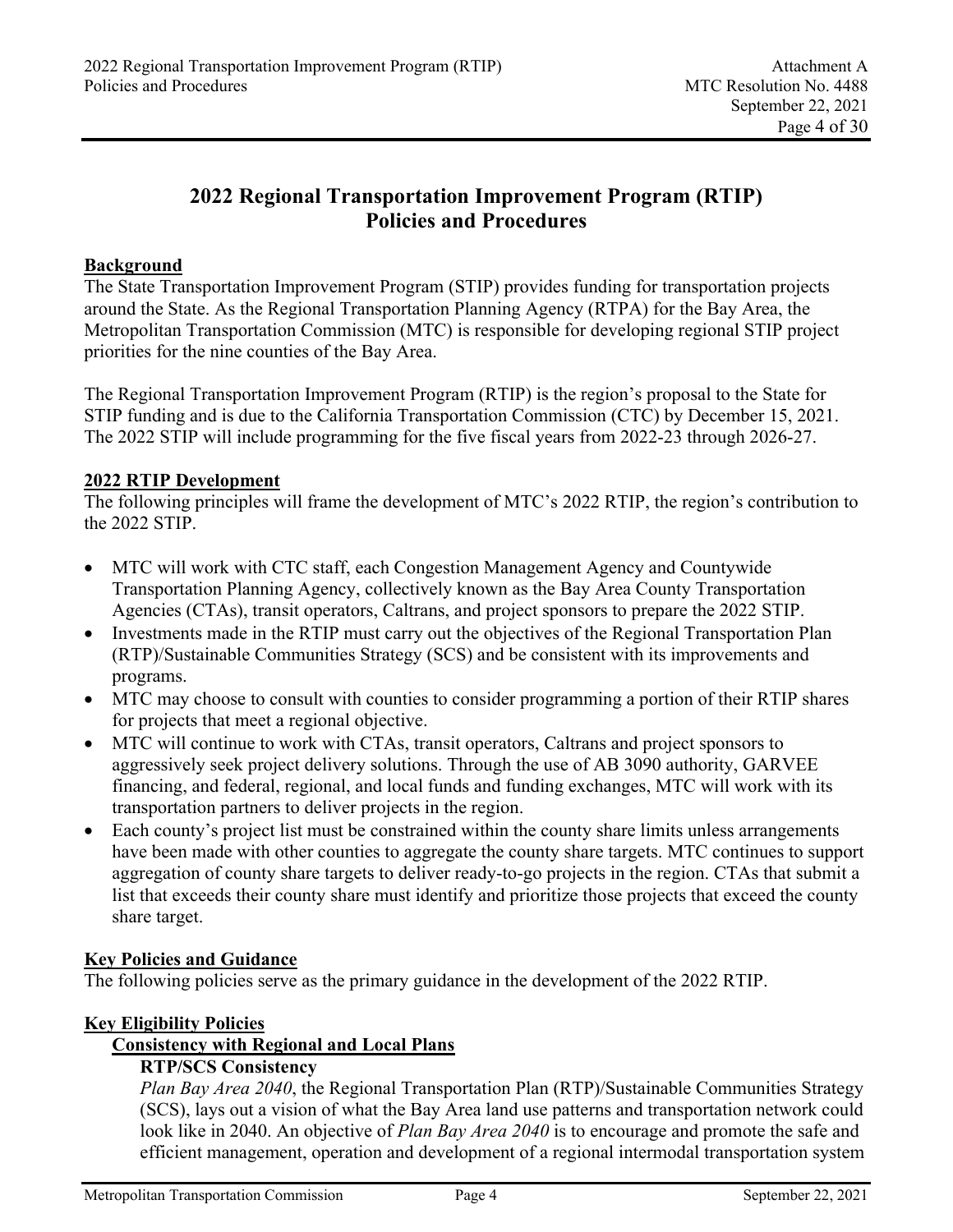that will serve the mobility needs of people and goods. Programming policies governing the STIP and other flexible, multi-modal discretionary funding sources such as the federal Surface Transportation Block Grant Program (STBG), Congestion Mitigation and Air Quality Improvement (CMAQ), and Regional Transportation Improvement Program (RTIP) funds must be responsive to the strategies and goals of the Plan. MTC expects to adopt the new RTP/SCS, Plan Bay Area 2050, later in 2021. New projects submitted for RTIP consideration must be included in the current RTP and should include a statement addressing how the project meets the current and new RTP strategies and goals.

# **Local Plans**

Projects included in the RTIP must be included in a Congestion Management Plan (CMP) or Capital Improvement Program (CIP).

# **CTC Guidance**

The California Transportation Commission (CTC) 2022 STIP Guidelines were adopted on August 18, 2021. The MTC 2022 RTIP Policies and Procedures includes all changes in STIP policy implemented by the CTC. The entire CTC STIP Guidelines are available on the internet at: https://dot.ca.gov/programs/financial-programming/office-of-capital-improvement-programmingocip or https://catc.ca.gov/programs/state-transportation-improvement-program. All CTAs and project sponsors must follow the MTC and CTC STIP Guidelines in the development and implementation of the 2022 RTIP/STIP.

# **2022 RTIP Development Schedule**

Development of the 2022 RTIP under these procedures will be done in accordance with the schedule outlined in Appendix A-1 of these policies and procedures.

# **RTIP County Share Targets**

Appendix A-2 of the Policies and Procedures provides the county share targets for each county for the 2022 RTIP. Each county's project list, due to MTC in draft form by October 6, 2021, should be constrained within these county share limits. It is expected that MTC's RTIP will be developed using a region-wide aggregate of county-share targets.

# **Project Eligibility**

SB 45 (Chapter 622, Statutes 1997) defines the range of projects that are eligible for consideration in the RTIP. Eligible projects include state highway improvements, local road improvements and rehabilitation, public transit, intercity rail, pedestrian, and bicycle facilities, and grade separation, transportation system management, transportation demand management, soundwall projects, intermodal facilities, and safety projects.

# **RTIP Project Solicitation**

Each CTA is responsible for soliciting projects for its county share of the RTIP where the county target is greater than \$0. The CTA must notify all eligible project sponsors, including Caltrans and transit operators, of the process and deadlines for applying for RTIP funding. If the CTA does not conduct a solicitation of projects, that CTA must provide justification to MTC that conforms to the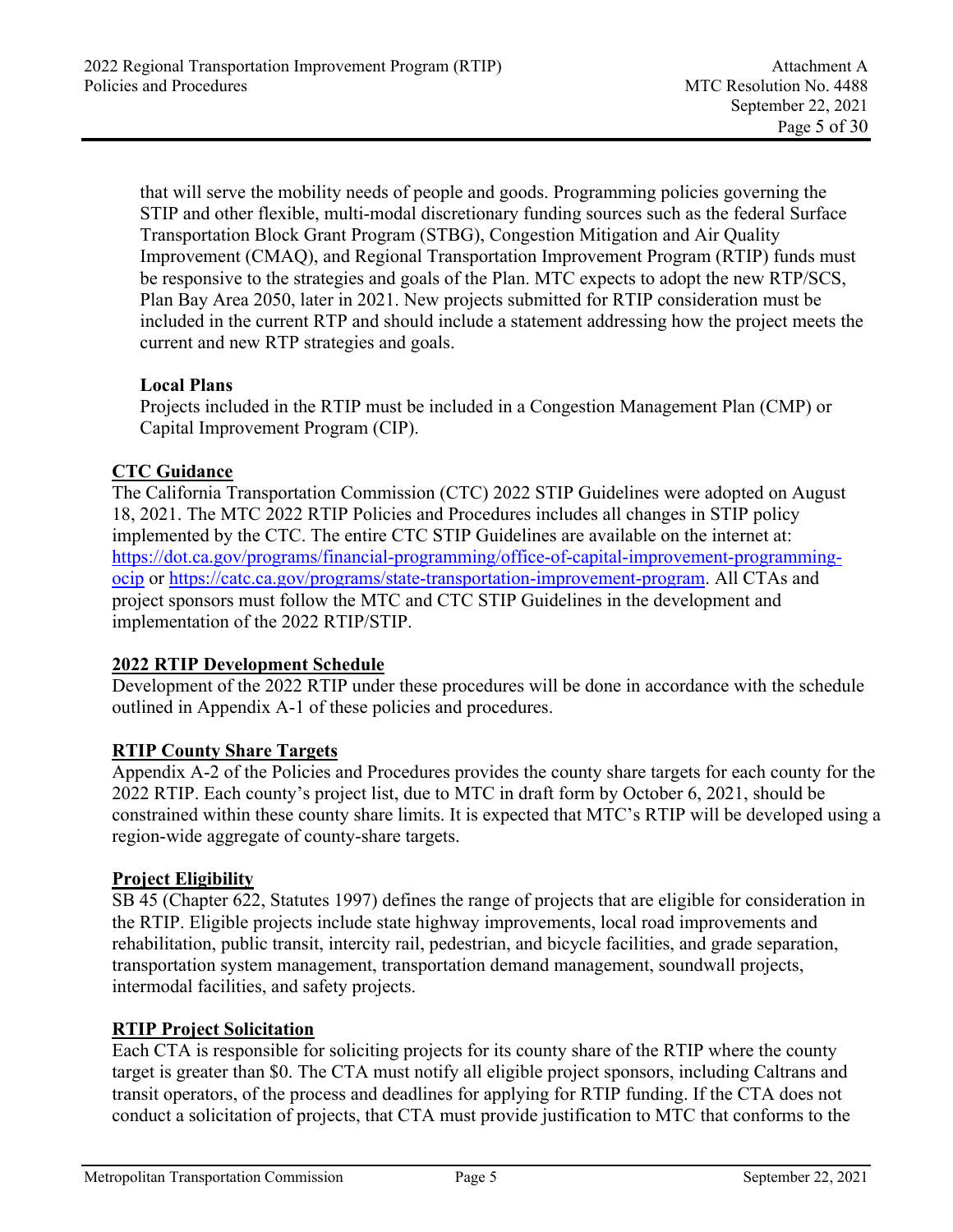public involvement process described in the next section and approved by that CTA's governing body.

# **Public Involvement Process**

MTC is committed to having the CTAs as full partners in development of the RTIP. That participation likewise requires the full commitment of the CTAs to a broad, inclusive public involvement process consistent with MTC's adopted Public Participation Plan (available online at http://mtc.ca.gov/about-mtc/public-participation/public-participation-plan) and federal regulations, including Title VI of the Federal Civil Rights Act of 1964. Federal regulations call for active outreach and public comment opportunities in any metropolitan planning process, and such opportunities an important step to any project selection process for the RTIP. CTAs shall document their public involvement opportunities, including how they included communities covered under Title VI, and submit the documentation along with their list of candidate projects.

# **RTIP Projects in the Transportation Improvement Program (TIP)**

In accordance with state and federal requirements, RTIP-funded projects must be programmed in the TIP prior to seeking a CTC allocation. In addition, a federal authorization to proceed (E-76) request must be submitted simultaneously with the RTIP allocation request to Caltrans and the CTC when the request includes federal funds. In the 2022 RTIP, all projects are subject to be a mix of federal and state funds and may require a federal authorization to proceed. Additionally, all STIP projects are to be included in the TIP and must have funds escalated to the year of expenditure, in accordance with federal regulations.

# **Regional Policies**

# **Regional Set-Aside Programming**

In order to expedite obligation and expenditure of American Recovery and Reinvestment Act of 2009 (ARRA) funds, and to address the State's lack of funding at the time, MTC programmed \$31 million in ARRA funds to backfill unavailable STIP funds for the Caldecott Tunnel Fourth Bore project. Of the \$31 million, \$29 million came from Contra Costa's STIP county share, and \$2 million from Alameda's STIP county share. Further, in 2012, MTC programmed \$15 million to the Improved Bicycle/Pedestrian Access to the San Francisco-Oakland Bay Bridge project from a portion of each county's STIP share (from former Transportation Enhancement (TE) funds). To address lack of funding in the 2016 STIP, MTC de-programmed both the \$31 million and \$15 million commitments to regional projects (total \$46 million). In January 2017 MTC committed the \$46 million to additional contingency for the Caltrain Peninsula Corridor Electrification Project (PCEP), through MTC Resolution No. 4267. If these funds are not needed for the PCEP, the RTIP funds will be re-programmed the Housing Production and Preservation Incentive Program (see next section), or to another regional priority project(s) at MTC's discretion. These funds have the highest priority for funding in the RTIP, after GARVEE, AB 3090, and PPM projects.

# **Housing Production and Preservation Incentive**

On October 24, 2018, MTC approved Resolution No. 4348, which establishes the framework and qualifying criteria for the Housing Incentive Pool (HIP), an incentive program to reward Bay Area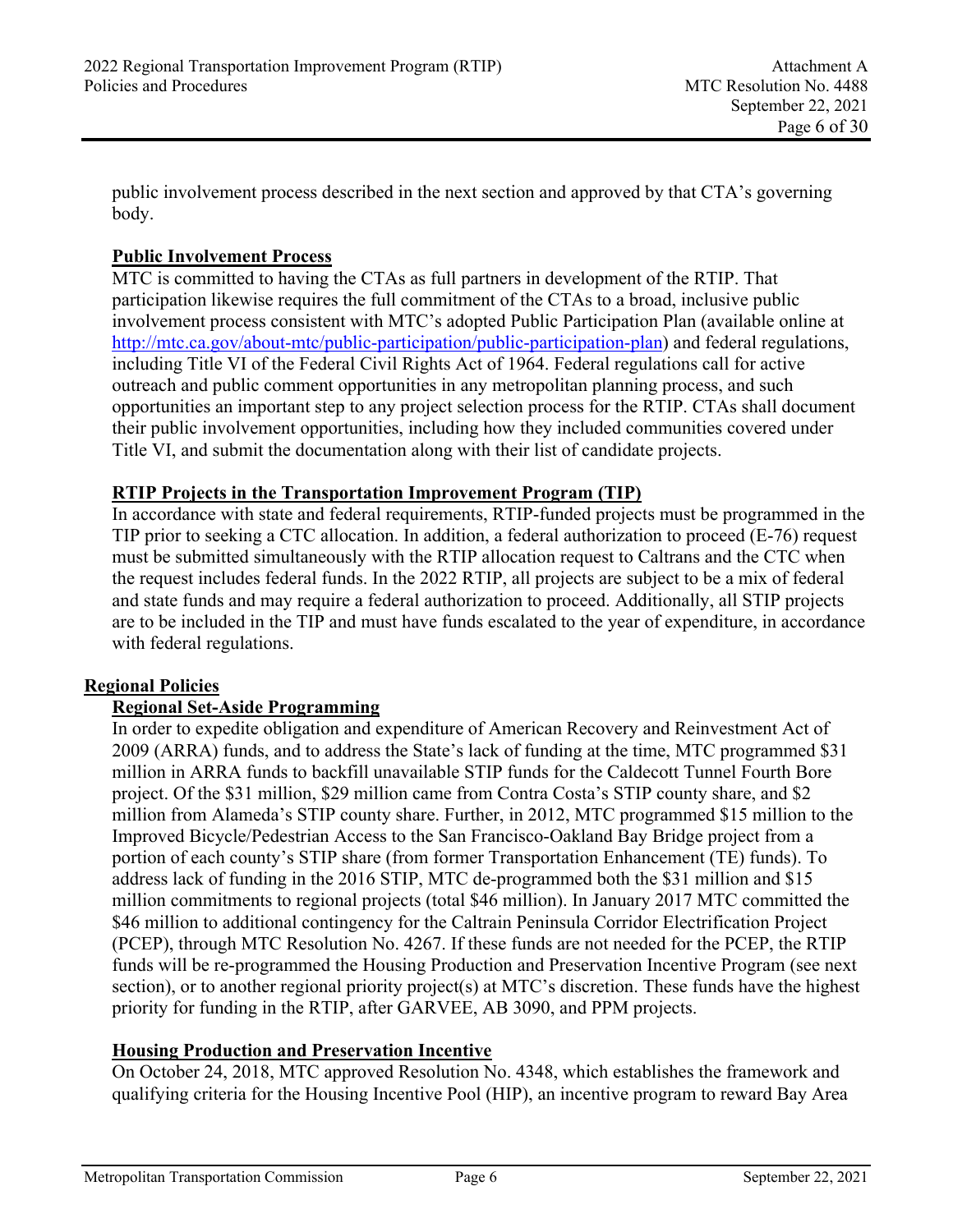local jurisdictions that produce or preserve the most affordable housing. This resolution builds on the HIP established in OBAG 2, MTC Resolution No. 4202, Revised.

As part of the 2022 RTIP, the OBAG 2 Housing Production Incentive challenge grant program described immediately above is augmented with \$46 million of regionally-controlled RTIP funds identified in the regional set-aside programming section above, conditioned on these funds not being needed for Caltrain's project contingency, either because the project can be completed within budget or because substitute contingency funds are identified.

The RTIP funding provided may be either federal or state funds, must be used only for federally- or State Highway Account-eligible transportation purposes, and must meet CTC STIP Guideline requirements.

### **Senate Bill 1 Competitive Programs Match**

CTC's 2022 STIP guidelines again allow sponsors to match SB1 competitive program projects with STIP funds. If the CTC does not select a project for funding in a competitive SB1 program, and alternative funding is not identified within six months, a STIP amendment will be required to delete or substitute the project for another project with a full funding plan commitment. MTC strongly encourages sponsors to use RTIP funds to match SB1 competitive program applications and will require a match come from the RTIP before committing other regional discretionary funding. If a county's RTIP shares are pre-committed or otherwise unavailable, MTC expects the CTA to examine local funds as a match before MTC considers committing other regional discretionary funding.

#### **County Programming Priorities**

#### *San Francisco County*

MTC Resolution No. 3925, Revised, which guides the programming and policies for the first cycle of federal Surface Transportation Program/Congestion Mitigation and Air Quality Improvement (STP/CMAQ) funding, advanced \$34 million in federal funds for the Doyle Drive Replacement / Presidio Parkway project. In exchange, \$31 million of San Francisco's STIP share shall be reserved for regional Freeway Performance Initiative (FPI)/Columbus Day Initiative (CDI)/Express Lanes projects. San Francisco shall commit these funds after PPM programming and the remaining commitment to the Central Subway project (about \$29.7 million). Pursuant to MTC Resolution No. 4272 Revised, Attachment E, San Francisco must program \$12.8 million of the remaining balance to Transit Capital Priorities program eligible projects to honor commitments to the Central Subway. MTC accepts a \$3 million reduction in San Francisco's commitment towards the STP/CMAQ advance in lieu of an additional MTC funding commitment and in support of the Caltrain Downtown Extension project, conditioned upon the San Francisco County Transportation Authority allocating an equivalent amount of funds for this purpose.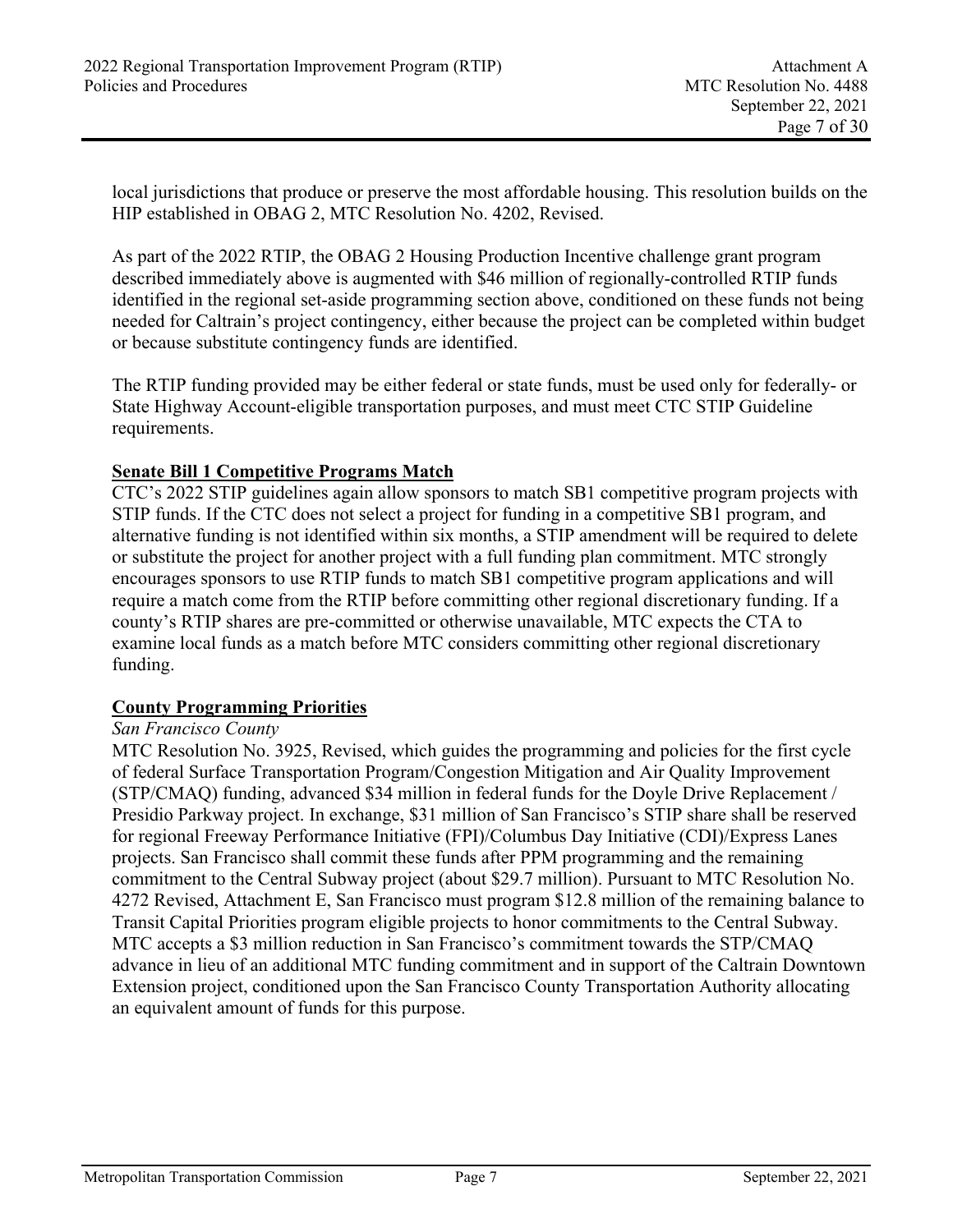| Priority     | Project                                                          | <b>Initial RTIP</b><br>Commitment | <b>Previously Allocated</b><br>and Programmed<br><b>RTIP Funds</b> | <b>Current</b><br><b>Remaining RTIP</b><br><b>Commitment</b> |
|--------------|------------------------------------------------------------------|-----------------------------------|--------------------------------------------------------------------|--------------------------------------------------------------|
| 1st          | Central Subway                                                   | 92,000                            | 62,330                                                             | 29,670                                                       |
| 2nd          | MTC STP/CMAQ Advance for<br>Presidio Parkway                     | 34,000                            | -                                                                  | 34,000-31,000                                                |
| 3rd          | <b>Caltrain Downtown Extension</b><br>to Transbay Transit Center | 28,000                            | 10,153                                                             | 17,847                                                       |
| <b>Total</b> |                                                                  | 262,101                           | 160,584                                                            | 78,517                                                       |

#### **San Francisco County Remaining RTIP Priorities**

*All numbers in \$1,000s* 

#### *San Francisco, San Mateo, and Santa Clara Counties*

MTC Resolution No. 4267 identifies RTIP funds as a source to meet MTC's \$50 million contingency commitment to the Caltrain Peninsula Corridor Electrification Project, with the \$46 million identified in the "Regional Set-Aside Programming" section of these policies and procedures. If the PCEP cost exceeds the estimated project delivery cost and previously budgeted contingency, or a shortfall in revenue occurs, \$4 million would be reserved from future San Francisco, San Mateo, and Santa Clara county shares. If the \$50 million contingency commitment is not needed for PCEP, MTC will not withhold the \$4 million from the three counties' RTIP shares.

#### *Sonoma County*

MTC Resolution No. 4328, which established a funding exchange agreement with the Sonoma County Transportation Authority (SCTA), programmed \$3.4 million in STP/CMAQ to the US-101 Marin-Sonoma Narrows (MSN) project, Segment B2 Phase 2 in exchange for an equal amount of future Sonoma County RTIP funds. In exchange, \$3.4 million of Sonoma's STIP share shall be reserved for future MTC-identified priority projects. Sonoma shall commit these funds after programming PPM funds.

#### **Regional Advanced Mitigation Program (RAMP)**

As a part of *Plan Bay Area 2040* and through MTC Resolution No. 4290, MTC identified the Regional Advance Mitigation Program (RAMP) as a mitigation strategy for the Bay Area. RAMP would mitigate certain environmental impacts from groups of planned transportation projects, rather than mitigating on an inefficient per-project level. MTC strongly encourages counties to program RTIP funds to implement RAMP, especially in counties that have an approved Regional Conservation Investment Strategy (RCIS). RAMP activities could include purchasing mitigation land bank credits, establishing a greenfield mitigation site, contributing to an existing Habitat Conservation Plan, and purchasing conservation land easements and their endowments, as allowed under state and federal law. In instances where RTIP funds are not eligible for RAMP implementation, MTC encourages sponsors to exchange RTIP funds with eligible non-federal funds for RAMP. Such exchanges must be consistent with MTC's fund exchange policy, MTC Resolution No. 3331.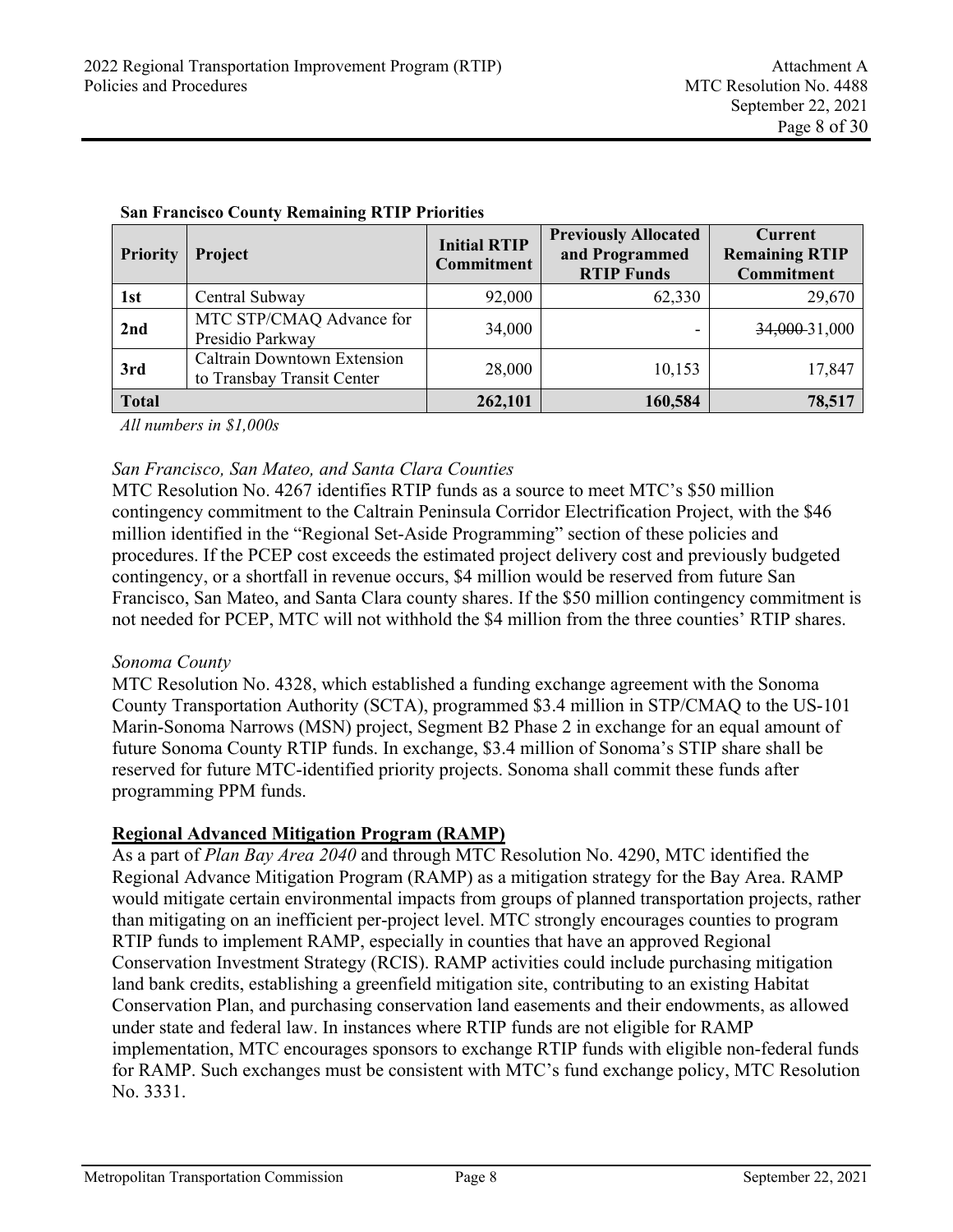## **Regional Planning, Programming, and Monitoring (PPM) funds**

Passage of Assembly Bill 2538 (Wolk, 2006) allows all counties to program up to 5% of their county share to Planning, Programming, and Monitoring (PPM) purposes in the STIP. Appendix A-2 identifies PPM amounts each county may program. As agreed with the CTAs, MTC will program a portion of each county's PPM for regional PPM activities each year beginning with a base amount of \$500,000 in FY 2005-06 escalated 3.5% annually through FY 2024-25. Beginning in FY 2025-26 MTC will reduce the escalation rate to 2% annually. MTC's currently programmed amounts for regional PPM activities in FY 2022-23 through FY 2024-25 will not change in the 2022 RTIP; the CTAs may choose to redistribute their county portion of the PPM funds programmed in the current county share period through FY 2023-24 and in the country share period beginning in FY 2024-25. Due to county share period restrictions, new PPM amounts may only be programmed in the amounts and years identified in Attachment 2.

#### **Caltrans Project Nomination**

Senate Bill 1768 (Chapter 472, Statutes 2002) authorizes the Department of Transportation to nominate or recommend projects to be included in the RTIP to improve state highways using regional transportation improvement funds. To be considered for funding in the RTIP, the Department must submit project nominations directly to the applicable CTA. The Department should also identify any additional state highway improvement needs within the county that could be programmed within the 3 years beyond the end of the current STIP period. The Department must submit these programming recommendations and identification of state highway improvement needs to the CTA within the timeframe and deadline prescribed by the applicable CTA. In addition, the Department must also provide a list of projects and funding amounts for projects currently planned on the State Highway System over the 2022 STIP period to be funded with local and regional funds.

#### **Title VI Compliance**

Investments made in the RTIP must be consistent with federal Title VI requirements. Title VI prohibits discrimination on the basis of race, color, disability, and national origin in programs and activities receiving federal financial assistance. Public outreach to and involvement of individuals in low income and minority communities covered under Title VI of the Civil Rights Act and the Executive Order pertaining to Environmental Justice is critical to both local and regional decisions. The CTA must consider equitable solicitation and selection of project candidates in accordance with federal Title VI and Environmental Justice requirements.

#### **Intelligent Transportation Systems Policy**

In collaboration with federal, state, and local partners, MTC developed the regional Intelligent Transportation Systems (ITS) Architecture. The San Francisco Bay Area Regional ITS Architecture is a roadmap for integrated and collaborative ITS projects in the Bay Area over the next 10 years and beyond. The Architecture provides the knowledge base necessary to make the most out of technological advances for planning and deployment of intelligent transportation systems that are connected and standardized across the region and beyond.

MTC, state and federal agencies require projects funded with federal highway trust funds to meet applicable ITS Architecture requirements. Since the 2006 RTIP, MTC requires all applicable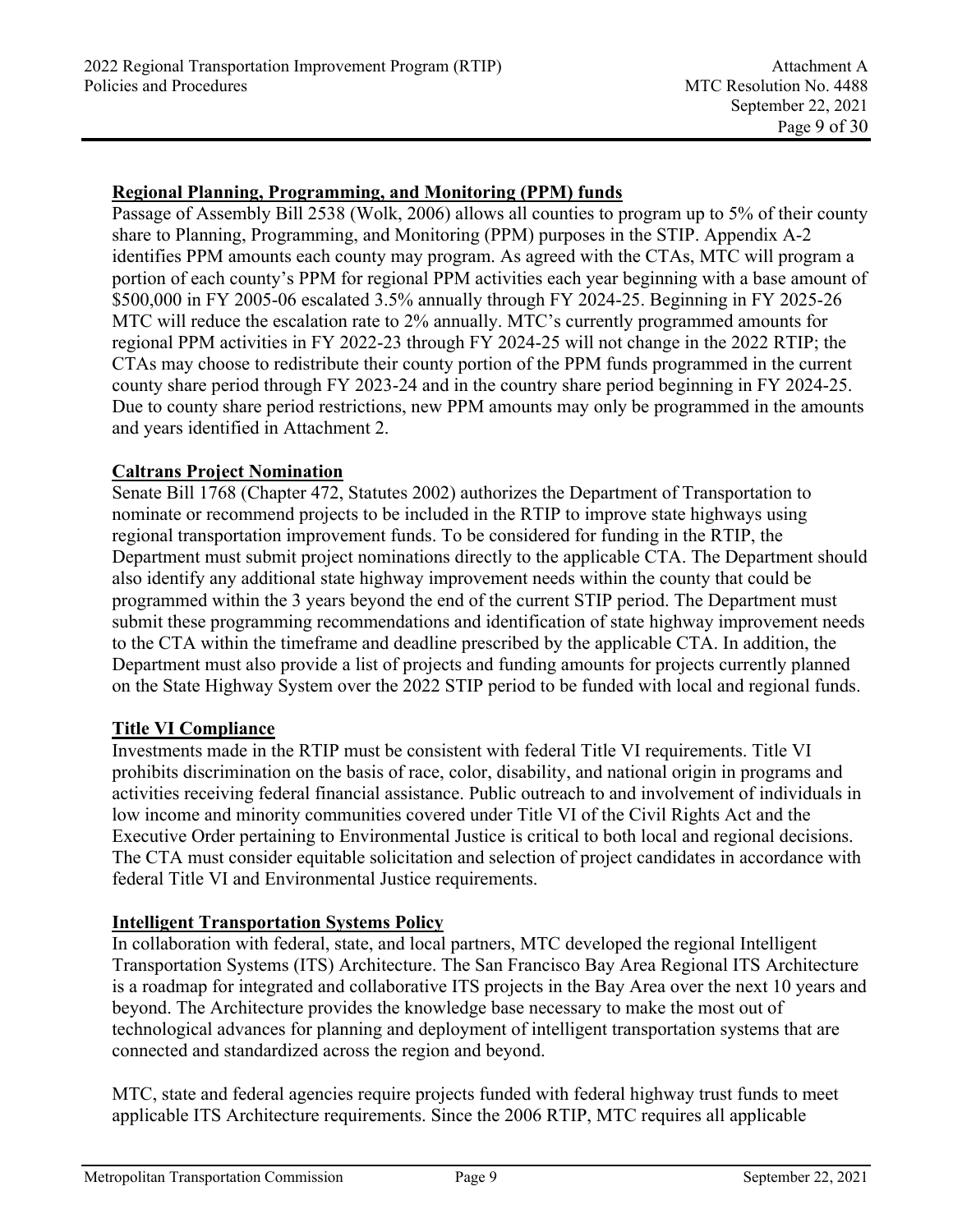projects to conform to the regional ITS architecture. Through the on-line Fund Management System (FMS) application process, 2022 RTIP project sponsors will identify the appropriate ITS category, if applicable. Information on the regional ITS architecture can be found at: https://mtc.ca.gov/operations/programs-projects/intelligent-transportation-systems/its-architecture.

# **MTC Resolution No. 4104 Compliance – Traffic Operations System Policy**

All major new freeway projects included in *Plan Bay Area 2040* and subsequent regional transportation plans shall include the installation and activation of freeway traffic operations system (TOS) elements to effectively operate the region's freeway system and coordinate with local transportation management systems. MTC requires all applicable RTIP projects to conform to the regional policy. For purposes of this policy, a major freeway project is a project that adds lanes to a freeway, constructs a new segment of freeway, upgrades a segment to freeway status, modifies a freeway interchange, modifies freeway ramps, or reconstructs an existing freeway. TOS elements may include, but are not limited to, changeable message signs, closed-circuit television cameras, traffic monitoring stations and detectors, highway advisory radio, and ramp meters.

As set forth in MTC Resolution No. 4104, for any jurisdiction in which MTC finds that ramp metering and TOS elements are installed but not activated or in operation, MTC will consider suspending fund programming actions for STIP funding until the Ramp Metering Plan is implemented and the ramp meters and related TOS elements are activated and remain operational, and MTC deems the requirements of the regional TOS policy have been met. Furthermore, in any county in which a jurisdiction fails to include the installation and activation of TOS elements in an applicable freeway project, including ramp metering as identified in the Ramp Metering Plan, projects to install and activate the appropriate ramp meters and TOS elements omitted from the project shall have priority for programming of new STIP funding for that county. STIP projects that do not meet the provisions of MTC Resolution No. 4104 are subject to de-programming from the federal TIP.

#### **Regional Communications Infrastructure**

MTC Resolution No. 4104, Traffic Operations System Policy, requires the installation and activation of freeway traffic operations system elements. In order to facilitate implementation of technologybased strategies focused on enhancing safety, mobility and economic vitality of communities, and to expand interoperability among partner agencies, projects must install fiber communications conduit infrastructure if project limits overlap with a proposed project in the final 2019 Regional Communications Strategic Investment Plan, when both financially feasible and consistent with goals stated in the Bay Area Regional Communications Infrastructure Plan.

Projects proposed for programming in the 2022 RTIP, seeking funds for environmental or plans, specifications, and estimates (PS&E) phases should consider incorporating communications infrastructure into project design, ideally at the project scoping phase leading to programming. A checklist of technical recommendations are listed in the final 2019 Regional Communications Infrastructure Plan (available at the MTC website at https://mtc.ca.gov/our-work/operatecoordinate/intelligent-transportation-systems/regional-communications-network). For future RTIP funding commitments on new projects, projects sponsors should work with Caltrans and MTC to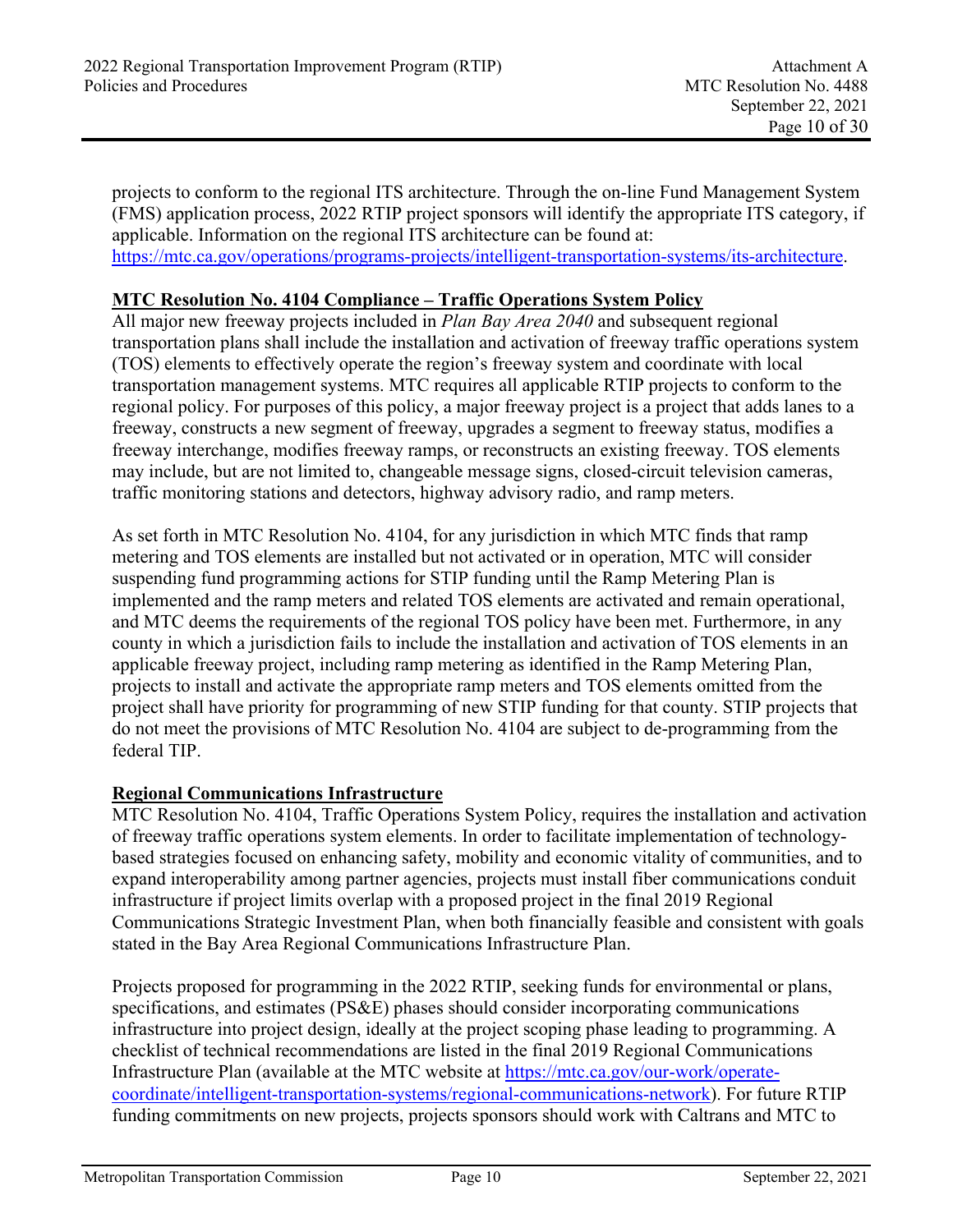identify the appropriate communications component to support the completion of regional communications network throughout the Bay Area. A project is considered "new" if it does not have an approved Project Study Report or applicable scoping document as of December 15, 2021.

#### **Bay Area Forward and Regional Express Lane (HOT) Network**

All projects on the state highway system must demonstrate a scope and funding plan that includes Traffic Operations System (TOS) elements, consistent with the section above. Projects must also include any additional traffic operations and advanced technology improvements, and transportation demand management recommendations resulting from MTC's Bay Area Forward (BAF). Additionally, projects on the State Highway System proposed for programming in the 2022 RTIP should be consistent with the planned Regional Express Lane (High-Occupancy Toll) Network. For new RTIP funding commitments on the Regional Express Lane Network, the CTAs should work with MTC to determine the appropriateness of advance construction elements (such as structures and conduit) to support the future conversion of general purpose/High-Occupancy Vehicle (HOV) lanes to express lanes if identified.

#### **Bay Area Interregional Transportation Improvement Program (ITIP) Priorities**

In order to support Caltrans District 4 in successfully programming ITIP projects in the Bay Area, MTC worked with the CTAs and District to formulate four guiding principles for prioritizing ITIP projects consistent with the 2015 ITSP. The principles are:

- Support high cost-benefit ratio projects on the State Highway System
- Support HOV lane gap closures, with emphasis on those that support the Regional Express Lane Network.
- Support high speed rail early investments and intercity/commuter rail
- Support future goods movement and trade corridors

These principles are consistent with *Plan Bay Area 2040* assumptions. Before adoption of the 2024 RTIP, MTC will work with Caltrans District 4 and the CTAs to update these principles to more closely align with the Climate Action Plan for Transportation Infrastructure (CAPTI) framework and the forthcoming 2021 Interregional Transportation Strategic Plan (ITSP).

#### **MTC Resolution No. 3866 Compliance – Transit Coordination Implementation Plan**

On February 24, 2010, MTC approved Resolution No. 3866, which documents coordination requirements for Bay Area transit operators to improve the transit customer experience when transferring between transit operators and in support of regional transit projects. *If a transit operator fails to comply with Res. 3866 requirements, MTC may withhold, restrict or reprogram funds or allocations*. Res. 3866 supersedes MTC's earlier coordination plan, Res. 3055.

One goal in establishing Res. 3866 was to incorporate detailed project information through reference rather than directly in the resolution in order to facilitate future updates of project-specific requirements. Transit operators must comply with these more detailed documents in order to comply with Res. 3866. MTC may periodically update these documents in consultation with transit agencies.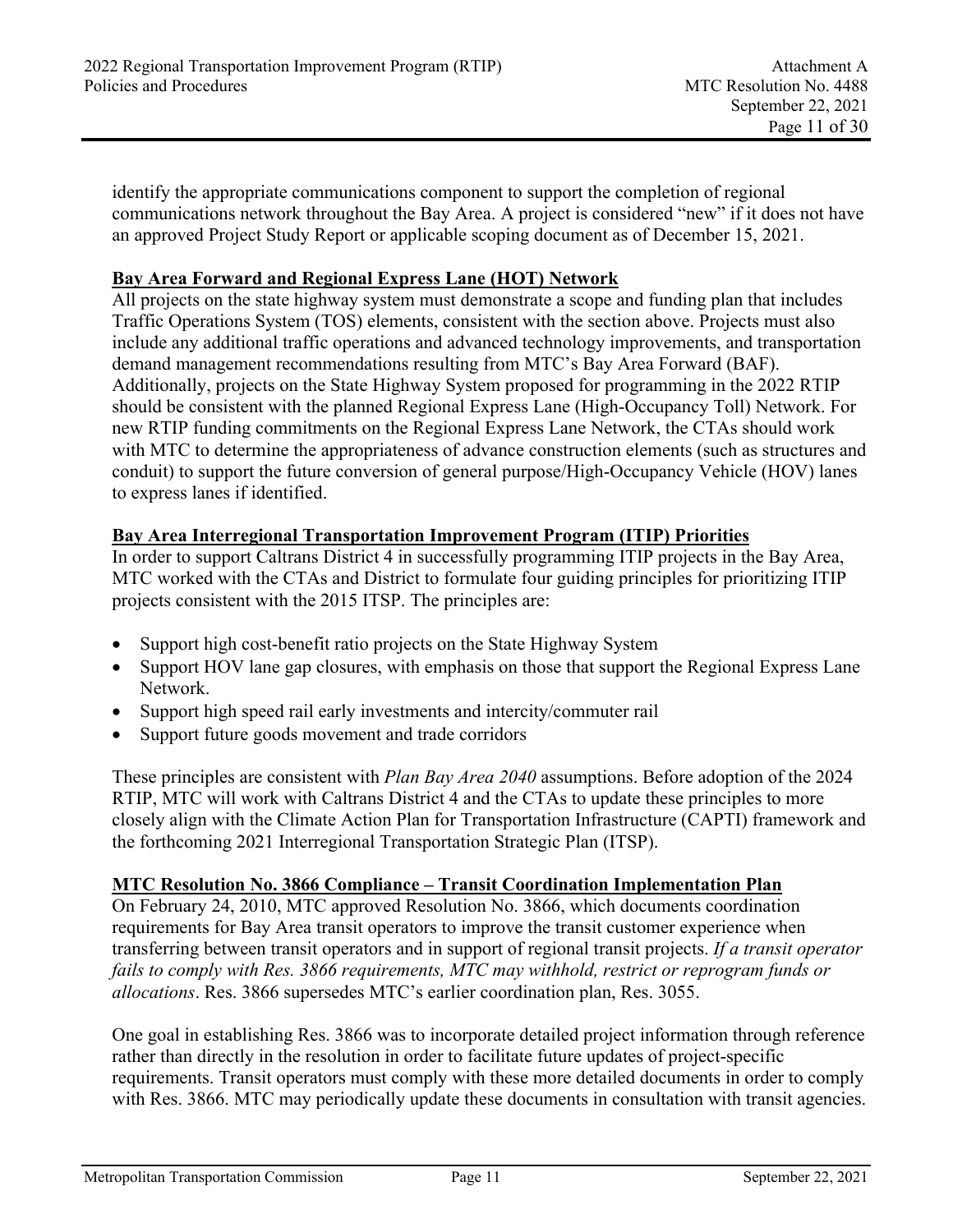#### **Accommodations for Bicyclists, Pedestrians and Persons with Disabilities**

Federal, state and regional policies and directives emphasize the accommodation of bicyclists, pedestrians, and persons with disabilities when designing transportation facilities. Of particular note is Caltrans Deputy Directive 64 which stipulates: "pedestrians, bicyclists and persons with disabilities must be considered in all programming, planning, maintenance, construction, operations, and project development activities and products." In addition, MTC's Resolution No. 3765 requires project sponsors to complete a checklist that considers the needs of bicycles and pedestrians for applicable projects. MTC's Regional Bicycle Plan, adopted as a component of the 2001 RTP, requires that "all regionally funded projects consider enhancement of bicycle transportation consistent with Deputy Directive  $64$ ".

In selecting projects for inclusion in the RTIP, the CTAs and project sponsors must consider federal, state and regional policies and directives regarding non-motorized travel, including, but limited to, the following:

#### **Federal Policy Mandates**

The Federal Highways Administration Program Guidance on bicycle and pedestrian issues makes a number of clear statements of intent, and provides best practices concepts as outlined in the US DOT "Policy Statement on Bicycle and Pedestrian Accommodation Regulations and Recommendations."

(https://www.fhwa.dot.gov/environment/bicycle\_pedestrian/guidance/policy\_accom.cfm)

#### **State Policy Mandates**

The California Complete Streets Act (AB 1358) of 2008 encourages cities to make the most efficient use of urban land and transportation infrastructure, and improve public health by encouraging physical activity to reduce vehicle miles traveled (VMT). Government Code Section  $65302(b)(2)(A)$  and (B) states that any substantial revision of the circulation element of the General Plan to consider all users.

California Government Code Section 65089(b)(1)(B)(5) requires that the design, construction and implementation of roadway projects proposed for funding in the RTIP must consider maintaining bicycle access and safety at a level comparable to that which existed prior to the improvement or alteration.

Caltrans Deputy Directive 64, states: "the Department fully considers the needs of nonmotorized travelers (including pedestrians, bicyclists, and persons with disabilities) in all programming, planning, maintenance, construction, operations, and project development activities and products. This includes incorporation of the best available standards in all of the Department's practices. The Department adopts the best practices concept in the US DOT Policy Statement on Integrating Bicycling and Walking into Transportation Infrastructure."

# **Regional Policy Mandates**

All projects programmed during the RTIP must consider the impact to bicycle transportation, pedestrians and persons with disabilities, consistent with MTC Resolution No. 3765. The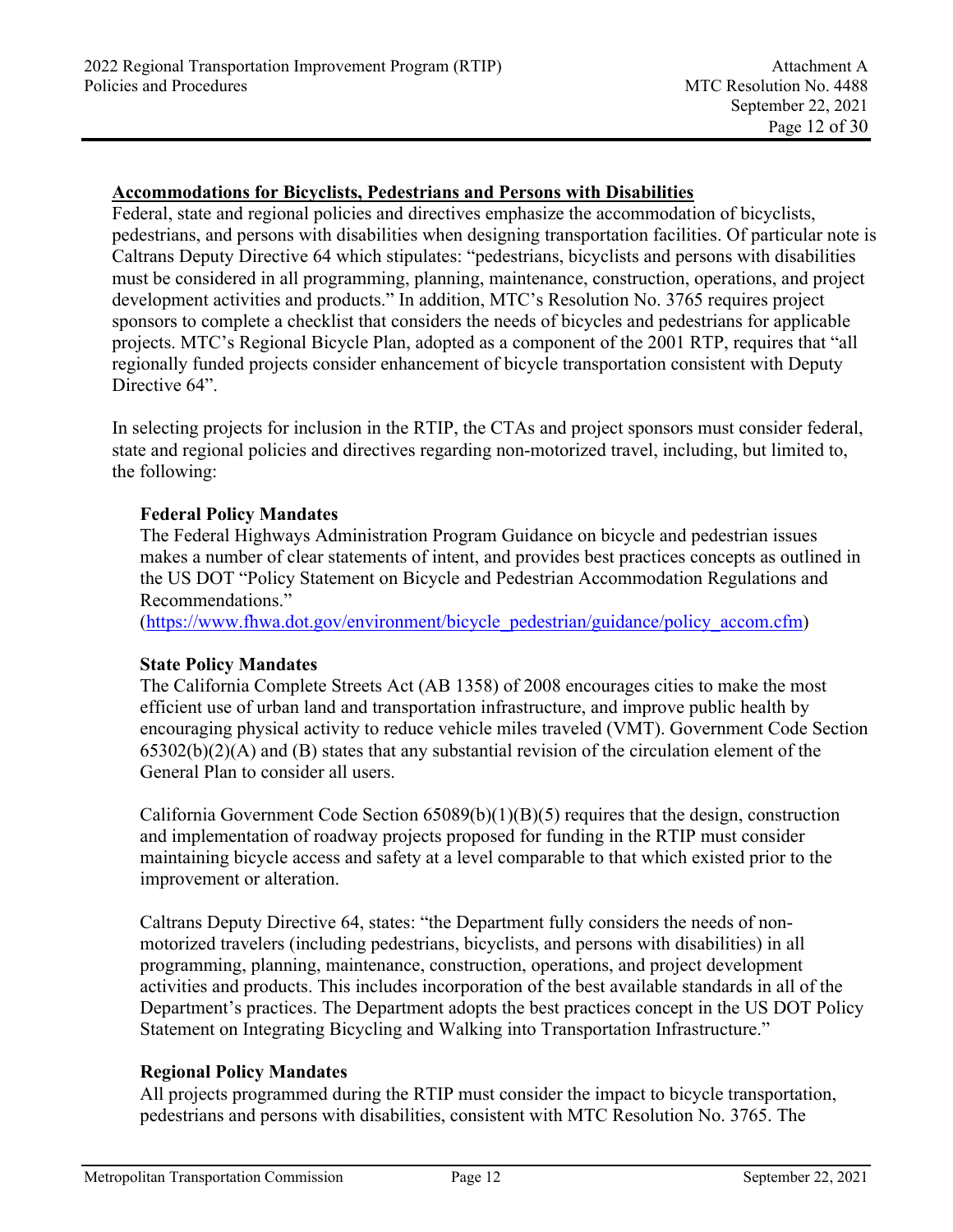Complete Streets Checklist (also known as "Routine Accommodations Checklist") is incorporated as Part 5 of the Project Application. Furthermore, it is encouraged that all bicycle projects programmed in the RTIP support the Regional Bicycle Network. Guidance on considering bicycle transportation can be found in MTC's 2009 Regional Bicycle Plan (a component of Transportation 2035) and Caltrans Deputy Directive 64. MTC's Regional Bicycle Plan, containing federal, state and regional policies for accommodating bicycles and nonmotorized travel, is available on MTC's Web site at: https://mtc.ca.gov/planning/transportation/bicycle-pedestrian-micromobility.

To be eligible for RTIP funds, a local jurisdiction with local streets and roads must have either a complete streets policy or resolution, or general plan updated after 2010, that complies with the Complete Streets Act of 2008 prior to January 31, 2016. Further information is available online at: http://mtc.ca.gov/sites/default/files/OBAG\_2\_Reso\_Guidance\_Final.pdf.

### **State Policies**

# **Grant Anticipation Revenue Vehicle (GARVEE) Bonding**

Chapter 862 of the Statutes of 1999 (SB 928) authorizes the State Treasurer to issue GARVEE bonds and authorizes the California Transportation Commission (CTC) to select projects for accelerated construction from bond proceeds. Bond repayment is made through annual set asides of the county share of future State Transportation Improvement Program (STIP) funds. Bond repayments are typically made over several STIP programming periods.

In accordance with state statute and the CTC GARVEE guidelines, GARVEE debt repayment will be the highest priority for programming and allocation within the particular county Regional Improvement Program (RIP) share until the debt is repaid. In the event that the RIP county share balance is insufficient to cover the GARVEE debt service and payment obligations, the RIP county share balance for that particular county will become negative through the advancement of future RIP county share. Should a negative balance or advancement of capacity be unattainable, then funding for other projects using RIP county share within that particular county would need to be reprogrammed or deleted, to accommodate the GARVEE debt service and payment obligations.

The CTC is responsible for programming the funds, derived from federal sources, as GARVEE debt service and the State Treasurer is responsible for making the debt service payments for these projects. In the 2022 STIP, CTC will consider new GARVEE projects via STIP amendment only, and not during the 2022 STIP adoption process.

#### **AB 3090 Project Replacement or Reimbursement**

AB 3090 (Statutes of 1992, Chapter 1243) allows a local jurisdiction to advance a project included in the STIP to an earlier fiscal year through the use of locally-controlled funds. With the concurrence of the appropriate CTA, MTC, the California Transportation Commission and Caltrans, one or more replacement state transportation project shall be identified and included in the STIP for an equivalent amount and in the originally scheduled fiscal year or a later year of the advanced project. Alternately, the advanced project can be reimbursed in the originally scheduled fiscal year or a later year.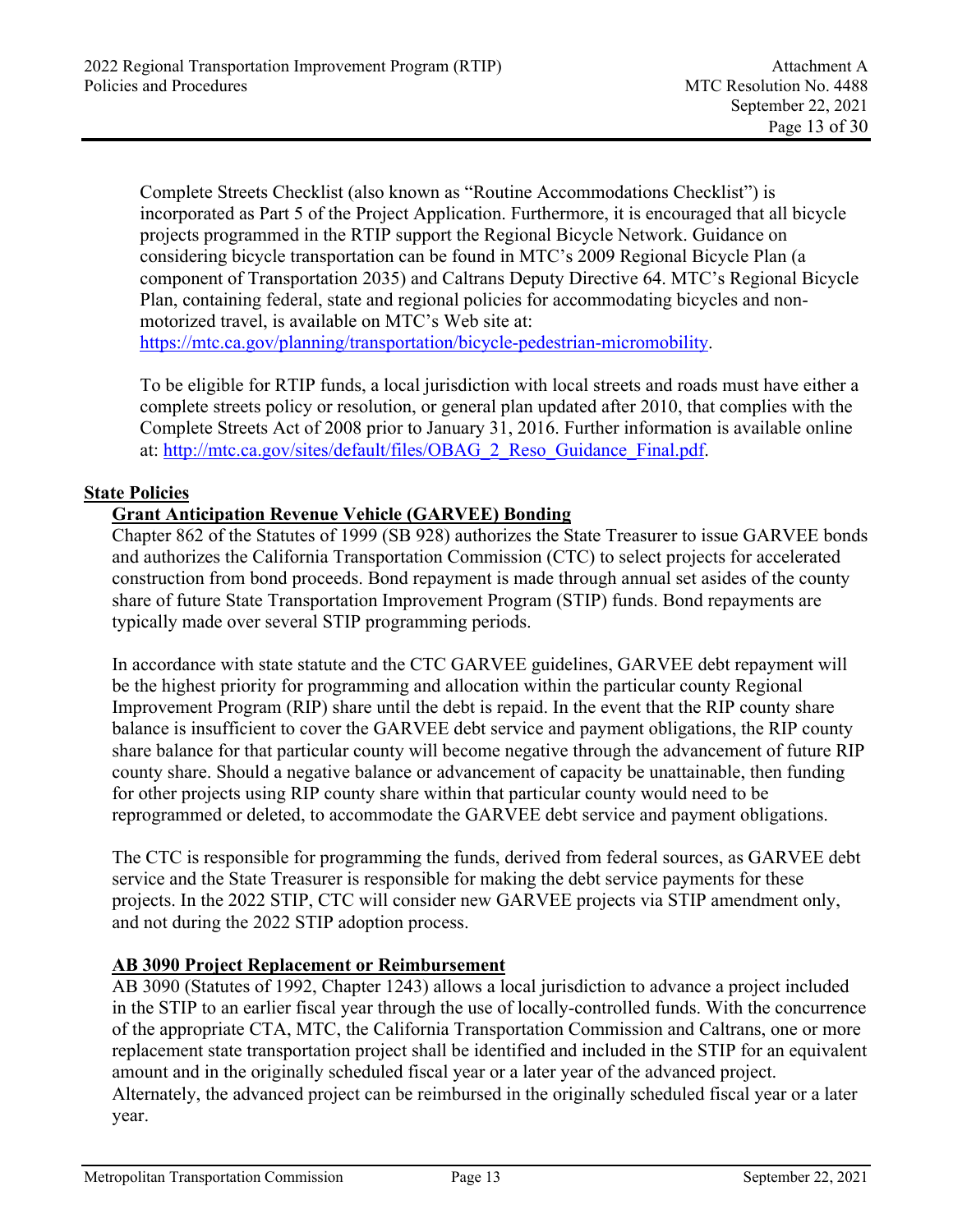Projects approved for AB 3090 consideration must award a contract within six months of the CTC approval. The allocation of AB 3090 reimbursement projects is the highest priority in the MTC region. In the 2022 STIP, CTC will consider new AB 3090 requests via STIP amendment only, and not during the 2022 STIP adoption process. Sponsors wishing to use AB 3090s for their projects should contact MTC and CTC for inclusion in the AB 3090 Plan of Projects, which is updated on an as-needed basis.

# **SB 184 Advance Expenditure of Funds**

SB 184 (Statutes of 2007, Chapter 462) authorizes a regional or local entity to expend its own funds for any component of a transportation project within its jurisdiction that is programmed in the current fiscal year and for which the Commission has not made an allocation. The amount expended would be authorized to be reimbursed by the state, subject to annual appropriation by the Legislature, if (1) the commission makes an allocation for, and the department executes a fund transfer agreement for, the project during the same fiscal year as when the regional or local expenditure was made; (2) expenditures made by the regional or local entity are eligible for reimbursement in accordance with state and federal laws and procedures; and (3) the regional or local entity complies with all legal requirements for the project, as specified.

MTC cautions against the use of SB 184 since allocation of funds is not guaranteed. If pursued, sponsors risk expending local funds with no guarantee that the STIP funds will be allocated.

Should a sponsor want to proceed with an SB 184 request, the sponsor must notify the CTA, MTC and Caltrans in writing on agency letterhead in accordance with Caltrans Local Assistance procedures.

# **AB 608 Contract Award Provisions**

AB 608 authorizes the adjustment by the CTC of a programmed project amount in the STIP if the Caltrans-sponsored construction contract award amount for a project is less than 80% of the engineer's final estimate, excluding construction engineering.

The CTC will not approve any AB 608 request after 120 days from the contract award. Sponsors intending to take advantage of AB 608 project savings must notify Caltrans and the CTA within 30 days of the contract award, to ensure the request to the CTC can be processed in time to meet the CTC's deadline.

# **Federal and State-Only Funding**

In 2017, the state adopted SB1, which stabilizes the excise tax on gasoline and pegs it to adjust with inflation. Excise taxes are deposited into the State Highway Account, which also includes federal funds. While SB1 stabilize STIP revenues, Caltrans determines the funding split between state-only and federal funding for projects funded in the STIP. Therefore, projects programmed in the 2022 STIP may receive a combination of state and federal funds. Project sponsors must federalize their projects by completing NEPA documentation and complying with federal project delivery rules, if they are assigned federal funds.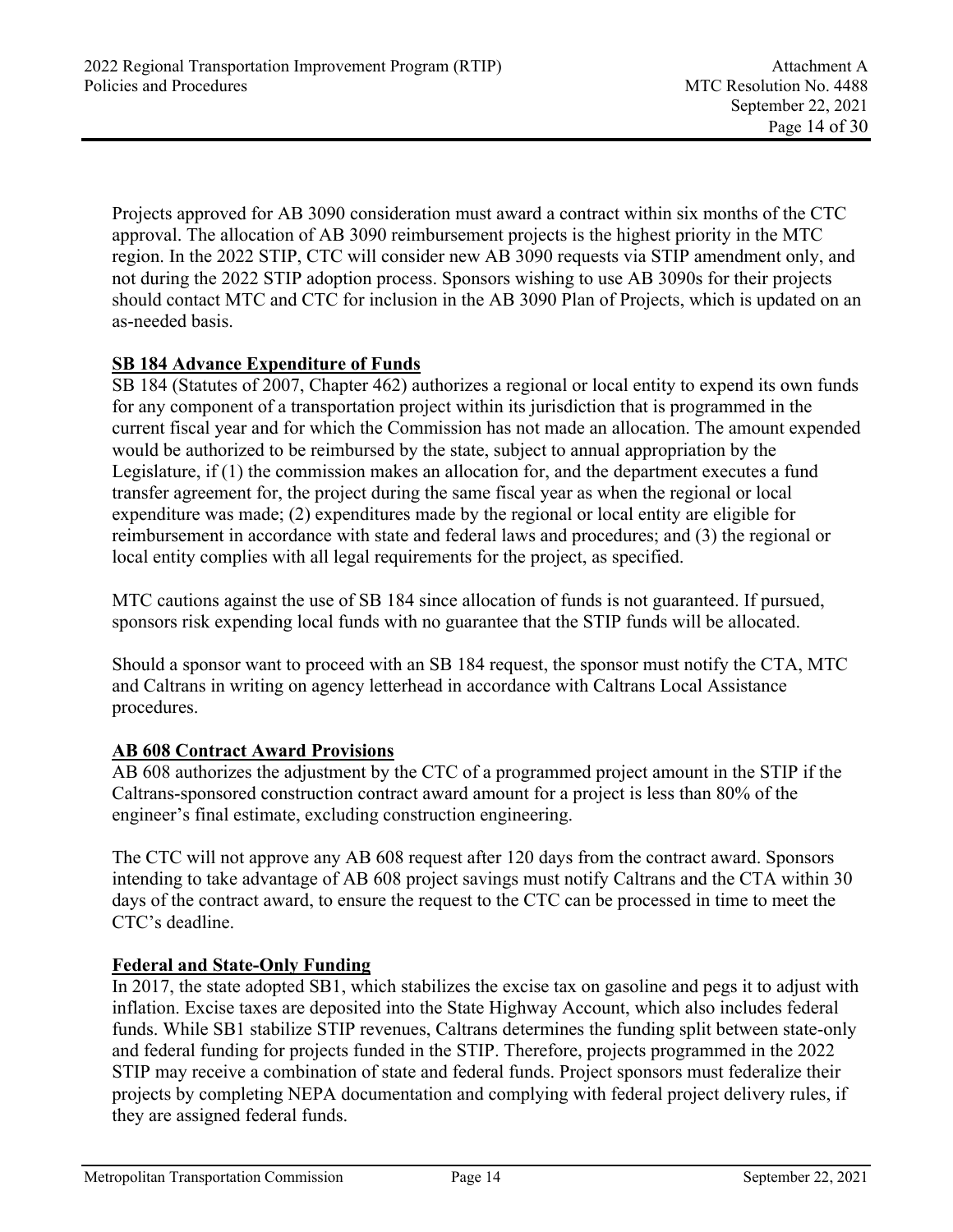# **Article XIX Compliance for Transit Projects**

Article XIX of the California State Constitution restricts the use of State Highway Account (SHA) funds on transit projects. In order for existing and new projects to be programmed in the STIP, the project sponsor or the CTA must provide documentation that verifies the STIP transit project is either 1) eligible for federal funds, or 2) meets Article XIX requirements that only fixed guideway projects in a county that has passed a measure authorizing the use of SHA funds on transit projects may use SHA funds. Also refer to the next section regarding "Matching Requirements."

### **Matching Requirements on Highway and Transit Projects**

A local match is not required for projects programmed in the STIP, except under special situations affecting projects subject to Article XIX restrictions established by the State Constitution. Article XIX limits the use of state revenues in the State Highway Account (SHA) to state highways, local roads, and fixed guideway facilities. Other projects, such as rail rolling stock and buses, are not eligible to receive state funds from the SHA. Article XIX restricted projects must therefore be funded with either a combination of federal STIP funding and matching STIP funds from the Public Transportation Account (PTA), or with 100 percent federal STIP funds in the State Highway Account (which requires a non-federal local match of 11.47% from a non-STIP local funding source or approved use of toll credits).

Project sponsors wishing to use STIP PTA funds as matching funds for Article XIX restricted projects must note such a request in the "Fund Code" notes section of the RTIP electronic Project Programming Request (ePPR) form and obtain approval from Caltrans through the state-only approval process as previously described. Caltrans has not identified any PTA capacity for the 2022 STIP. Therefore, the CTC will assume any Article XIX restricted STIP project will be funded with 100 percent federal funds using toll credits, or have the appropriate local match.

#### **Governor's Executive Orders**

The STIP Guidelines adopted by the CTC recognizes two proclamations and executive orders by Governor Brown. First, in recognition of the historic drought, the CTC expects any landscape projects currently programmed but not yet allocated and awarded, or any new landscape projects, will include drought tolerant plants and irrigation. Second, consistent with Executive Order B-30-15 (April 29, 2015), projects proposed for RTIP funds must consider the State's greenhouse gas emission reduction targets. Projects subject to a project-level performance evaluation are expected to include measures and analyses that address greenhouse gas emission reductions.

#### **General Guidance**

# **Project Advancements**

If a project or project component is ready for implementation earlier than the fiscal year that it is programmed in the STIP, the implementing agency may request an allocation in advance of the programmed year. The CTC will consider making advanced allocations based on a finding that the allocation will not delay availability of funding for other projects programmed in earlier years than the project to be advanced and with the approval of the responsible regional agency if county share funds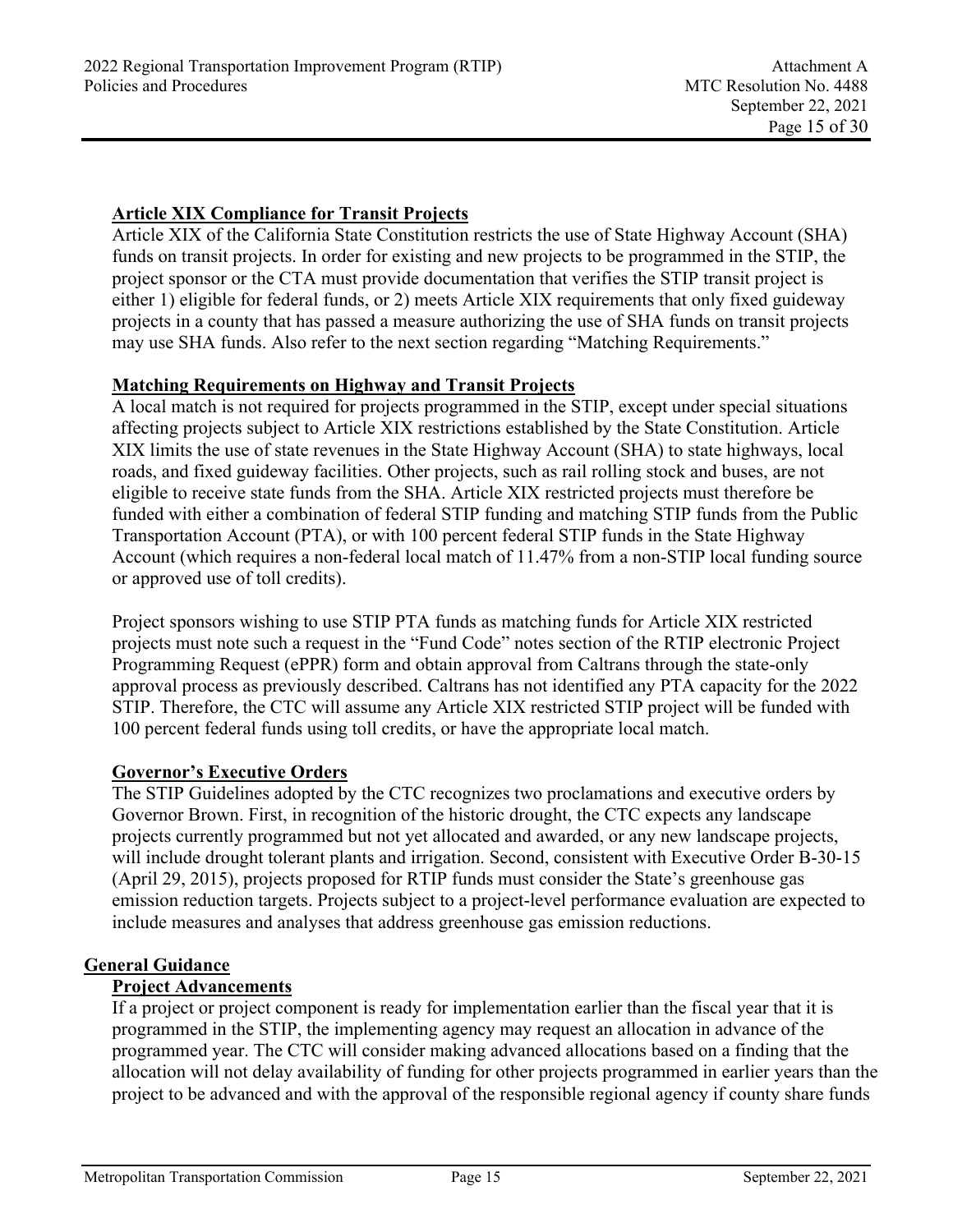are to be advanced. In project and financial planning, sponsors should not expect the CTC to advance any projects.

# **Advance Project Development Element (APDE)**

The 2022 STIP Fund Estimate does not identify funding for APDE. APDE funds may not be proposed in any year of the 2022 STIP.

#### **Unprogrammed Shares**

The counties and the region may propose to leave county share STIP funds unprogrammed for a time to allow adequate consideration of funding options for future projects. The CTC particularly encourages Caltrans and the regional agencies to engage in early consultations to coordinate their ITIP and RTIP proposals for such projects. Counties intending to maintain an unprogrammed balance of its county share for future program amendments prior to the next STIP must include a statement of the intentions for the funds, including the anticipated use of the funds, as well as the amount and timing of the intended STIP amendment(s). However, access to any unprogrammed balance is subject to availability of funds, and may not be approved by the CTC until the next STIP programming cycle.

### **Countywide RTIP Listing**

By October 6, 2021, each CTA must submit to MTC a draft proposed countywide RTIP project listing showing the proposed programming of county shares. The final list is due to MTC by November 1, 2021, and must include the final project applications for any new projects added to the STIP (or any significantly revised existing STIP projects), details of projects completed since the last STIP, and appropriate project level performance measure analysis.

#### **Project Screening Criteria, Including Readiness**

In addition to the CTC Guidelines, all projects included in the 2022 RTIP must meet all MTC project-screening criteria listed in Appendix A-3 of this guidance, including the planning and the project readiness requirements.

#### **RTIP Applications**

Project sponsors must complete an application for each new project proposed for funding in the RTIP, consisting of the items included in Appendix A-4 of this guidance. In addition to MTC's Fund Management System (FMS) application, project sponsors must use the latest Project Programming Request (PPR) forms provided by Caltrans for all projects. CTAs should submit PPRs for all projects (including existing projects with no changes) on the revised form provided by Caltrans. The nomination sheet must be submitted electronically for upload into the regional and statewide databases. Existing projects already programmed in the STIP with proposed changes should propose an amendment in MTC's FMS, and submit both electronically and in hard copy a revised PPR provided by Caltrans.

# **STIP Performance Measures: Regional and Project-Level Analyses**

The CTC continues to require performance measures in the RTIP and ITIP review process for the 2022 RTIP. According to the STIP Guidelines, a regional, system-level performance report must be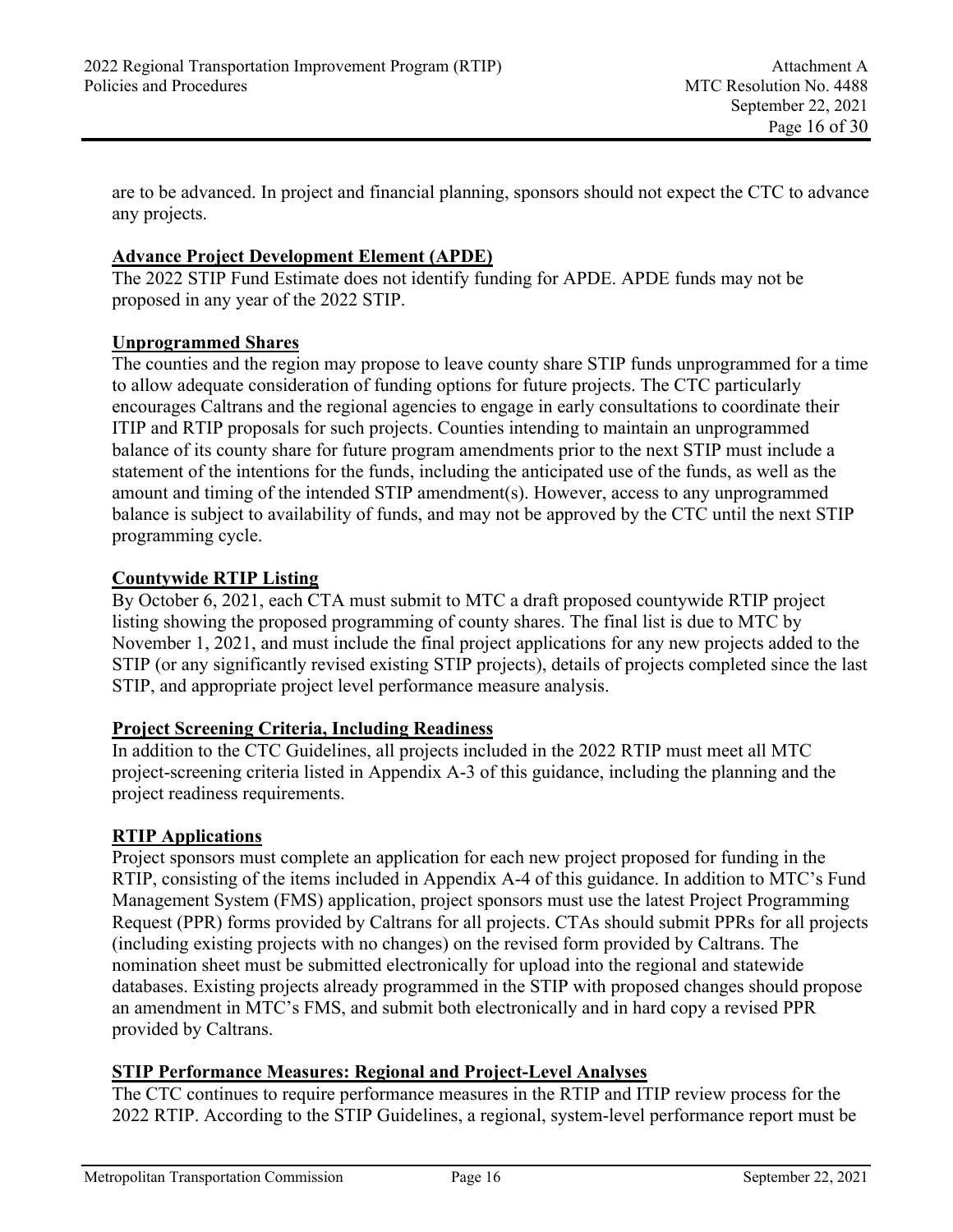submitted along with the RTIP submission. MTC staff will compile this report, focusing on applying the measures at the Regional Transportation Plan (RTP) level.

In addition, the 2022 STIP Guidelines require a project-level performance measure evaluation on all projects with total project costs over \$50 million or over \$15 million in STIP funds programmed. The project-level evaluation should address performance indicators and measures listed in the 2022 STIP Guidelines (see Section 19, Part D). The evaluation should also include a Caltrans-generated benefit/cost estimate, estimated impacts the project will have on the annual cost of operating and maintaining the state's transportation system, and estimated impact to greenhouse gas reduction efforts. The project-level evaluation must also be completed, if it has not already, on existing STIP projects with construction programmed, that exceed \$50 million in total project cost/\$15 million in STIP programming, and have had CEQA completed after December 2011. The CTAs are required to submit the project-level performance measures to MTC by the final application due date.

#### **Completed Project Reporting**

The 2022 STIP Guidelines require a report on all RTIP projects over \$20 million in total project cost completed between the adoption of the RTIP and the adoption of the previous RTIP (from December 2019 to December 2021). The report must include a summary of the funding plan and programming/allocation/expenditure history, as well as a discussion of project benefits that were anticipated prior to construction compared with an estimate of the actual benefits achieved. The CTAs are required to submit the completed project reporting information to MTC by the final application due date.

#### **Regional Projects**

Applications for projects with regionwide or multi-county benefits should be submitted to both MTC and the affected county CTAs for review. Regional projects will be considered for programming in the context of other county project priorities. MTC staff will work with the interested parties (CTAs and project sponsors) to determine the appropriate level of funding for these projects and negotiate county contributions of the project cost. County contributions would be based on population shares of the affected counties, or other agreed upon distribution formulas.

#### **85-115% Adjustments**

MTC may, pursuant to Streets and Highways Code Section 188.8 (k), pool the county shares within the region, provided that each county shall receive no less than 85 percent and not more than 115 percent of its county share for any single STIP programming period and 100 percent of its county share over two STIP programming cycles.

MTC may recommend use of the 85%-115% rule provided for in SB 45 to ensure, as needed, that the proper scope of projects submitted for programming can be accommodated. MTC will also work with CTAs to recommend other options, such as phased programming across STIP cycles, to ensure that sufficient funding and concerns such as timely use of funds are adequately addressed.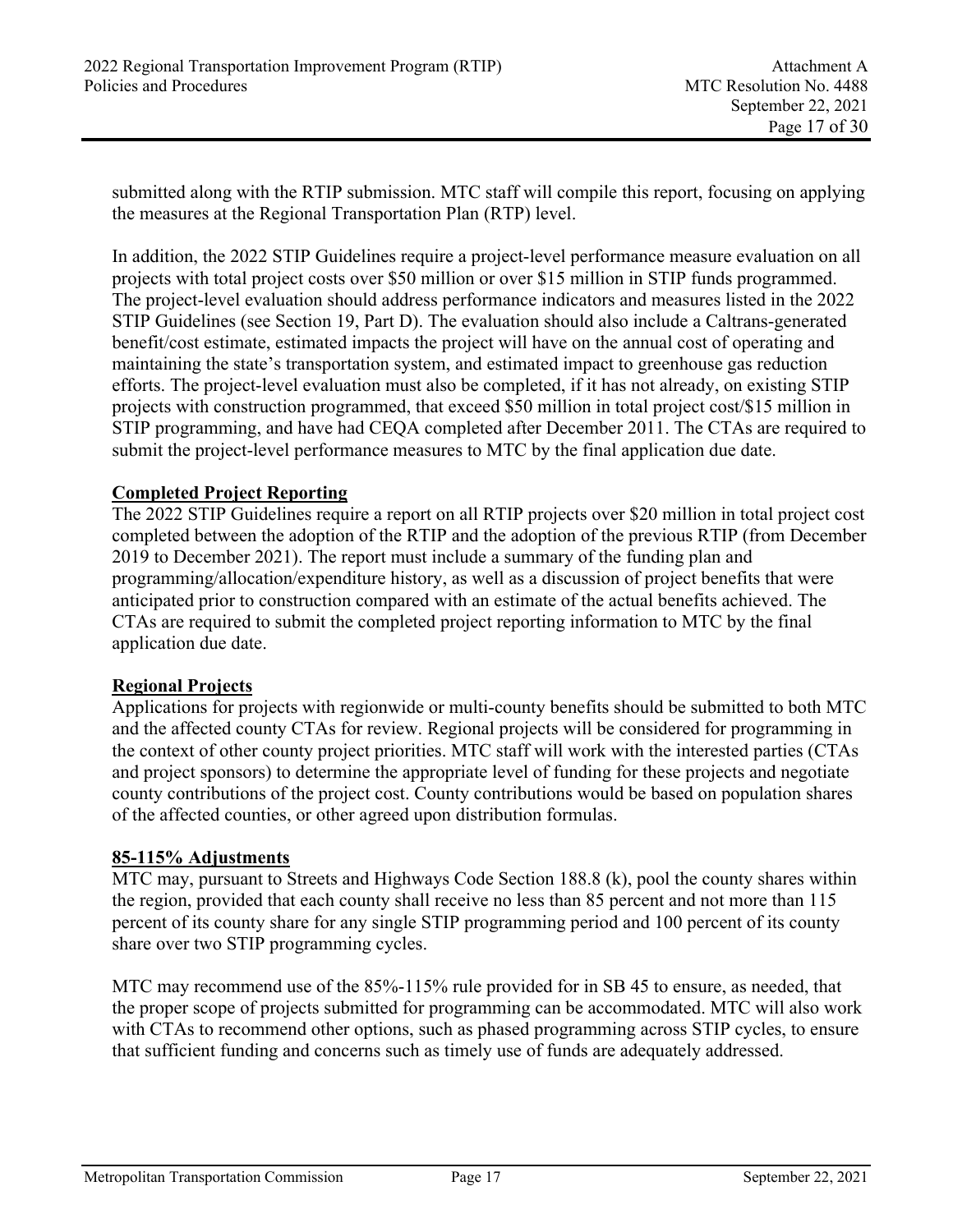# **MTC Resolution No. 3606 Compliance – Regional Project Delivery Policy**

SB 45 established strict timely use of funds and project delivery requirements for transportation projects programmed in the STIP. Missing critical milestones could result in deletion of the project from the STIP, and a permanent loss of the funds to the county and region. Therefore, these timely use of funds deadlines must be considered in programming the various project phases in the STIP. While SB 45 provides some flexibility with respect to these deadlines by allowing for deadline extensions under certain circumstances, the CTC is very clear that deadline extensions will be the exception rather than the rule. MTC Resolution No. 3606, Revised, details the Regional Project Delivery Policy for Regional Discretionary Funding, which are more restrictive than the State's delivery policy. For instance, MTC expects STIP projects to request allocation of funds by January 31<sup>st</sup> of the programmed fiscal year. Further, MTC expects regular status reports from sponsors that will feed into the region's state allocation plan. See Attachment C to MTC Resolution No. 4488 for additional extension and amendment procedures.

### **Allocation of Funds - Requirements**

To ensure there is no delay in the award of the construction contract (which CTC guidelines and MTC Resolution No. 3606 require within six months of allocation), STIP allocation requests for the construction phase of federally-funded projects must be accompanied by the complete and accurate Request for Authorization (RFA) package (also known as the E-76 package). Concurrent submittal of the CTC allocation request and the RFA will minimize delays in contract award. Additionally, for the allocation of any non-environmental phase funds (such as for final design, right of way, or construction), the project sponsor must demonstrate that both CEQA and NEPA documents are completed and certified for federalized projects.

#### **Notice of Cost Increase**

For projects with a total estimated cost over \$25 million, the implementing agency must perform quarterly project cost evaluations. If a cost increase greater than 10 percent of the total estimated cost of the particular phase is identified, the implementing agency must notify and submit an updated Project Programming Request (PPR) form to the appropriate CTA and MTC. In the event that a project is divided into sub-elements, the implementing agency will include all project sub-elements (i.e. landscaping, soundwalls, adjacent local road improvements) in the quarterly cost evaluation.

Early notification of cost increases allows the CTA and MTC to assist in developing strategies to manage cost increases and plan for future county share programming.

## **Cost Escalation for Caltrans-Implemented Projects**

CTC remains very critical of unexpected cost increases to projects funded by the STIP. To ensure that the amounts programmed in the STIP are accurate, MTC encourages the CTAs to consult with Caltrans and increase Caltrans project costs by an agreed-upon escalation rate if funds are proposed to be shifted to a later year. This will currently only apply to projects implemented by Caltrans.

#### **Notice of Contract Award**

Caltrans has developed a procedure (Local Programs Procedures LPP-01-06) requiring project sponsors to notify Caltrans immediately after the award of a contract. Furthermore, Caltrans will not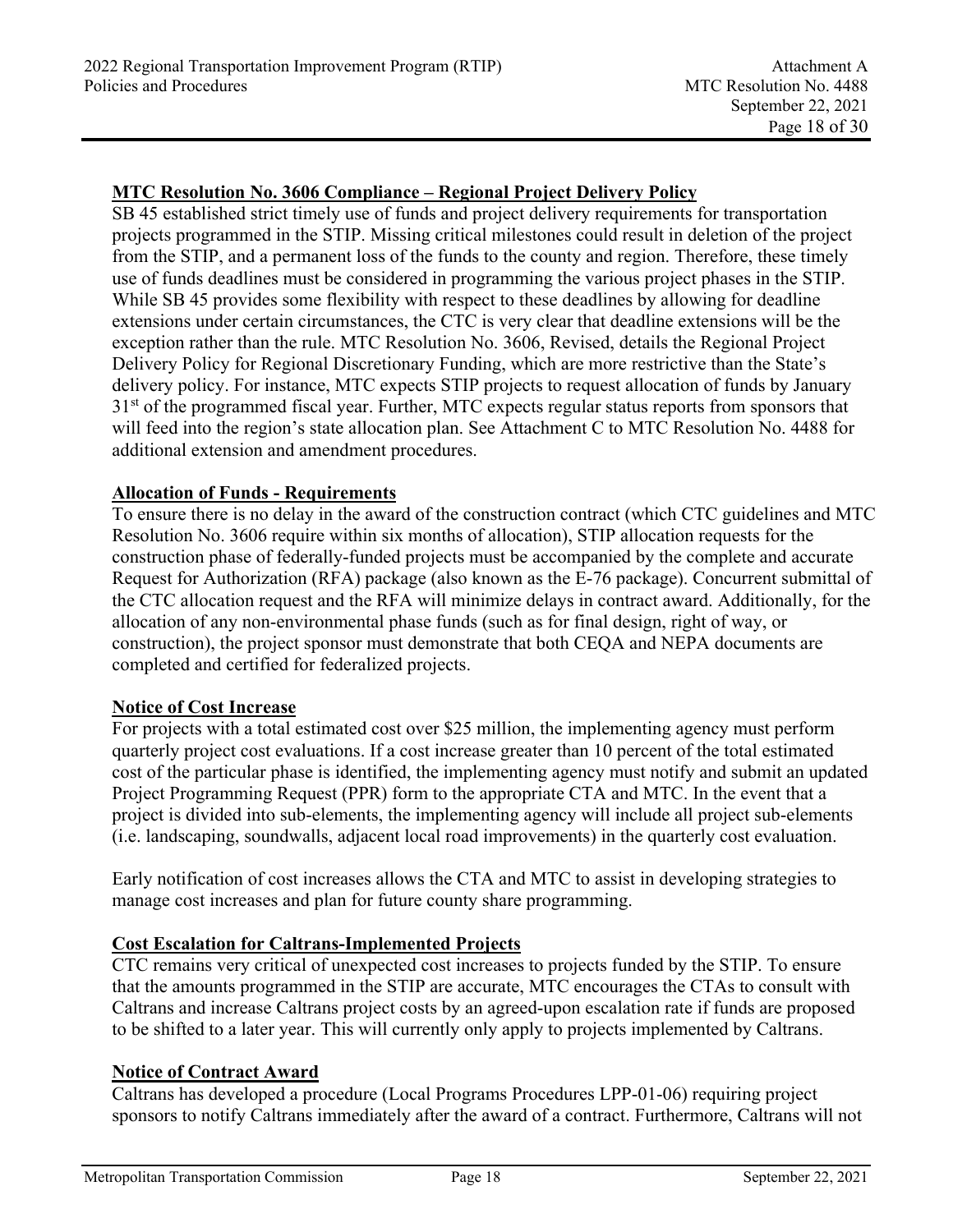make any reimbursements for expenditures until such information is provided. Project sponsors must also notify MTC and the appropriate CTA immediately after the award of a contract. To ensure proper monitoring of the Timely Use of Funds provisions of SB 45, project sponsors are required to provide MTC and the county CTA with a copy of the LPP-01-06 "Award Information for STIP Projects – Attachment A" form, when it is submitted to Caltrans. This will assist MTC and the CTA in maintaining the regional project monitoring database, and ensure accurate reporting on the status of projects in advance of potential funding lapses. In accordance with CTC and Caltrans policies, construction funds must be encumbered in a contract within six months of allocation.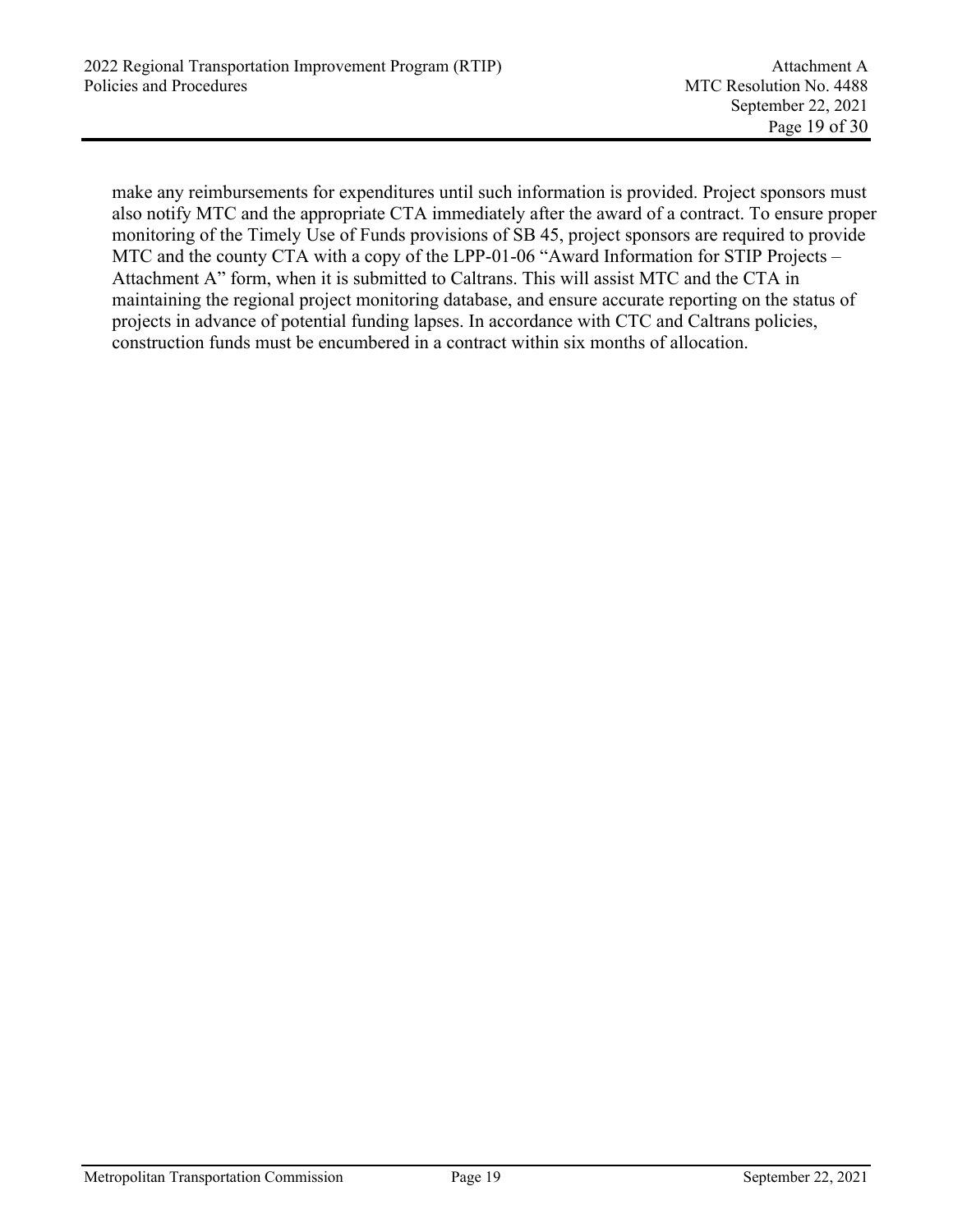|                    | <b>METROPOLITAN TRANSPORTATION COMMISSION</b><br>2022 Regional Transportation Improvement Program<br><b>Development Schedule (Subject to Change)</b><br>September 8, 2021                                                                                                           |
|--------------------|-------------------------------------------------------------------------------------------------------------------------------------------------------------------------------------------------------------------------------------------------------------------------------------|
| March 24, 2021     | Caltrans presentation of draft STIP Fund Estimate Assumptions<br>(CTC Meeting)                                                                                                                                                                                                      |
| May 12, 2021       | CTC adoption of STIP Fund Estimate Assumptions (CTC Meeting)                                                                                                                                                                                                                        |
| June 23, 2021      | Caltrans presentation of the draft STIP Fund Estimate and draft STIP Guidelines<br>(CTC Meeting)                                                                                                                                                                                    |
| June 24, 2021      | Local Streets and Roads/Programming and Delivery Working Group (LSRPDWG) discussion<br>and review of initial schedule for 2022 RTIP                                                                                                                                                 |
| June 30, 2021      | Governor signs State Budget                                                                                                                                                                                                                                                         |
| July 19, 2021      | STIP Fund Estimate and Guidelines Workshop                                                                                                                                                                                                                                          |
| August 18, 2021    | CTC adopts STIP Fund Estimate and STIP Guidelines (CTC Meeting)                                                                                                                                                                                                                     |
| September 1, 2021  | Draft RTIP Policies and Procedures published online and emailed to stakeholders for public<br>comment                                                                                                                                                                               |
| September 8, 2021  | MTC Programming and Allocations Committee (PAC) scheduled review and recommendation<br>of final proposed RTIP Policies and Procedures                                                                                                                                               |
| September 22, 2021 | MTC Commission scheduled adoption of RTIP Policies and Procedures                                                                                                                                                                                                                   |
| October 6, 2021    | BACTAs submit to MTC, RTIP projects summary listings and identification of projects requiring<br>project-level performance measure analysis. Deadline to submit Complete Streets Checklist for<br>new projects.                                                                     |
| November 1, 2021   | Final Project Programming Request (PPR) forms due to MTC. Final RTIP project listing and<br>performance measure analysis due to MTC. Final PSR (or PSR Equivalent), Resolution of<br>Local Support, and Certification of Assurances due to MTC (Final Complete Applications<br>due) |
| December 1, 2021   | Draft RTIP scheduled to be available for public review                                                                                                                                                                                                                              |
| December 8, 2021   | PAC scheduled review of RTIP and referral to Commission for approval                                                                                                                                                                                                                |
| December 15, 2021  | MTC Commission scheduled approval of 2022 RTIP (Full RTIP to be transmitted to CTC within<br>one week of Commission approval)                                                                                                                                                       |
| December 15, 2021  | 2022 RTIP due to CTC                                                                                                                                                                                                                                                                |
| January 27, 2022   | CTC 2022 STIP Hearing - Northern California (TBD)                                                                                                                                                                                                                                   |
| February 3, 2022   | CTC 2022 STIP Hearing - Southern California (TBD)                                                                                                                                                                                                                                   |
| February 28, 2022  | CTC Staff Recommendations on 2022 STIP released                                                                                                                                                                                                                                     |
| March 23, 2022     | CTC adopts 2022 STIP (CTC Meeting)                                                                                                                                                                                                                                                  |

Shaded Area – Actions by Caltrans or CTC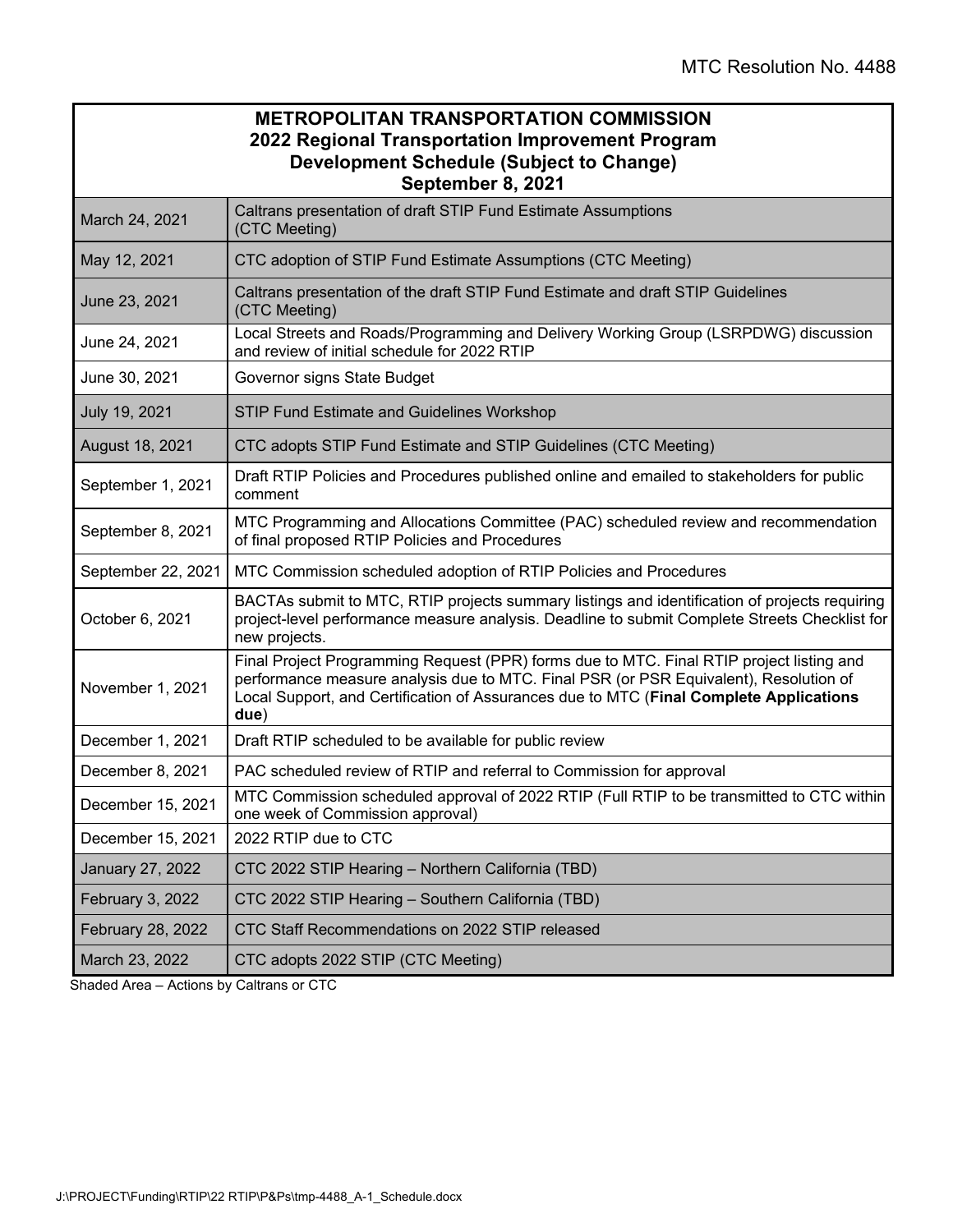#### Metropolitan Transportation Commission *Numbers based on FINAL 2022 STIP FE (Published 8/13/2021)* **2022 RTIP Fund Estimate County Targets 8/31/2021** 8/31/2021

All numbers in thousands

#### *Table 1: County Share Targets*

|                      | <b>Through</b>      | Advanced,  | Regional   | <b>MTC PPM**</b> | <b>2022 STIP</b> |
|----------------------|---------------------|------------|------------|------------------|------------------|
| Draft                | FY 2026-27          | Carryover, | Set-aside* | FY 2025-26       | CTA Target***    |
|                      | <b>New Distrib.</b> | and Lapsed |            | & FY 2026-27     |                  |
| Alameda              | 22,035              |            | (5.063)    | (355             | 16,617           |
| <b>Contra Costa</b>  | 15,118              | 45,890     | (31,090)   | (230             | 29,688           |
| <b>Marin</b>         | 4,131               | (22, 406)  | (571       | (65              |                  |
| Napa                 | 2.724               | (19, 683)  | (376)      | (40              | 0                |
| <b>San Francisco</b> | 11,202              | 1.548      | (1,548)    | (180)            | 11,022           |
| <b>San Mateo</b>     | 11.415              | 3,912      | (1,598)    | (186)            | 13,543           |
| <b>Santa Clara</b>   | 26,162              | 5,932      | (3,632)    | (414)            | 28.048           |
| Solano               | 6,854               | (29, 263)  | (945)      | (109)            |                  |
| ISonoma              | 8,423               | 231        | (4, 577)   | (131             | 3,946            |
| <b>County Totals</b> | 108,064             | (13, 839)  | (49, 400)  | (1,710)          | 102,864          |

Note: Counties with negative balance have a "\$0" new share.

\* Regional set-aside includes \$31M from ARRA/Caldecott payback, \$15M from SFOBB Bike/Ped Access projects, and \$3.4M from MSN B2 payback (SON)

\*\* Assumes 2% Escalation Rate for New Fys (reduced from 3.5%)

\*\*\* Does not include new CTA PPM programming

#### *Table 2: Planning, Programming, and Monitoring Amounts FY 2022-23, FY 2023-24*

|                      | <b>PPM Limit</b><br>FY 2022-23<br>through<br>FY 2023-24 | <b>MTC PPM</b><br>FY 2022-23<br>through<br>FY 2023-24 | <b>Programmed CTA PPM</b><br><b>Current Share Period</b><br>FY 2022-23 | <b>PPM</b><br>FY 2022-23<br>through<br>FY 2023-24<br><b>CTA Share</b> |             |
|----------------------|---------------------------------------------------------|-------------------------------------------------------|------------------------------------------------------------------------|-----------------------------------------------------------------------|-------------|
| <b>Alameda</b>       | 327                                                     | 327                                                   | n                                                                      |                                                                       |             |
| <b>IContra Costa</b> | 636                                                     | 212                                                   | 356                                                                    | 68                                                                    | $\bf{0}$    |
| <b>Marin</b>         | 61                                                      | 61                                                    | o                                                                      |                                                                       | $\bf{0}$    |
| <b>Napa</b>          | <b>139</b>                                              | 37                                                    | 51                                                                     | 51                                                                    | $\bf{0}$    |
| <b>San Francisco</b> | 472                                                     | 167                                                   | 259                                                                    | 46                                                                    | $\mathbf 0$ |
| <b>San Mateo</b>     | 481                                                     | 173                                                   | 262                                                                    | 46                                                                    | $\bf{0}$    |
| Santa Clara          | 494                                                     | 382                                                   | 112                                                                    |                                                                       | $\mathbf 0$ |
| Solano               | 288                                                     | 100                                                   | 159                                                                    | 29                                                                    | $\bf{0}$    |
| Sonoma               | 398                                                     | 120                                                   | 278                                                                    |                                                                       | $\mathbf 0$ |
| <b>County Totals</b> | 3,296                                                   | 1,579                                                 | 1.477                                                                  | 240                                                                   | 0           |

Note: Counties may redistribute PPM amounts across both fiscal years

*Table 3: Planning, Programming, and Monitoring Amounts FY 2024-25, FY 2025-26, FY 2026-27*

|                      | <b>PPM Limit</b><br>FY 2024-25<br>through | <b>MTC PPM</b><br>FY 2024-25<br>through | <b>PPM</b><br><b>Available for</b><br>FY25 to FY28 |            |            |                                      |
|----------------------|-------------------------------------------|-----------------------------------------|----------------------------------------------------|------------|------------|--------------------------------------|
|                      | FY 2026-27                                | FY 2026-27                              | FY 2024-25                                         | FY 2025-26 | FY 2026-27 | <b>Share Periodl</b><br>CTA Share*** |
| Alameda              | 1,668                                     | 527                                     | 394                                                |            |            | 747                                  |
| Contra Costa         | 1.143                                     | 342                                     | 275                                                |            |            | 526                                  |
| <b>Marin</b>         | 313I                                      | 97                                      | 74                                                 |            |            | 142                                  |
| Napa                 | <b>206</b>                                | 60                                      | 50                                                 |            |            | 96                                   |
| <b>San Francisco</b> | 847                                       | 268                                     | 199                                                |            |            | 380                                  |
| <b>San Mateo</b>     | 863                                       | 277                                     | 201                                                |            |            | 385                                  |
| Santa Clara          | 1.978                                     | 615                                     | 469                                                |            |            | 894                                  |
| <b>ISolano</b>       | 518                                       | 162                                     | 123                                                |            |            | 233                                  |
| <b>Sonoma</b>        | 637                                       | 194                                     | 153                                                |            |            | 290                                  |
| <b>County Totals</b> | 8.173                                     | 2.542                                   | 1,938                                              |            | 0          | 3,693                                |

Note: Counties may redistribute and program PPM share across all three fiscal years

\*\*\* CTA PPM share has not been subtracted from 2022 STIP CTA target identified in Table 1

J:\PROJECT\Funding\RTIP\22 RTIP\FE Targets\[2022 Estimated STIP FE Targets.xlsx]2022 RTIP FE 2021-8-13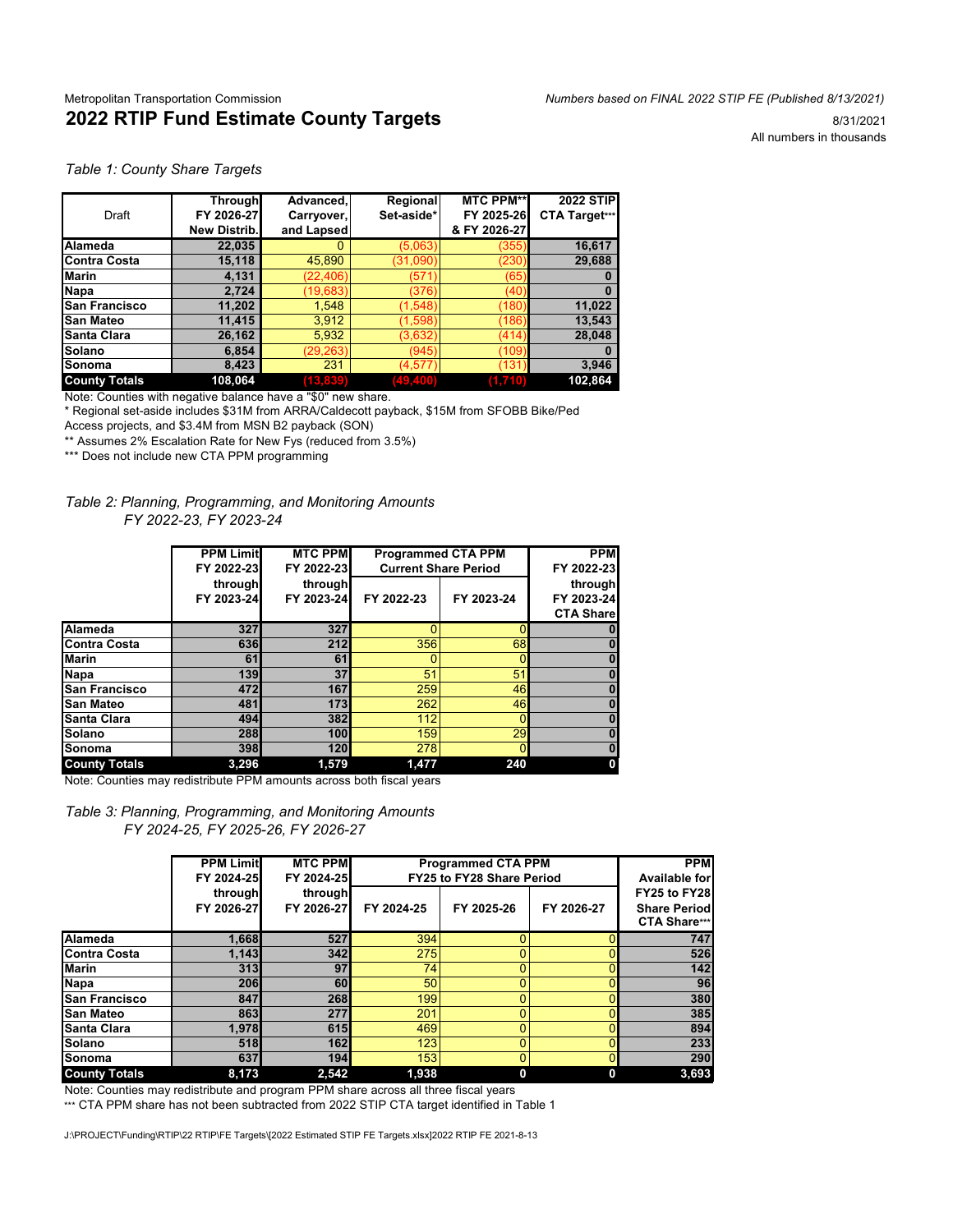# **2022 Regional Transportation Improvement Program Policies and Procedures Appendix A-3: 2022 RTIP Project Screening Criteria**

# **Eligible Projects**

**A. Eligible Projects.** SB 45 (Chapter 622, Statutes 1997) defined the range of projects that are eligible for consideration in the RTIP. Eligible projects include, state highway improvements, local road improvements and rehabilitation, public transit, intercity rail, grade separation, pedestrian and bicycle facilities, transportation system management, transportation demand management, soundwall projects, intermodal facilities, and safety projects. Due to the current fund make up of the STIP, sponsors should expect that all projects programmed in the STIP include a mix of state and federal funds.

# **Planning Prerequisites**

- **B. RTP Consistency.** Projects included in the RTIP must be consistent with the adopted Regional Transportation Plan (RTP), which state law requires to be consistent with federal planning and programming requirements. Each project to be included in the RTIP must identify its relationship with meeting the goals and objectives of the RTP, and where applicable, the RTP ID number.
- **C. CMP Consistency.** Local projects must also be included in a County Congestion Management Plan (CMP), or in an adopted Capital Improvement Program (CIP) for counties that have opted out of the CMP requirement, prior to inclusion in the RTIP.
- **D. PSR or PSR Equivalent is Required.** Projects in the STIP must have a complete Project Study Report (PSR) or, for a project that is not on a state highway, a project study report equivalent or major investment study. The intent of this requirement is to ensure that the project scope, cost and schedule have been adequately defined and justified. Projects with a circulating draft or final environmental document do not need a PSR. This requirement is particularly important in light of SB 45 timely use of funds requirements, discussed below.

 The required format of a PSR or PSR equivalent varies by project type. Additional guidance on how to prepare these documents is available on the internet at the addresses indicated within Part 3 (PSR, or equivalent) of Appendix A-4: 2022 RTIP Project Application, which includes a table categorizing PSR and PSR equivalent requirements by project type.

# **Project Costs and Phases**

**E. Escalated Costs.** All projects will count against share balances on the basis of their fully escalated (inflated) costs. All RTIP project costs must be escalated to the year of expenditure.

 As required by law, inflation estimates for Caltrans operations (capital outlay support) costs are based on the annual escalation rate established by the Department of Finance. Local project sponsors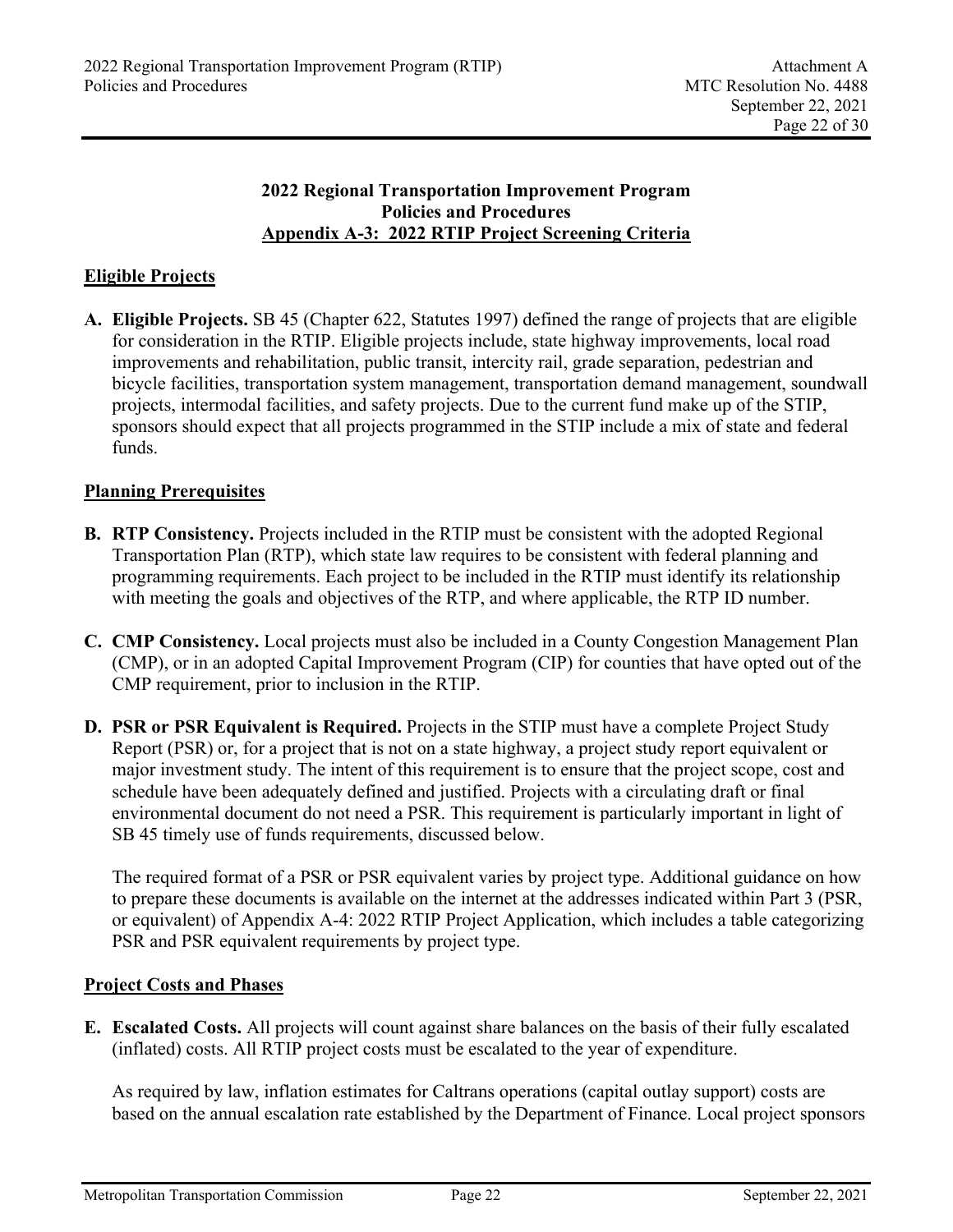may use the state escalation rates or their own rates in determining the escalated project cost in the year programmed.

- **F. Project Phases.** Projects must be separated into the following project components:
	- 1. Completion of all studies, permits and environmental studies (ENV)
	- 2. Preparation of all Plans, Specifications, and Estimates (PS&E)
	- 3. Acquisition of right-of-way (ROW)
	- 4. Construction and construction management and engineering, including surveys and inspections." (CON)

*Note: Right-of-way and construction components on Caltrans projects must be further separated into capital costs and Caltrans support costs (ROW-CT and CON-CT).* 

 The project sponsor/CTA must display the project in these four components (six for Caltrans projects) in the final submittal. STIP funding amounts programmed for any component shall be rounded to the nearest \$1,000. Additionally, unless substantially justified, no project may program more than one project phase in a single fiscal year. Caltrans-sponsored projects are exempt from this prohibition. Additionally, right of way (ROW) funds may be programmed in the same year as final design (PS&E) if the environmental document is approved. ROW funds may be programmed in the same year as construction (CON) only if the project does not have significant right of way acquisition or construction costs that require more than a simple Categorical Exemption or basic permitting approvals (see section L). The CTC will not allocate PS&E, ROW, or CON funding until CEQA and NEPA (if federalized) documents are complete and submitted to CTC.

All requests for funding in the RTIP for projects on the state highway system and implemented by an agency other than the Department must include any oversight fees within each project component cost, as applicable and as identified in the cooperative agreement. This is to ensure sufficient funding is available for the project component.

- **G. Minimum Project Size.** New projects or the sum of all project components per project cannot be programmed for less than \$500,000 for counties with a population over 1 million (from 2010 U.S. Census data: Alameda, Contra Costa, and Santa Clara Counties), and \$250,000 for counties with a population under 1 million (Marin, Napa, San Francisco, San Mateo, Solano, and Sonoma Counties), with the following exceptions:
	- (a) Funds used to match federal funds;
	- (b) Planning, Programming and Monitoring (PPM);
	- (c) Projects for landscaping and mitigation of State highway projects, including soundwalls;
	- (d) Caltrans project support components not allocated by the Commission; and
	- (e) Right-of-way capital outlay for Caltrans, which is not allocated by the Commission on a project basis.

Other exceptions may be made on a case-by-case basis.

**H. Fiscal Years of Programming.** The 2022 STIP covers the five-year period from FY 2022-23 through 2026-27. If a project will not be ready for allocation in a certain year, project sponsors should delay funds to a later year of the five-year STIP period.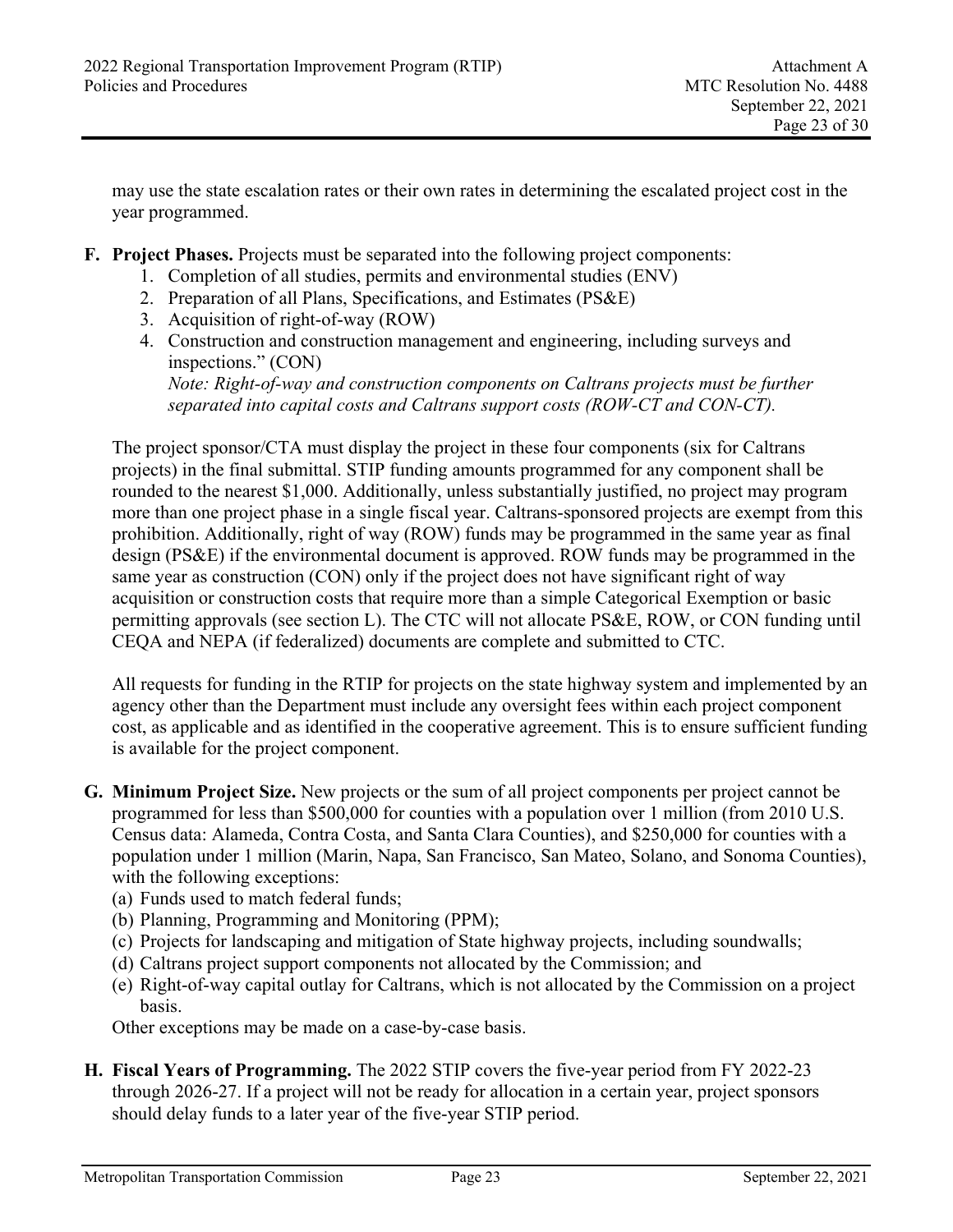## **Readiness Standards**

- **I. Project Phases Must Be Ready in the Year Proposed.** Funds designated for each project component will only be available for allocation until the end of the fiscal year in which the funds are programmed in the STIP. Once allocated, the sponsor will have two additional years beyond the end of the programmed fiscal year to expend pre-construction STIP funds. For construction, the sponsor will have six months to award a contract and three years to expend funds after project award. Project sponsors must invoice at least once in a six-month period following the allocation of funds. It is therefore very important that projects be ready to proceed in the year programmed.
- **J. Completion of Environmental Process.** Government Code Section 14529(c) requires that funding for right-of-way acquisition and construction for a project may be included in the STIP only if the CTC makes a finding that the sponsoring agency will complete the environmental process and can proceed with right-of-way acquisition or construction within the five year STIP period. Furthermore, in compliance with Section 21150 of the Public Resources Code, the CTC may not allocate funds to local agencies for design, right-of-way, or construction prior to documentation of environmental clearance under the California Environmental Quality Act (CEQA) and National Environmental Policy Act (NEPA) for federally-funded projects. Therefore, project sponsors must demonstrate to MTC that these requirements can be reasonably expected to be met prior to programming final design, right-of-way, or construction funds in the RTIP. Final CEQA documents (aside from Categorical Exemptions, or CEs) must be submitted to CTC prior to allocation. Additional information is available at: https://catc.ca.gov/programs/environmental.
- **K. Programming Project Components in Sequential STIP Cycles.** Project components may be programmed sequentially. That is, a project may be programmed for environmental work only, without being programmed for plans, specifications, and estimates (design). A project may be programmed for design without being programmed for right-of-way or construction. A project may be programmed for right-of-way without being programmed for construction. The CTC recognizes a particular benefit in programming projects for environmental work only, since projects costs and particularly project scheduling often cannot be determined with meaningful accuracy until environmental studies have been completed. As the cost, scope and schedule of the project is refined, the next phases of the project may be programmed with an amendment or in a subsequent STIP.

 When proposing to program only preconstruction components for a project, the implementing agency must demonstrate the means by which it intends to fund the construction of a useable segment, consistent with the regional transportation plan or the Caltrans interregional transportation strategic plan. The anticipated total project cost and source of any uncommitted future funding must be identified.

**L. Sequential Phasing.** For most projects, the different project phases should be programmed sequentially in the STIP, i.e. environmental before design before right of way before construction. Projects with significant right of way acquisition or construction costs that require more than a simple Categorical Exemption or basic permitting approvals, must not be programmed with the right of way and construction components in the same year as the environmental. Project sponsors must provide sufficient time between the scheduled allocation of environmental funds and the start of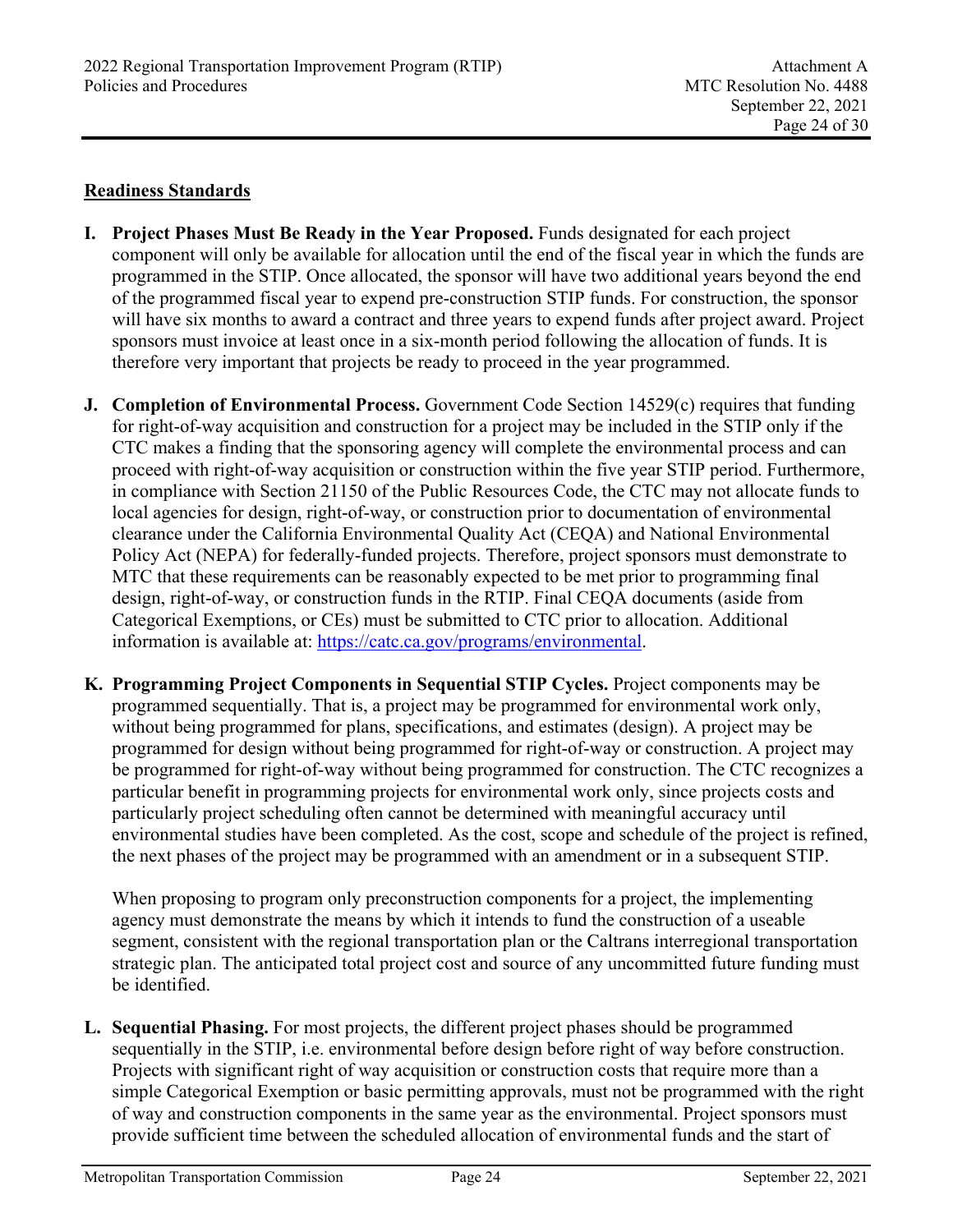design, right of way or construction. As prescribed in Section F, projects may not have more than one phase programmed per fiscal year, with the exceptions of Caltrans-sponsored preconstruction phases, and right of way (ROW) funds programmed with final design (PS&E) or construction (CON) where there are no significant ROW acquisitions necessary.

**M. The Project Must Have a Complete Funding Commitment Plan**. All local projects must be accompanied by an authorizing resolution stating the sponsor's commitment to complete the project as scoped with the funds requested. A model resolution including the information required is outlined in Appendix A-4 - Part 1 of this guidance.

 The CTC may program a project component funded from a combination of committed and uncommitted funds. Uncommitted funds may only be nominated from the following competitive programs: Local Partnership Program, Solutions for Congested Corridors Program, or Trade Corridor Enhancement Program. All local projects requesting to be programmed with uncommitted funds must be accompanied with a plan for securing a funding commitment, explain the risk of not securing that commitment, and its plan for securing an alternate source of funding should the commitment not be obtained. If the funding commitment is not secured with the adoption of these programs and alternative funding is not identified within six months, the projects will be subject to deletion by the Commission. Projects programmed by the Commission in the STIP will not be given priority for funding in other programs under the Commission's purview.

 The CTC will regard non-STIP funds as committed when the agency with discretionary authority over the funds has made its commitment to the project by ordinance or resolution. For federal formula funds, including STP, CMAQ, and Federal formula transit funds, the commitment may be by Federal TIP adoption. For federal discretionary funds, the commitment may be by federal approval of a full funding grant agreement or by grant approval.

 All regional agencies with rail transit projects shall submit full funding plans describing each overall project and/or useable project segment. Each plan shall list Federal, State, and local funding categories by fiscal year over the time-frame that funding is sought, including funding for initial operating costs. Moreover, should the project schedule exceed the funding horizon, then the amount needed beyond what is currently requested shall be indicated. This information may be incorporated in the project application nomination sheets.

**N. Field Review for Federally Funded Local Projects.** One way to avoid unnecessary STIP amendment and extension requests is to conduct a field review with Caltrans as early as possible, so potential issues may be identified with sufficient time for resolution.

 For all projects in the 2022 RTIP (anticipated to be a mix of federal and state funding), the project sponsor agrees to contact Caltrans and schedule and make a good faith effort to complete a project field review within 6-months of the project being included in the Transportation Improvement Program (TIP). For the 2022 STIP, Caltrans field reviews should be completed by September 1, 2022 for federal aid projects programmed in 2022-23 and 2023-24. The requirement does not apply to planning activities, state-only funded projects, or STIP funds to be transferred to the Federal Transit Administration (FTA).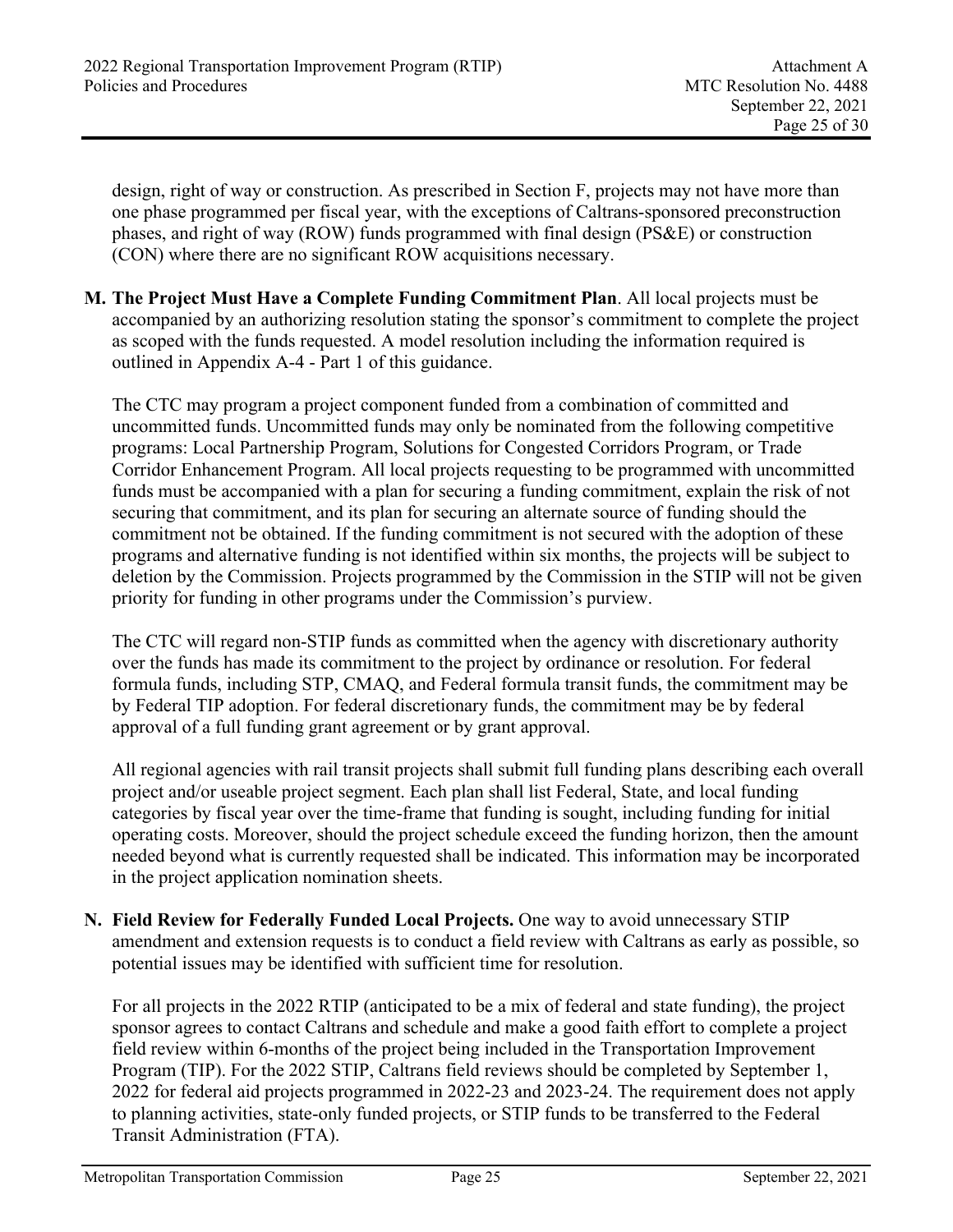# **Other Requirements**

- **O. Availability for Audits.** Sponsors must agree to be available for an audit if requested. Government Code Section 14529.1 "The commission [CTC] shall request that the entity receiving funds accept an audit of funds allocated to it by the commission, if an audit is deemed necessary."
- **P. Interregional Projects May Be Proposed Under Some Restrictive Circumstances.** The project must be a usable segment and be more cost-effective than a Caltrans alternative project. Government Code Section 14527 (c) "A project recommended for funding by the RTPA in the Interregional Improvement Program shall constitute a usable segment, and shall not be a condition for inclusion of other projects in the RTIP." Government Code Section 14529 (k) "... the commission [CTC] must make a finding, based on an objective analysis, that the recommended project is more cost-effective than a project submitted by the department…."
- **Q. Premature Commitment of Funds.** The project sponsor may not be reimbursed for expenditures made prior to the allocation of funds by the CTC (or by Caltrans under delegation authority), unless the provisions of Senate Bill 184 are met in accordance with the CTC Guidelines for Implementation of SB 184. Under no circumstances may funds be reimbursed for expenditures made prior to the funds being programmed in the STIP or prior to the fiscal year in which the project phase is programmed. In addition, the sponsor must make a written request to Caltrans prior to incurring costs, in accordance with Caltrans Local Assistance Procedures for SB 184 implementation.
- **R. State-Only Funding.** The 2022 RTIP is expected to be funded with a mix of federal and state funds. Project sponsors must federalize their projects by completing NEPA documentation and complying with federal project delivery rules. Project sponsors are expected to meet all requirements of Article XIX in selecting projects receiving state-only funding. This includes sponsors or the CTA providing documentation verifying the county passed a measure allowing for the use of state-only State Highway Account funds on fixed guideway projects, should RTIP funds be proposed for use on nonfederalized fixed guideway transit projects.
- **S. Federal Transportation Improvement Program.** All projects programmed in the STIP must also be programmed in the federal Transportation Improvement Program (TIP), regardless of fund source. Project sponsors are encouraged to submit TIP amendment requests immediately following inclusion of the project into the STIP by the CTC. The project listing in the TIP must include total project cost by phase regardless of the phase actually funded by the CTC. STIP projects using federal funds will not receive federal authorization to proceed without the project being properly listed in the TIP.
- **T. Agency Single Point of Contact.** Project sponsors shall assign a single point of contact within the agency to address programming and project delivery issues that may arise during the project life cycle. The name, title, and contact information of this person shall be furnished to the CTA and MTC at the time of project application submittal. This shall also serve as the agency contact for all FHWA-funded projects.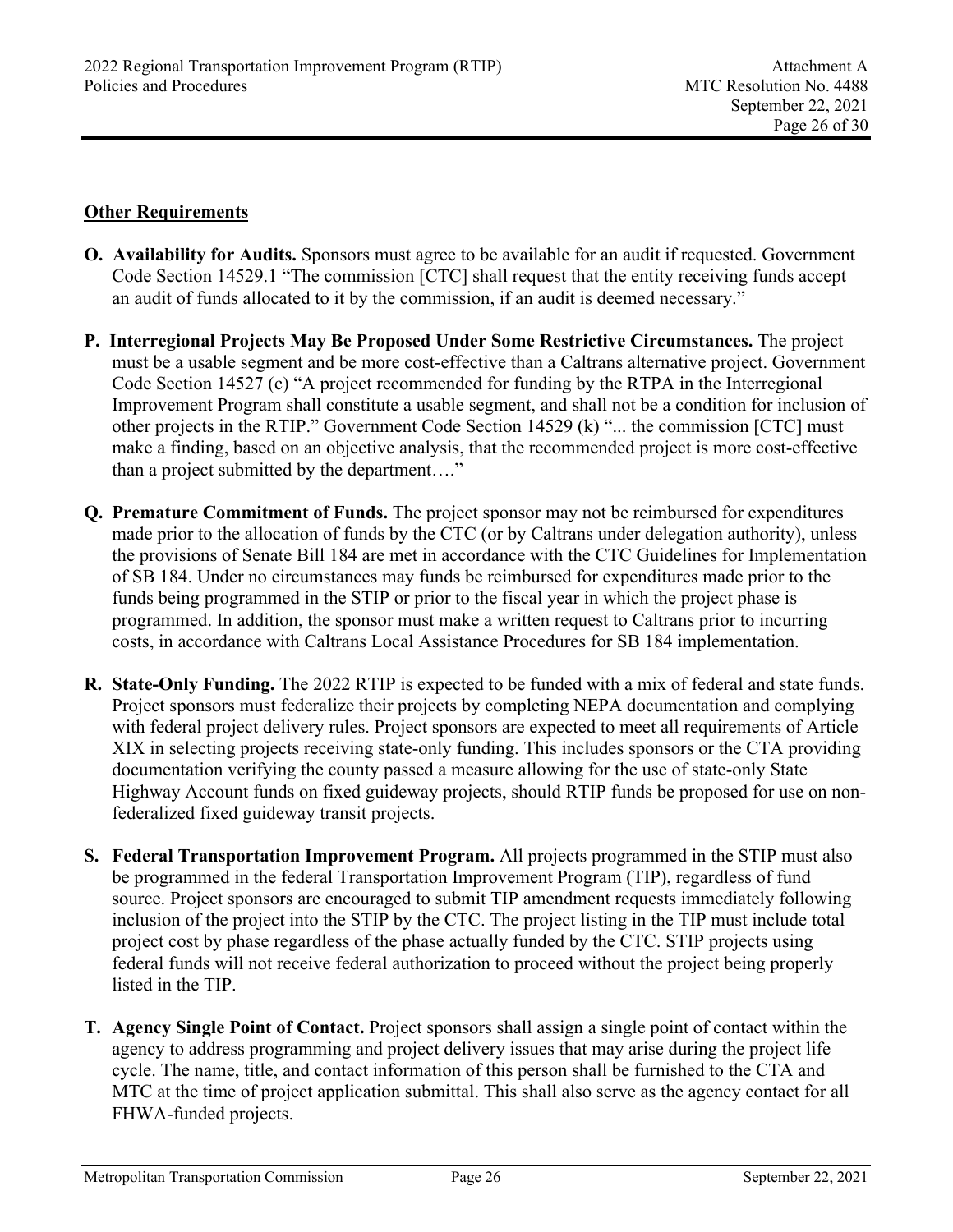## **2022 Regional Transportation Improvement Program (RTIP) Appendix A-4: 2022 RTIP Project Application**

Project sponsors must submit a completed project application for each project proposed for funding in the 2022 RTIP. The application consists of the following five parts and are available on the Internet (as applicable) at: http://www.mtc.ca.gov/funding/

- 1. Resolution of local support
- 2. Project Study Report (PSR), or equivalent
- 3. RTIP Electronic Project Programming Request (ePPR) form (must be submitted electronically)
- 4. Performance Measures Worksheet (if applicable)
- 5. Complete Streets Checklist (if applicable: check with CTA or on MTC's website, listed above)

### **Part 1: Sample Resolution of Local Support**

Note: Use the latest version of the Resolution of Local Support at: https://mtc.ca.gov/our-work/fund-invest/federal-funding/obag-2

**Resolution No. \_\_\_\_\_** 

#### **Authorizing the filing of an application for funding assigned to MTC and committing any necessary matching funds and stating assurance to complete the project**

**WHEREAS**, (INSERT APPLICANT NAME HERE) (herein referred to as APPLICANT) is submitting an application to the Metropolitan Transportation Commission (MTC) for (INSERT FUNDING \$ AMOUNT HERE) in funding assigned to MTC for programming discretion, which includes federal funding administered by the Federal Highway Administration (FHWA) and federal or state funding administered by the California Transportation Commission (CTC) such as Surface Transportation Block Grant Program (STP) funding, Congestion Mitigation and Air Quality Improvement Program (CMAQ) funding, Transportation Alternatives (TA) set-aside/Active Transportation Program (ATP) funding, and Regional Transportation Improvement Program (RTIP) funding (herein collectively referred to as REGIONAL DISCRETIONARY FUNDING) for the (INSERT PROJECT TITLE(S) HERE) (herein referred to as PROJECT) for the (INSERT MTC PROGRAM(S) HERE) (herein referred to as PROGRAM); and

**WHEREAS**, the United States Congress from time to time enacts and amends legislation to provide funding for various transportation needs and programs, (collectively, the FEDERAL TRANSPORTATION ACT) including, but not limited to the Surface Transportation Block Grant Program (STP) (23 U.S.C. § 133), the Congestion Mitigation and Air Quality Improvement Program (CMAQ) (23 U.S.C. § 149) and the Transportation Alternatives (TA) set-aside (23 U.S.C. § 133); and

**WHEREAS**, state statutes, including California Streets and Highways Code §182.6, §182.7, and §2381(a)(1), and California Government Code §14527, provide various funding programs for the programming discretion of the Metropolitan Planning Organization (MPO) and the Regional Transportation Planning Agency (RTPA); and

**WHEREAS**, pursuant to the FEDERAL TRANSPORTATION ACT, and any regulations promulgated thereunder, eligible project sponsors wishing to receive federal or state funds for a regionally-significant project shall submit an application first with the appropriate MPO, or RTPA, as applicable, for review and inclusion in the federal Transportation Improvement Program (TIP); and

**WHEREAS**, MTC is the MPO and RTPA for the nine counties of the San Francisco Bay region; and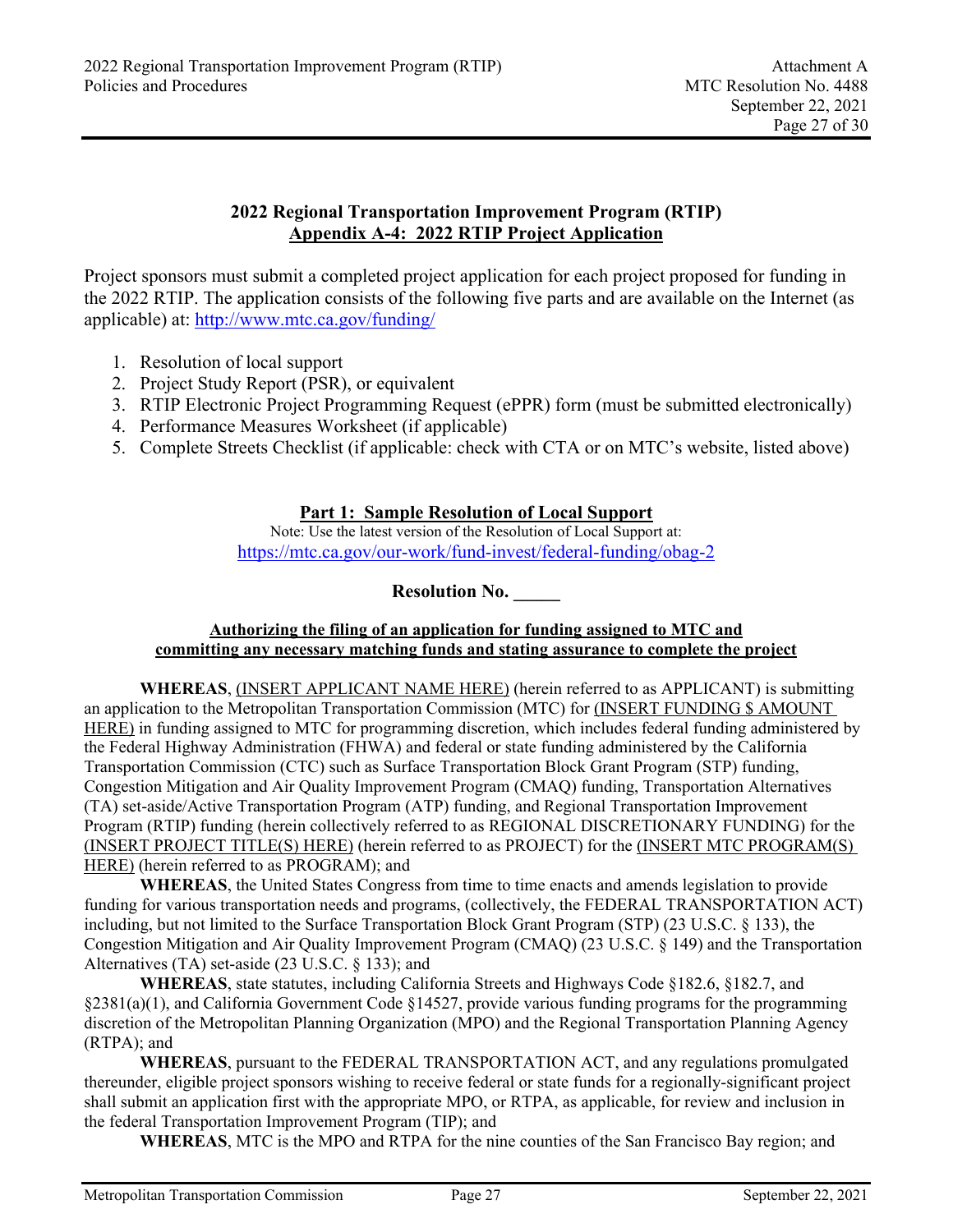**WHEREAS,** MTC has adopted a Regional Project Funding Delivery Policy (MTC Resolution No. 3606, revised) that sets out procedures governing the application and use of REGIONAL DISCRETIONARY FUNDING; and

**WHEREAS**, APPLICANT is an eligible sponsor for REGIONAL DISCRETIONARY FUNDING; and  **WHEREAS**, as part of the application for REGIONAL DISCRETIONARY FUNDING, MTC requires a resolution adopted by the responsible implementing agency stating the following:

- the commitment of any required matching funds; and
- that the sponsor understands that the REGIONAL DISCRETIONARY FUNDING is fixed at the programmed amount, and therefore any cost increase cannot be expected to be funded with additional REGIONAL DISCRETIONARY FUNDING; and
- that the PROJECT will comply with the procedures, delivery milestones and funding deadlines specified in the Regional Project Funding Delivery Policy (MTC Resolution No. 3606, revised); and
- the assurance of the sponsor to complete the PROJECT as described in the application, subject to environmental clearance, and if approved, as included in MTC's federal Transportation Improvement Program (TIP); and
- that the PROJECT will have adequate staffing resources to deliver and complete the PROJECT within the schedule submitted with the project application; and
- that the PROJECT will comply with all project-specific requirements as set forth in the PROGRAM; and
- that APPLICANT has assigned, and will maintain a single point of contact for all FHWA- and CTCfunded transportation projects to coordinate within the agency and with the respective Congestion Management Agency (CMA), MTC, Caltrans, FHWA, and CTC on all communications, inquires or issues that may arise during the federal programming and delivery process for all FHWA- and CTCfunded transportation and transit projects implemented by APPLICANT; and
- in the case of a transit project, the PROJECT will comply with MTC Resolution No. 3866, revised, which sets forth the requirements of MTC's Transit Coordination Implementation Plan to more efficiently deliver transit projects in the region; and
- in the case of a highway project, the PROJECT will comply with MTC Resolution No. 4104, which sets forth MTC's Traffic Operations System (TOS) Policy to install and activate TOS elements on new major freeway projects; and
- in the case of an RTIP project, state law requires PROJECT be included in a local congestion management plan, or be consistent with the capital improvement program adopted pursuant to MTC's funding agreement with the countywide transportation agency; and

 **WHEREAS**, that APPLICANT is authorized to submit an application for REGIONAL

DISCRETIONARY FUNDING for the PROJECT; and

 **WHEREAS**, there is no legal impediment to APPLICANT making applications for the funds; and

**WHEREAS,** there is no pending or threatened litigation that might in any way adversely affect the proposed PROJECT, or the ability of APPLICANT to deliver such PROJECT; and

 **WHEREAS**, APPLICANT authorizes its Executive Director, General Manager, or designee to execute and file an application with MTC for REGIONAL DISCRETIONARY FUNDING for the PROJECT as referenced in this resolution; and

**WHEREAS**, MTC requires that a copy of this resolution be transmitted to the MTC in conjunction with the filing of the application.

**NOW, THEREFORE, BE IT RESOLVED** that the APPLICANT is authorized to execute and file an application for funding for the PROJECT for REGIONAL DISCRETIONARY FUNDING under the FEDERAL TRANSPORTATION ACT or continued funding; and be it further

**RESOLVED** that APPLICANT will provide any required matching funds; and be it further **RESOLVED** that APPLICANT understands that the REGIONAL DISCRETIONARY FUNDING for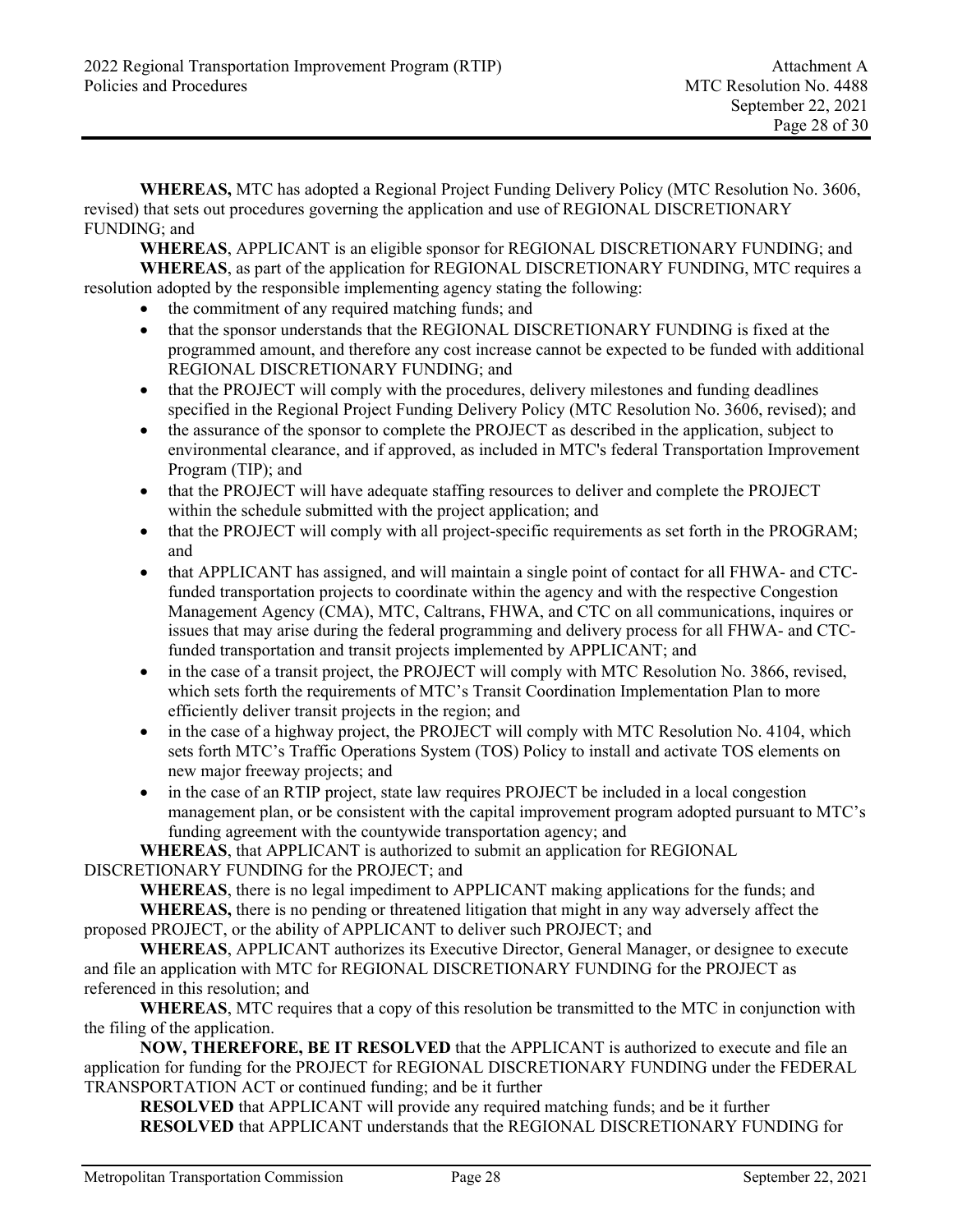the project is fixed at the MTC approved programmed amount, and that any cost increases must be funded by the APPLICANT from other funds, and that APPLICANT does not expect any cost increases to be funded with additional REGIONAL DISCRETIONARY FUNDING; and be it further

**RESOLVED** that APPLICANT understands the funding deadlines associated with these funds and will comply with the provisions and requirements of the Regional Project Funding Delivery Policy (MTC Resolution No. 3606, revised) and APPLICANT has, and will retain the expertise, knowledge and resources necessary to deliver federally-funded transportation and transit projects, and has assigned, and will maintain a single point of contact for all FHWA- and CTC-funded transportation projects to coordinate within the agency and with the respective Congestion Management Agency (CMA), MTC, Caltrans, FHWA, and CTC on all communications, inquires or issues that may arise during the federal programming and delivery process for all FHWA- and CTCfunded transportation and transit projects implemented by APPLICANT; and be it further

**RESOLVED** that PROJECT will be implemented as described in the complete application and in this resolution, subject to environmental clearance, and, if approved, for the amount approved by MTC and programmed in the federal TIP; and be it further

**RESOLVED** that APPLICANT has reviewed the PROJECT and has adequate staffing resources to deliver and complete the PROJECT within the schedule submitted with the project application; and be it further

**RESOLVED** that PROJECT will comply with the requirements as set forth in MTC programming guidelines and project selection procedures for the PROGRAM; and be it further

**RESOLVED** that, in the case of a transit project, APPLICANT agrees to comply with the requirements of MTC's Transit Coordination Implementation Plan as set forth in MTC Resolution No. 3866, revised; and be it further

**RESOLVED** that, in the case of a highway project, APPLICANT agrees to comply with the requirements of MTC's Traffic Operations System (TOS) Policy as set forth in MTC Resolution No. 4104; and be it further

**RESOLVED** that, in the case of an RTIP project, PROJECT is included in a local congestion management plan, or is consistent with the capital improvement program adopted pursuant to MTC's funding agreement with the countywide transportation agency; and be it further

**RESOLVED** that APPLICANT is an eligible sponsor of REGIONAL DISCRETIONARY FUNDING funded projects; and be it further

 **RESOLVED** that APPLICANT is authorized to submit an application for REGIONAL DISCRETIONARY FUNDING for the PROJECT; and be it further

**RESOLVED** that there is no legal impediment to APPLICANT making applications for the funds; and be it further

**RESOLVED** that there is no pending or threatened litigation that might in any way adversely affect the proposed PROJECT, or the ability of APPLICANT to deliver such PROJECT; and be it further

 **RESOLVED** that APPLICANT authorizes its Executive Director, General Manager, City Manager, or designee to execute and file an application with MTC for REGIONAL DISCRETIONARY FUNDING for the PROJECT as referenced in this resolution; and be it further

**RESOLVED** that a copy of this resolution will be transmitted to the MTC in conjunction with the filing of the application; and be it further

**RESOLVED** that the MTC is requested to support the application for the PROJECT described in the resolution, and if approved, to include the PROJECT in MTC's federal TIP upon submittal by the project sponsor for TIP programming.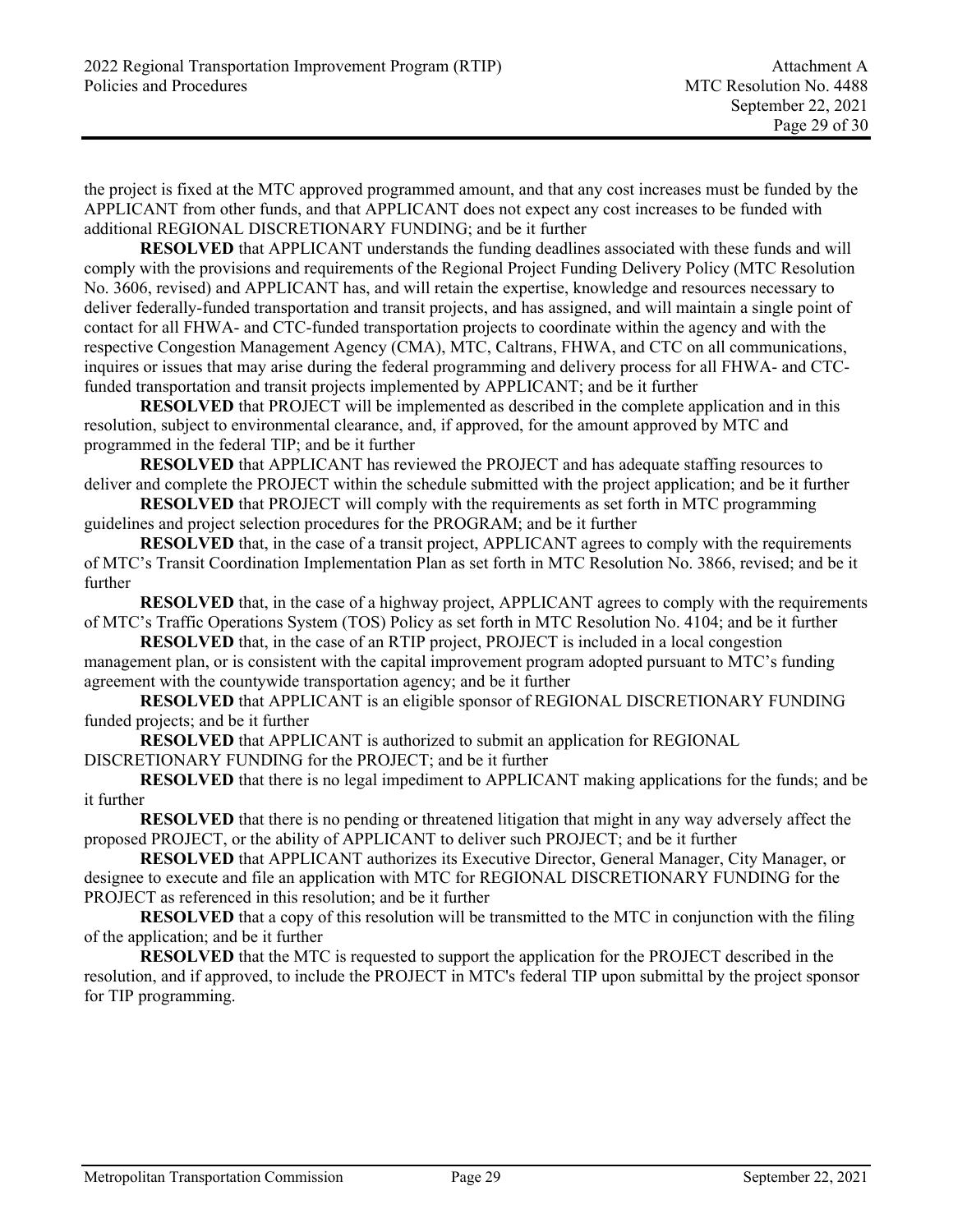### **RTIP Project Application**

#### **Part 2: Project Study Report (PSR), or equivalent**

The required format of a PSR or PSR equivalent varies by project type. The following table categorizes PSR and PSR equivalent requirements by project type. The PSR or PSR equivalent must be prepared by a registered engineer and contain the proper approvals including approval of Executive Director, Deputy Director, Division Chief or District Director, of the nominating agency and the implementing agency. For a rail project where the implementing agency is Union Pacific or BNSF, their signature will not be required in a PSR equivalent. Additional guidance on how to prepare these documents is available on the Internet at the addresses indicated below, or from MTC.

| <b>Project Type</b>                                                                 | <b>Type of</b><br><b>Document</b><br>Required *                                                                              | Where to get more information                                                                                                                                                                                                                                                                                                                                                                                                                                                                                                                                                   |
|-------------------------------------------------------------------------------------|------------------------------------------------------------------------------------------------------------------------------|---------------------------------------------------------------------------------------------------------------------------------------------------------------------------------------------------------------------------------------------------------------------------------------------------------------------------------------------------------------------------------------------------------------------------------------------------------------------------------------------------------------------------------------------------------------------------------|
| State Highway                                                                       | <b>Full PSR</b><br><sub>or</sub><br>PD/ENV Only                                                                              | https://dot.ca.gov/-/media/dot-<br>media/programs/design/documents/apdx-l-<br>template.docx                                                                                                                                                                                                                                                                                                                                                                                                                                                                                     |
| Local Roadway<br>a. rehabilitation<br>b. capacity<br>increasing or<br>other project | PSR for local<br>rehabilitation<br>PSR equivalent -<br>project specific<br>study with<br>detailed scope<br>and cost estimate | In most cases completing the Preliminary<br>Environmental Study and Field Review forms in<br>the Local Assistance Procedures Manual should<br>be sufficient.<br>These forms can be found at: Preliminary<br>Environmental--<br>https://dot.ca.gov/programs/local-<br>assistance/guidelines-and-procedures/local-<br><i>assistance-procedures-manual-lapm</i> then look in<br>chapter 6 pg 6-31.<br>Field Review --<br>https://dot.ca.gov/programs/local-<br>assistance/guidelines-and-procedures/local-<br>assistance-procedures-manual-lapm then look in<br>chapter 7 pg 7-13. |
| Transit                                                                             | State of<br>California<br><b>Uniform Transit</b><br>Application                                                              | https://dot.ca.gov/-/media/dot-<br>media/programs/rail-mass-<br>transportation/documents/f0010035-state-uta-<br>$instruc-091906-ally.docx$                                                                                                                                                                                                                                                                                                                                                                                                                                      |
| Other                                                                               | PSR equivalent<br>with detailed<br>scope and cost<br>estimate                                                                | To be determined on a case-by-case basis                                                                                                                                                                                                                                                                                                                                                                                                                                                                                                                                        |

# Project Study Report (PSR) Requirements PSR and Equivalents by Project Type

\* In some instances a Major Investment Study (MIS) prepared under federal guidance may serve as a PSR equivalent where information provided is adequate for programming purposes.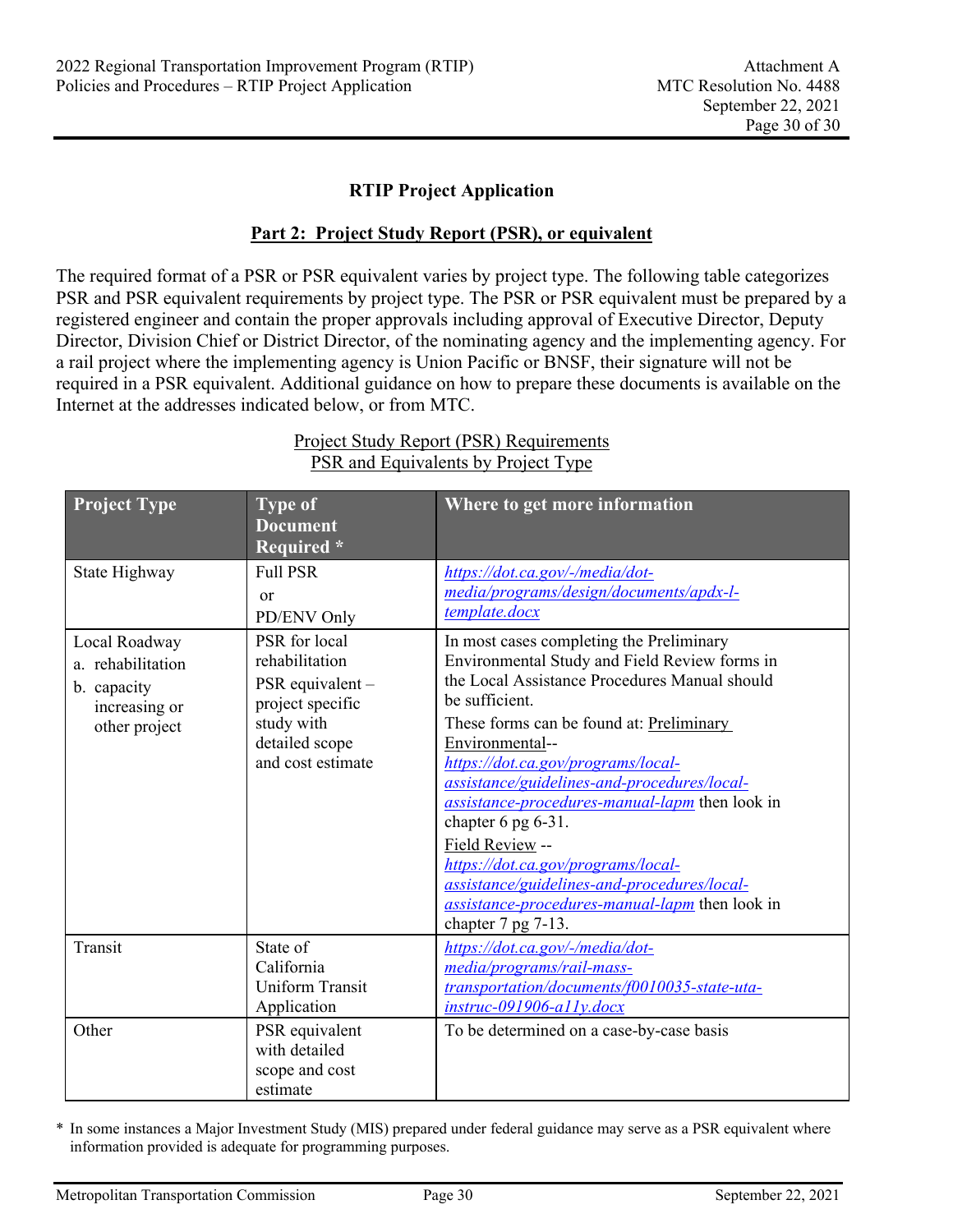## **RTIP Project Application**

#### **Part 3: Electronic Project Programming Request (ePPR) Form**

Applicants are required to submit an electronic Project Programming Request (ePPR) form in order to be considered for funding from the 2022 RTIP.

The ePPR for new projects will be made available at the following location: https://dot.ca.gov/programs/financial-programming/office-of-capital-improvement-programming-ocip

The ePPRs must also be submitted for existing projects and can be downloaded at the following location:

https://dot.ca.gov/programs/financial-programming/office-of-capital-improvement-programming-ocip **Part 4: Performance Measures Worksheet** 

Applicants submitting nominations for projects with total project costs exceeding \$50 million, or have over \$15 million in STIP funds programmed, are required to submit a Performance Measure Worksheet.

The Worksheet template is available at the following location: https://catc.ca.gov/programs/state-transportation-improvement-program

Select the "2022 STIP Guidelines" document. The template begins on page 11 and continues on page 50 of the guidelines, under "Appendix B: Performance Indicators and Measures".

# **Part 5: Complete Streets Checklist**

Applicants are required to include the Complete Streets (Routine Accommodations) Checklist with the application submittal to MTC for projects that will have an impact on bicycles or pedestrians. The Checklist is available from the Congestion Management Agencies and at the MTC website at https://mtc.ca.gov/planning/transportation/complete-streets.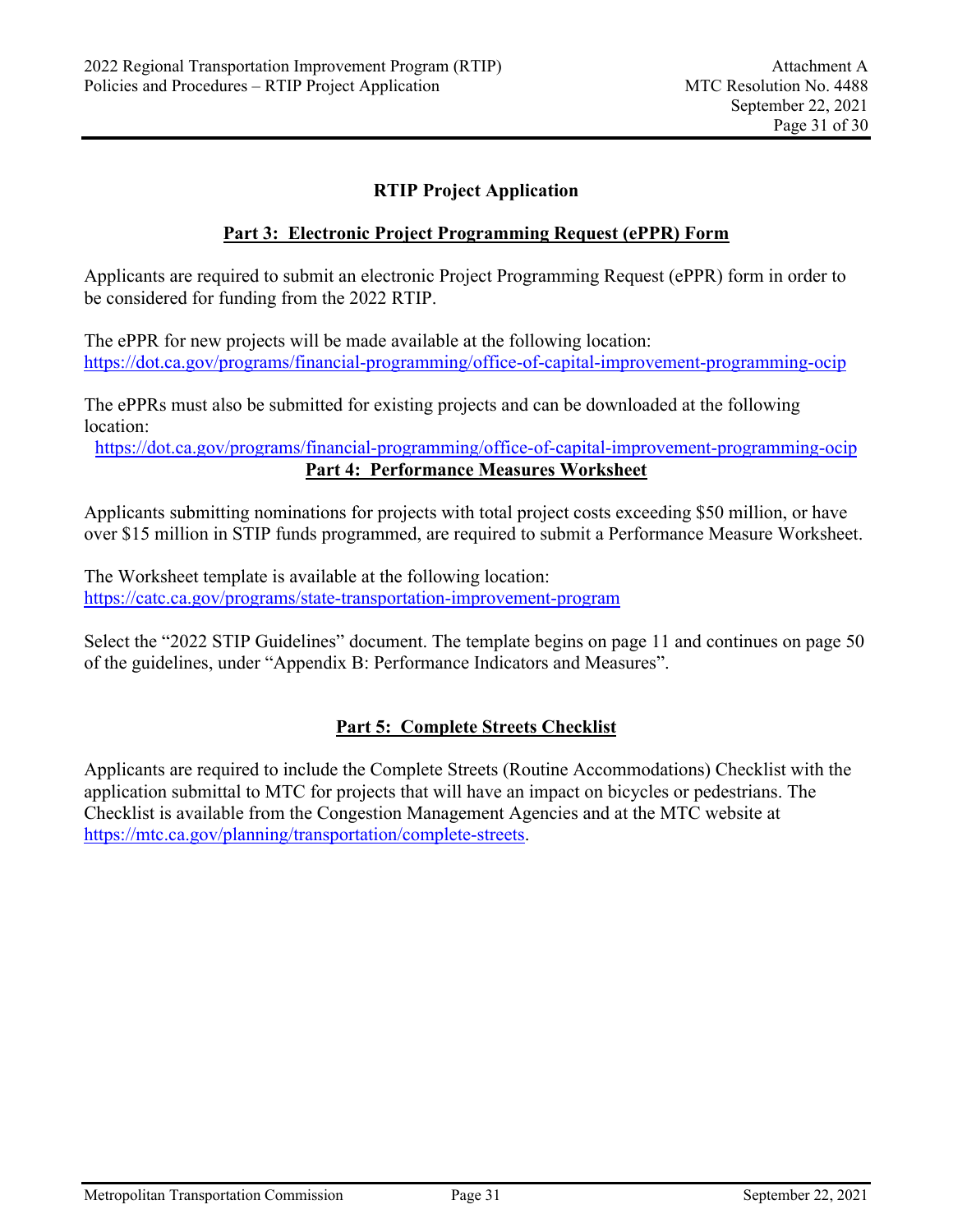# **MTC 2022 Regional Transportation Improvement Program**

(all numbers in thousands)

|                                    |                 |        |                                                                    |        | 2022 RTIP 2022 RTIP Funding by Fiscal Year |                 |                  |                   |                         | <b>Outside</b> |
|------------------------------------|-----------------|--------|--------------------------------------------------------------------|--------|--------------------------------------------|-----------------|------------------|-------------------|-------------------------|----------------|
| County                             | <b>Agency</b>   |        | <b>PPNO IProject</b>                                               | Total! | $22 - 23$                                  | 23-24           | 24-25            | 25-26             | 26-27                   | <b>RTIP</b>    |
| <b>Alameda County Shares</b>       |                 |        |                                                                    |        |                                            |                 |                  |                   |                         |                |
| Alameda                            | <b>MTC</b>      |        | 2100 Planning, programming, and monitoring                         | 854    | 161                                        | 166             | 172              | 176               | 179                     | 0              |
| Alameda                            | <b>ACTC</b>     |        | 2179 Planning, programming, and monitoring                         | 1,141  | $\Omega$                                   | $\Omega$        | 394              | 747               | $\Omega$                | $\mathbf 0$    |
| Alameda                            | <b>ACTC</b>     | 0044D  | Oakland Alameda Access Project                                     | 11,870 | $\mathbf{0}$                               | 11,870          | $\mathbf 0$      | $\mathbf{0}$      | 0                       | $\overline{0}$ |
| Alameda                            | City of Fremont | new    | I-880/Decoto Road Interchange Modernization Project                | 3,000  | $\mathbf{0}$                               | $\mathbf{0}$    | $\mathbf{0}$     | 3,000             | $\Omega$                | $\overline{0}$ |
| Alameda                            | <b>BART</b>     | new    | Downtown Berkeley BART Station Elevator Modernization              | 1,000  | $\mathbf{0}$                               | $\mathbf 0$     | $\mathbf{0}$     | $\mathbf{0}$      | 1,000                   | $\overline{0}$ |
| Alameda                            | <b>MTC</b>      |        | <b>Regional Set Aside</b>                                          |        | $\Omega$                                   | $\overline{0}$  | $\Omega$         | $\Omega$          | $\Omega$                | 5,063          |
|                                    |                 |        | <b>Alameda County Total</b>                                        | 17,865 | 161                                        | 12,036          | 566              | 3,923             | 1,179                   | 5,063          |
| <b>Contra Costa County Shares</b>  |                 |        |                                                                    |        |                                            |                 |                  |                   |                         |                |
| Contra Costa                       | <b>CCCPW</b>    | 0294E  | <b>Treat Boulevard Corridor Improvements</b>                       | 1,600  | $\mathbf{0}$                               | 1,600           | $\mathbf{0}$     | $\mathbf{0}$      | 0                       | $\mathbf 0$    |
| Contra Costa                       | <b>CCTA</b>     |        | 0299A SR4 Operational Improvements - Phase 1                       | 7,500  | $\Omega$                                   | 7,500           | $\mathbf{0}$     | $\Omega$          | $\overline{0}$          | $\mathbf 0$    |
| Contra Costa                       | <b>CCTA</b>     | 0299B  | SR4 Operational Improvements - Phase 2                             | 3,000  | $\Omega$                                   | 3,000           | $\mathbf 0$      | $\mathbf 0$       | 0                       | $\overline{0}$ |
| Contra Costa                       | <b>BART</b>     | 2010C1 | Concord Station Modernization: Lighting and Fare Gate Improvements | 5,397  | 5,397                                      | $\mathbf{0}$    | $\mathbf{0}$     | $\mathbf 0$       | $\overline{\mathbf{0}}$ | $\overline{0}$ |
| Contra Costa                       | <b>CCTA</b>     | 20110  | Planning, programming, and monitoring                              | 1,225  | 140                                        | 284             | $\overline{275}$ | $\overline{263}$  | $\overline{263}$        | $\overline{0}$ |
| Contra Costa                       | <b>MTC</b>      | 2118   | Planning, programming, and monitoring                              | 554    | 104                                        | 108             | $\overline{112}$ | $\frac{114}{114}$ | 116                     | $\overline{0}$ |
| Contra Costa                       | <b>CCTA</b>     | 2025H  | I-80/Central Avenue - Phase 2 (Local Road Realignment)             | 1,873  | $\mathbf 0$                                | $\mathbf{0}$    | 1,873            | $\mathbf 0$       | 0                       | $\mathbf 0$    |
| Contra Costa                       | <b>CCTA</b>     | 0521L  | Innovate 680 Coordinated Adaptive Ramp Metering (CARM) Project     | 25,000 | $\mathbf{0}$                               | 2,000           | 23,000           | $\mathbf 0$       | $\overline{0}$          | $\overline{0}$ |
| Contra Costa                       | <b>CCTA</b>     | 2321B  | 1680 NB Express Lane Completion Ph 1                               | 15,000 | $\mathbf{0}$                               | $\mathbf{0}$    | 15,000           | $\mathbf 0$       | 0                       | $\overline{0}$ |
| Contra Costa                       | <b>MTC</b>      |        | <b>Regional Set Aside</b>                                          |        | $\Omega$                                   | $\Omega$        | $\Omega$         | $\overline{0}$    | $\Omega$                | 31,090         |
|                                    |                 |        | <b>Contra Costa Total</b>                                          | 61,149 | 5,641                                      | 14,492          | 40,260           | 377               | 379                     | 31,090         |
| <b>Marin County Shares</b>         |                 |        |                                                                    |        |                                            |                 |                  |                   |                         |                |
| Marin                              | <b>MTC</b>      | 2127   | Planning, programming, and monitoring                              | 158    | 30                                         | 31              | 32               | 32                | 33                      | $\mathbf 0$    |
| Marin                              | <b>TAM</b>      | 2127C  | Planning, programming, and monitoring                              | 216    | $\mathbf{0}$                               | $\mathbf{0}$    | 216              | $\Omega$          | $\overline{0}$          | $\overline{0}$ |
| Marin                              | <b>MTC</b>      |        | <b>Regional Set Aside</b>                                          |        | $\mathbf{0}$                               | $\mathbf 0$     | $\mathbf{0}$     | $\mathbf 0$       | 0                       | 571            |
|                                    |                 |        | <b>Marin County Total</b>                                          | 374    | 30                                         | 31              | 248              | 32                | 33                      | 571            |
| <b>Napa County Shares</b>          |                 |        |                                                                    |        |                                            |                 |                  |                   |                         |                |
| Napa                               | Caltrans        |        | 0380N Silverado Trail Five-Way Intersection Improvements           | 1,153  | $\mathbf 0$                                | $\Omega$        | 1,153            | $\mathbf{0}$      | $\Omega$                | $\mathbf 0$    |
| Napa                               | <b>MTC</b>      | 2130   | Planning, programming, and monitoring                              | 97     | $\overline{18}$                            | 19              | 20               | $\overline{20}$   | $\overline{20}$         | $\overline{0}$ |
| Napa                               | <b>NVTA</b>     |        | 1003E Planning, programming, and monitoring                        | 248    | 51                                         | $\overline{51}$ | 50               | 48                | 48                      | $\overline{0}$ |
| Napa                               | <b>MTC</b>      |        | <b>Regional Set Aside</b>                                          |        | $\mathbf 0$                                | $\mathbf 0$     | $\mathbf 0$      | $\mathbf 0$       | 0                       | 376            |
|                                    |                 |        | <b>Napa County Total</b>                                           | 1,498  | 69                                         | 70              | 1,223            | 68                | 68                      | 376            |
| <b>San Francisco County Shares</b> |                 |        |                                                                    |        |                                            |                 |                  |                   |                         |                |
| San Francisco                      | <b>SFCTA</b>    | 2007   | Planning, programming, and monitoring                              | 884    | 259                                        | 46              | 199              | 380               | $\Omega$                | $\mathbf 0$    |
| San Francisco                      | <b>MTC</b>      | 2131   | Planning, programming, and monitoring                              | 435    | $\overline{82}$                            | 85              | $\overline{88}$  | 89                | $\overline{91}$         | $\overline{0}$ |
| San Francisco                      | <b>SFMTA</b>    | New    | Communications-Based Train Control - Phase 3 N-Judah               | 10,642 | $\Omega$                                   | $\overline{0}$  | $\mathbf{0}$     | 10,642            | $\overline{0}$          | $\overline{0}$ |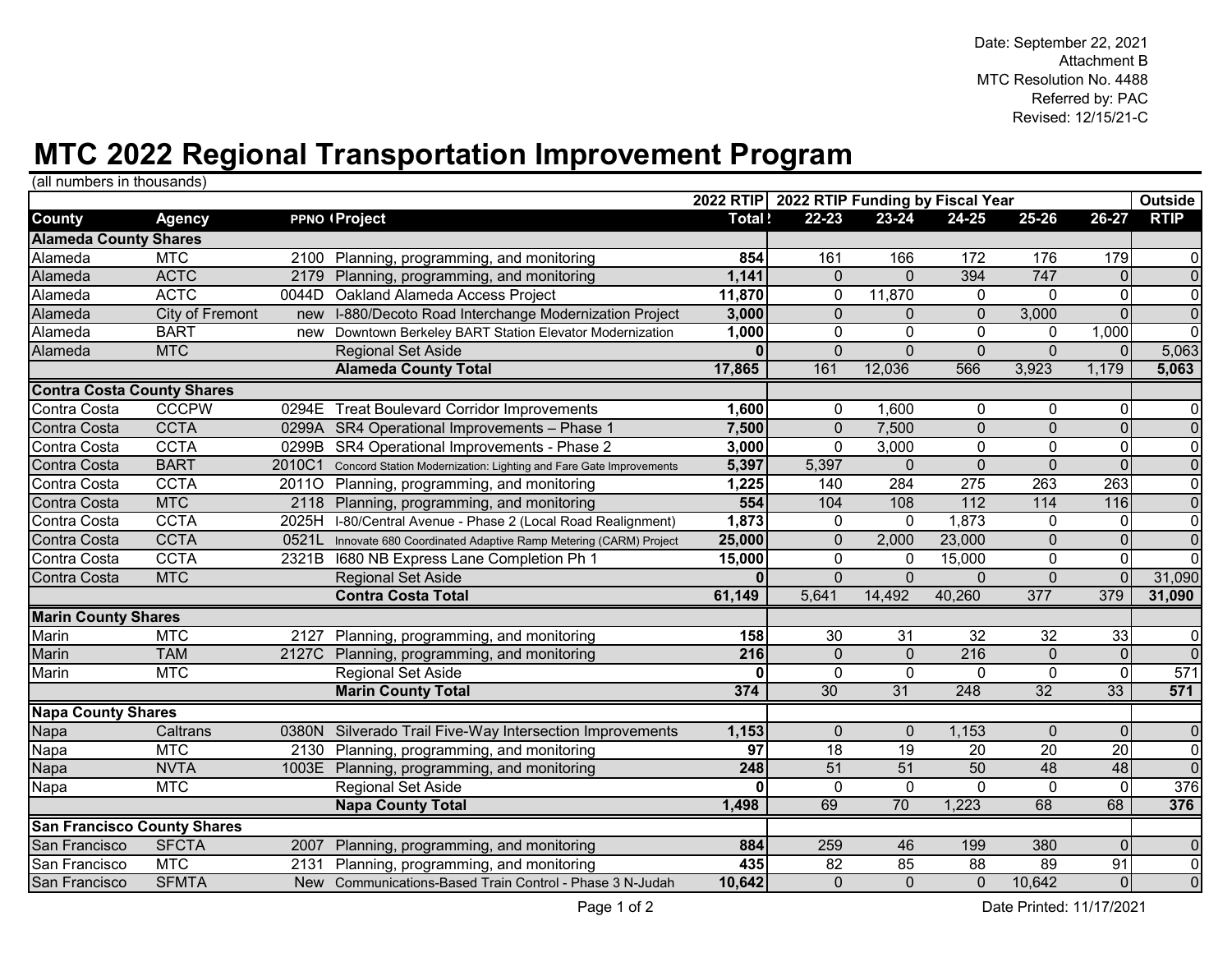|                                  |                   |       |                                                           |          | 2022 RTIP 2022 RTIP Funding by Fiscal Year |                 |              |                |                | <b>Outside</b> |  |
|----------------------------------|-------------------|-------|-----------------------------------------------------------|----------|--------------------------------------------|-----------------|--------------|----------------|----------------|----------------|--|
| <b>County</b>                    | <b>Agency</b>     |       | <b>PPNO IProject</b>                                      | Total!   | $22 - 23$                                  | 23-24           | 24-25        | 25-26          | 26-27          | <b>RTIP</b>    |  |
| San Francisco                    | <b>SFMTA</b>      | 2014W | New Flyer Midlife Overhaul - Phase III                    | 7,952    | $\Omega$                                   | $\Omega$        | 7,952        | $\Omega$       | 0              | $\mathbf 0$    |  |
| San Francisco                    | <b>MTC</b>        |       | <b>Regional Set Aside</b>                                 | $\Omega$ | $\Omega$                                   | $\mathbf{0}$    | $\Omega$     | $\overline{0}$ | $\overline{0}$ | 1,548          |  |
|                                  |                   |       | <b>San Francisco County Total</b>                         | 19,913   | 341                                        | 131             | 8,239        | 11,111         | 91             | 1,548          |  |
| <b>San Mateo County Shares</b>   |                   |       |                                                           |          |                                            |                 |              |                |                |                |  |
| San Mateo                        | <b>MTC</b>        | 2140  | Planning, programming, and monitoring                     | 450      | 85                                         | 88              | 91           | 92             | 94             | $\mathbf 0$    |  |
| San Mateo                        | <b>SM C/CAG</b>   | 2140A | Planning, programming, and monitoring                     | 894      | $\overline{72}$                            | 236             | 195          | 195            | 196            | $\overline{0}$ |  |
| San Mateo                        | <b>SM C/CAG</b>   | 0658M | US 101 Managed Lanes - I380 to SF County Line             | 5,477    | 5,477                                      | $\Omega$        | $\Omega$     | $\Omega$       | $\Omega$       | $\overline{0}$ |  |
| San Mateo                        | Caltrans          |       | 0658M US 101 Managed Lanes - I380 to SF County Line       | 1,700    | $\Omega$                                   | 1,700           | $\mathbf 0$  | $\Omega$       | $\overline{0}$ | $\overline{0}$ |  |
| San Mateo                        | City of Daly City |       | 0658G ITS Improvements in Daly City, Brisbane, & Colma    | 7,900    | 7,900                                      | $\Omega$        | $\Omega$     | $\mathbf 0$    | 0              | $\overline{0}$ |  |
| San Mateo                        | <b>MTC</b>        |       | <b>Regional Set Aside</b>                                 | $\Omega$ | $\Omega$                                   | $\Omega$        | $\Omega$     | $\Omega$       | $\overline{0}$ | 1,598          |  |
|                                  |                   |       | <b>San Mateo County Total</b>                             | 16,421   | 13,534                                     | 2,024           | 286          | 287            | 290            | 1,598          |  |
| <b>Santa Clara County Shares</b> |                   |       |                                                           |          |                                            |                 |              |                |                |                |  |
| Santa Clara                      | <b>VTA</b>        | 0503J | I-280 Soundwalls - SR 87 to Los Gatos Creek               | 9,374    | 1,100                                      | 7,345           | $\Omega$     | 0              | 0              | $\mathbf 0$    |  |
| Santa Clara                      | <b>BART</b>       |       | 2147E BART to San Jose; Extend from Berryessa to San Jose | 29,702   | 29,702                                     | $\Omega$        | $\Omega$     | $\Omega$       | $\overline{0}$ | $\overline{0}$ |  |
| Santa Clara                      | <b>MTC</b>        |       | 2144 Planning, programming, and monitoring                | 997      | 188                                        | 194             | 201          | 205            | 209            | $\overline{0}$ |  |
| Santa Clara                      | <b>SCVTA</b>      |       | 2255 Planning, programming, and monitoring                | 1,475    | $\mathbf{0}$                               | 112             | 454          | 454            | 455            | $\overline{0}$ |  |
| Santa Clara                      | <b>VTA</b>        | 2015H | Silicon Valley Express Lanes Program - Phase 5 Civil      | 44,238   | $\Omega$                                   | 39,484          | $\Omega$     | $\mathbf{0}$   | $\Omega$       | $\overline{0}$ |  |
| Santa Clara                      | <b>VTA</b>        | 2015J | Silicon Valley Express Lanes Program - Phase 5 ETS        | 17,670   | $\Omega$                                   | 17,670          | $\mathbf 0$  | $\overline{0}$ | $\overline{0}$ | $\overline{0}$ |  |
| Santa Clara                      | <b>MTC</b>        |       | Regional Set Aside                                        | ŋ        | $\Omega$                                   | $\mathbf{0}$    | $\Omega$     | $\mathbf 0$    | 0              | 3,632          |  |
|                                  |                   |       | <b>Santa Clara County Total</b>                           | 103,456  | 30,990                                     | 64,805          | 655          | 659            | 664            | 3,632          |  |
| <b>Solano County Shares</b>      |                   |       |                                                           |          |                                            |                 |              |                |                |                |  |
| Solano                           | <b>MTC</b>        | 2152  | Planning, programming, and monitoring                     | 262      | 49                                         | 51              | 53           | 54             | 55             | $\mathbf 0$    |  |
| Solano                           | <b>STA</b>        |       | 2263 Planning, programming, and monitoring                | 544      | 159                                        | $\overline{29}$ | 123          | 116            | 117            | $\overline{0}$ |  |
| Solano                           | Solano TA         |       | 2251A SR12/Church Road Intersection Improvements          | 1,939    | 1,939                                      | $\mathbf{0}$    | $\Omega$     | $\Omega$       | $\overline{0}$ | $\overline{0}$ |  |
| Solano                           | <b>MTC</b>        |       | <b>Regional Set Aside</b>                                 | $\Omega$ | $\Omega$                                   | $\Omega$        | $\Omega$     | $\Omega$       | $\mathbf{0}$   | 945            |  |
|                                  |                   |       | <b>Solano County Total</b>                                | 2,745    | 2,147                                      | 80              | 176          | 170            | 172            | 945            |  |
| <b>Sonoma County Shares</b>      |                   |       |                                                           |          |                                            |                 |              |                |                |                |  |
| Sonoma                           | <b>SCTA</b>       |       | 0770E Planning, programming, and monitoring               | 721      | 278                                        | $\Omega$        | 443          | $\mathbf{0}$   | $\Omega$       | $\overline{0}$ |  |
| Sonoma                           | <b>MTC</b>        |       | 2156 Planning, programming, and monitoring                | 314      | 59                                         | 61              | 63           | 65             | 66             | $\overline{0}$ |  |
| Sonoma                           | Sonoma County     | new   | <b>West County Trail Gap Closures</b>                     | 3,100    | $\Omega$                                   | $\Omega$        | $\mathbf{0}$ | 3,100          | $\overline{0}$ | $\overline{0}$ |  |
| Sonoma                           | Santa Rosa        | 2354  | Santa Rosa US 101 Bicycle and Pedestrian Overcrossing     | 3,400    | $\Omega$                                   | 3,400           | $\Omega$     | $\mathbf 0$    | $\overline{0}$ | $\overline{0}$ |  |
| Sonoma                           | <b>MTC</b>        |       | <b>Regional Set Aside</b>                                 | $\Omega$ | $\Omega$                                   | $\mathbf{0}$    | $\Omega$     | $\overline{0}$ | $\overline{0}$ | 1,177          |  |
|                                  |                   |       | <b>Sonoma County Total</b>                                | 7,535    | 337                                        | 3,461           | 506          | 3,165          | 66             | 1,177          |  |
|                                  |                   |       |                                                           |          |                                            |                 |              |                |                |                |  |
|                                  |                   |       | 2022 RTIP Total - Bay Area                                | 230,956  | 53,250                                     | 97,130          | 52,159       | 19,792         | 2,942          | 46,000         |  |

J:\PROJECT\Funding\RTIP\22 RTIP\P&Ps\[tmp-4488\_B\_Program of Projects.xlsx]MTC 2021-11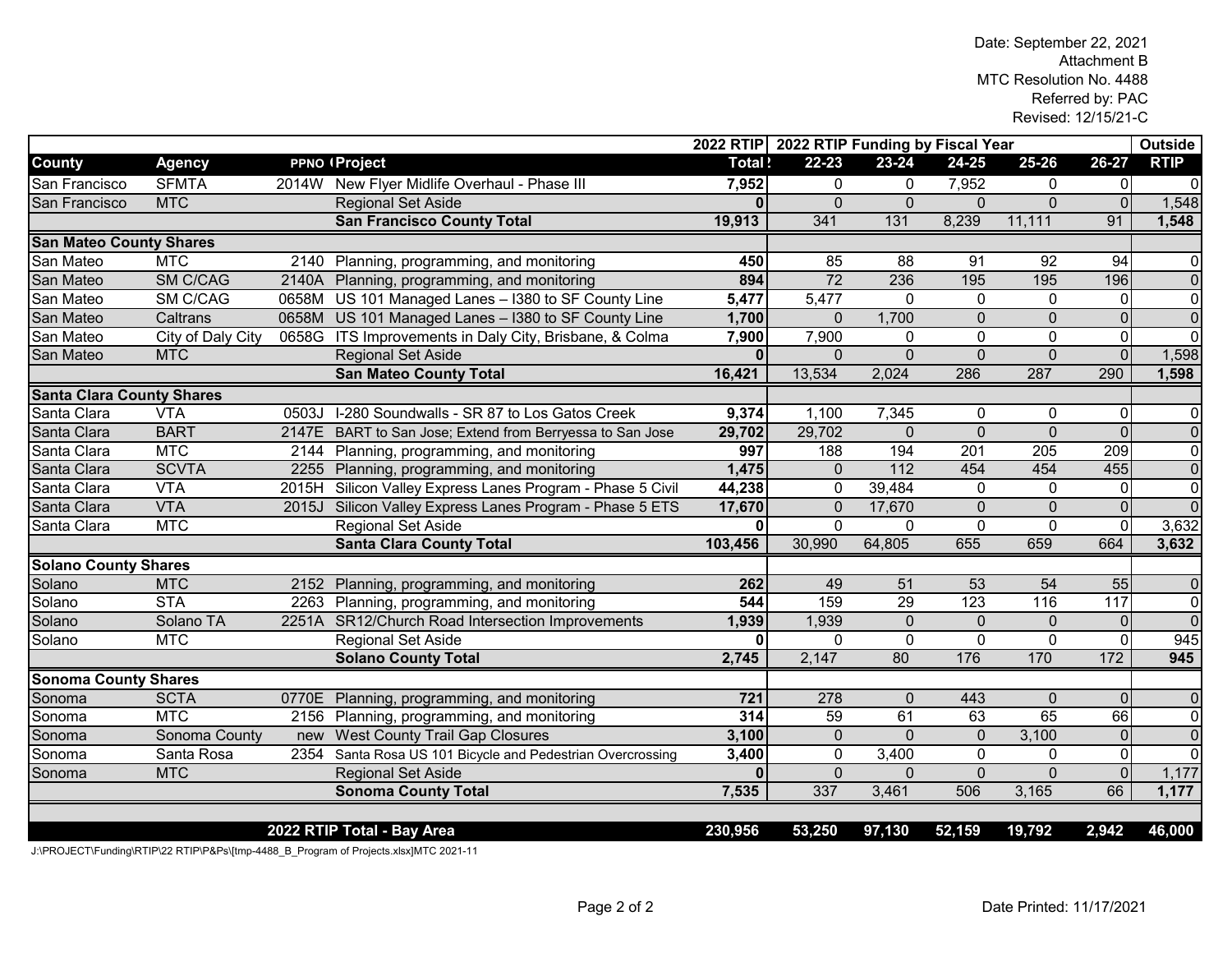Date: September 22, 2021 W.I.: 1515 Referred by: PAC

> Attachment C Resolution No. 4488 Page 1 of 13

# **2022 Regional Transportation Improvement Program**

**STIP Amendments / Extensions Rules and Procedures** 

**September 22, 2021** 

**MTC Resolution No. 4488 Attachment C** 

**Metropolitan Transportation Commission Funding Policy and Programs Section http://mtc.ca.gov/our-work/fund-invest**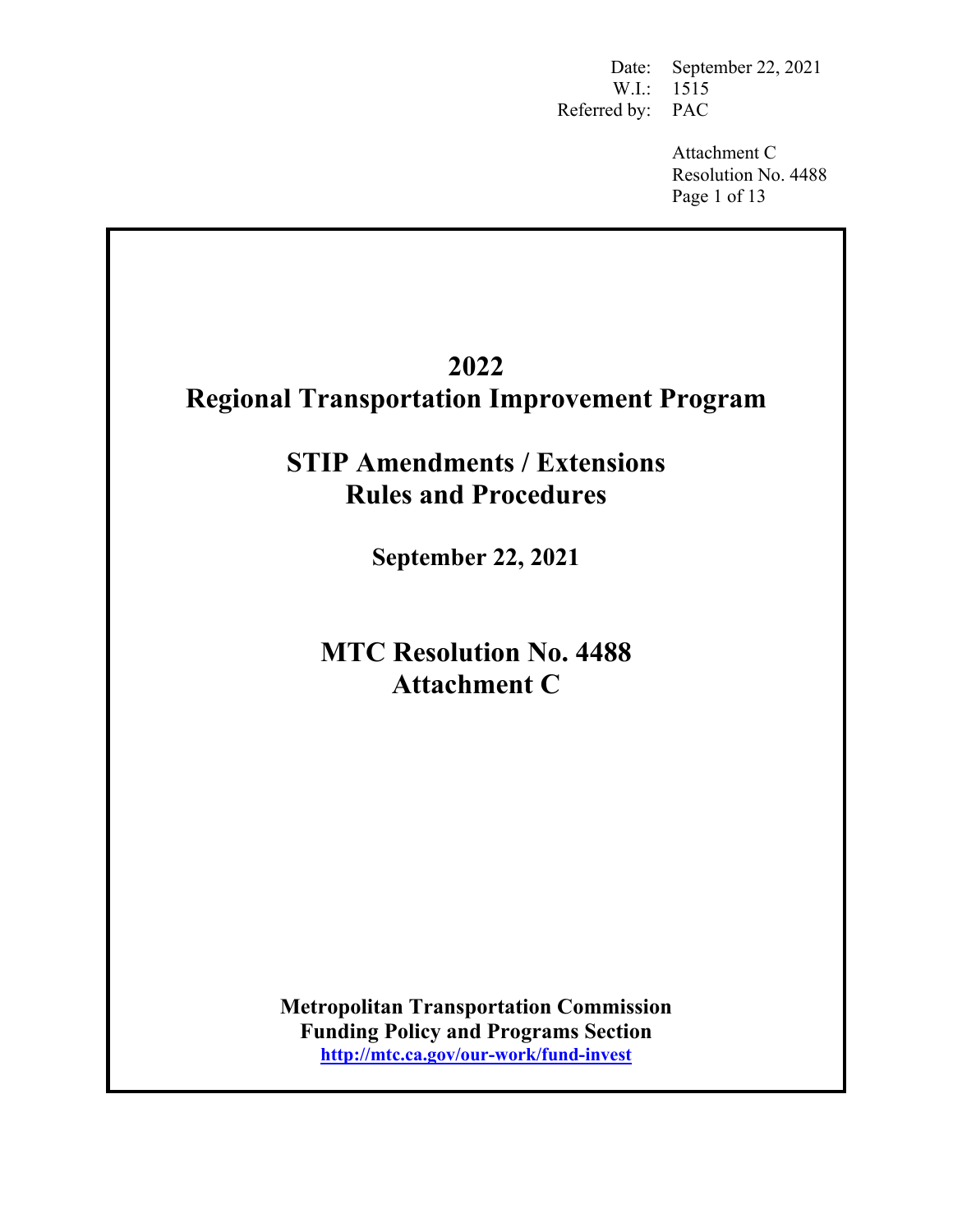# **RTIP**

# **Regional Transportation Improvement Program**

# **STIP Amendments / Extensions Rules and Procedures Table of Contents**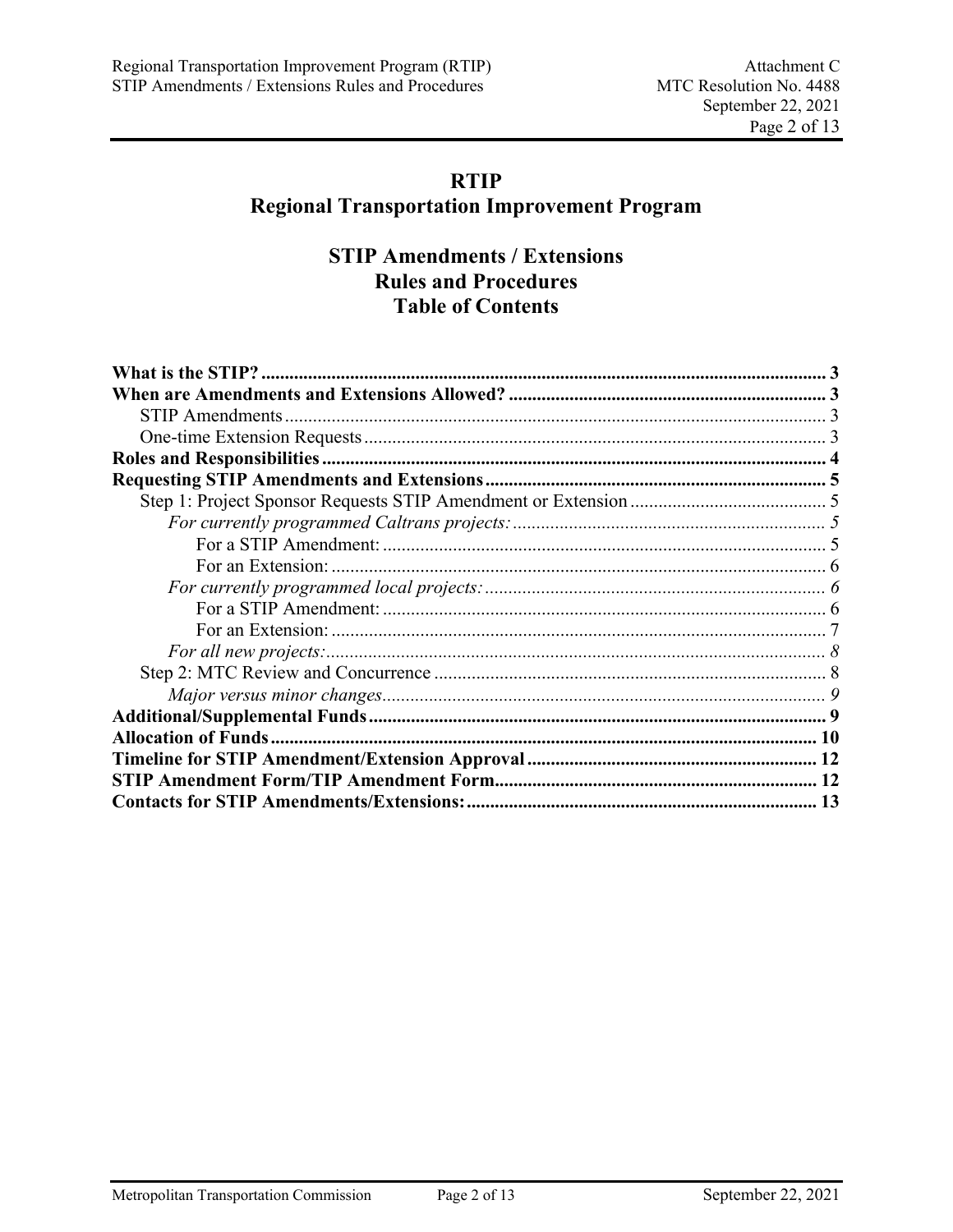# **Regional Transportation Improvement Program (RTIP) STIP Amendments / Extensions Rules and Procedures**

# **What is the STIP?**

The State Transportation Improvement Program (STIP) is the State's spending program for state and federal funding. The STIP is comprised of the Regional Transportation Improvement Program (RTIP) and the Interregional Transportation Improvement Program (ITIP). The program is updated every two years and covers a five-year period. STIP funded projects, like all other state and federally funded projects, must be listed in the TIP in order for the sponsor to access the funding.

Seventy-five percent (75%) of the funding in the STIP flows to regions by formula through their RTIPs. Regions throughout the state are charged with developing an expenditure plan for the funds. Eligible project types include improvements to state highways, local roads, public transit, intercity rail, pedestrian and bicycle facilities, grade separations, transportation system management, transportation demand management, soundwall projects, intermodal facilities, and safety.

The remaining 25% of the funding flows to the ITIP, which is a statewide program managed by Caltrans. This funding is directed to projects that improve interregional transportation and is closely linked to Caltrans's Interregional Transportation Strategic Plan (ITSP). Eligible project types include intercity passenger rail, mass transit guideways, grade separation, and state highways.

# **When are Amendments and Extensions Allowed?**

# **STIP Amendments**

An amendment may change the cost, scope or schedule of a STIP project and its components. For instance, if the final cost estimate for a project is higher (or lower) than the amount programmed, a STIP amendment may be requested to increase or (decrease) the amount programmed. Or, as a project progresses through project development, it may be time to add the next component or phase. Likewise, if the project schedule is delayed significantly, an amendment may be warranted to request a change in program year of the funding in order to prevent a funding lapse. STIP amendments may also be requested to delete project funding or to add a new project into the STIP.

**Important Tip**: Once a state fiscal year (July 1 – June 30) has begun, the CTC will not allow STIP amendments to delete or change the funding programmed in that fiscal year. Instead, the project sponsor may request a one-time extension as described below.

# **One-time Extension Requests**

SB 45 established deadlines for allocation, contract award, expenditure and reimbursement of funds for all projects programmed in the STIP. The CTC may, upon request, grant a one-time extension to each of these deadlines for up to 20 months. However, the CTC will only grant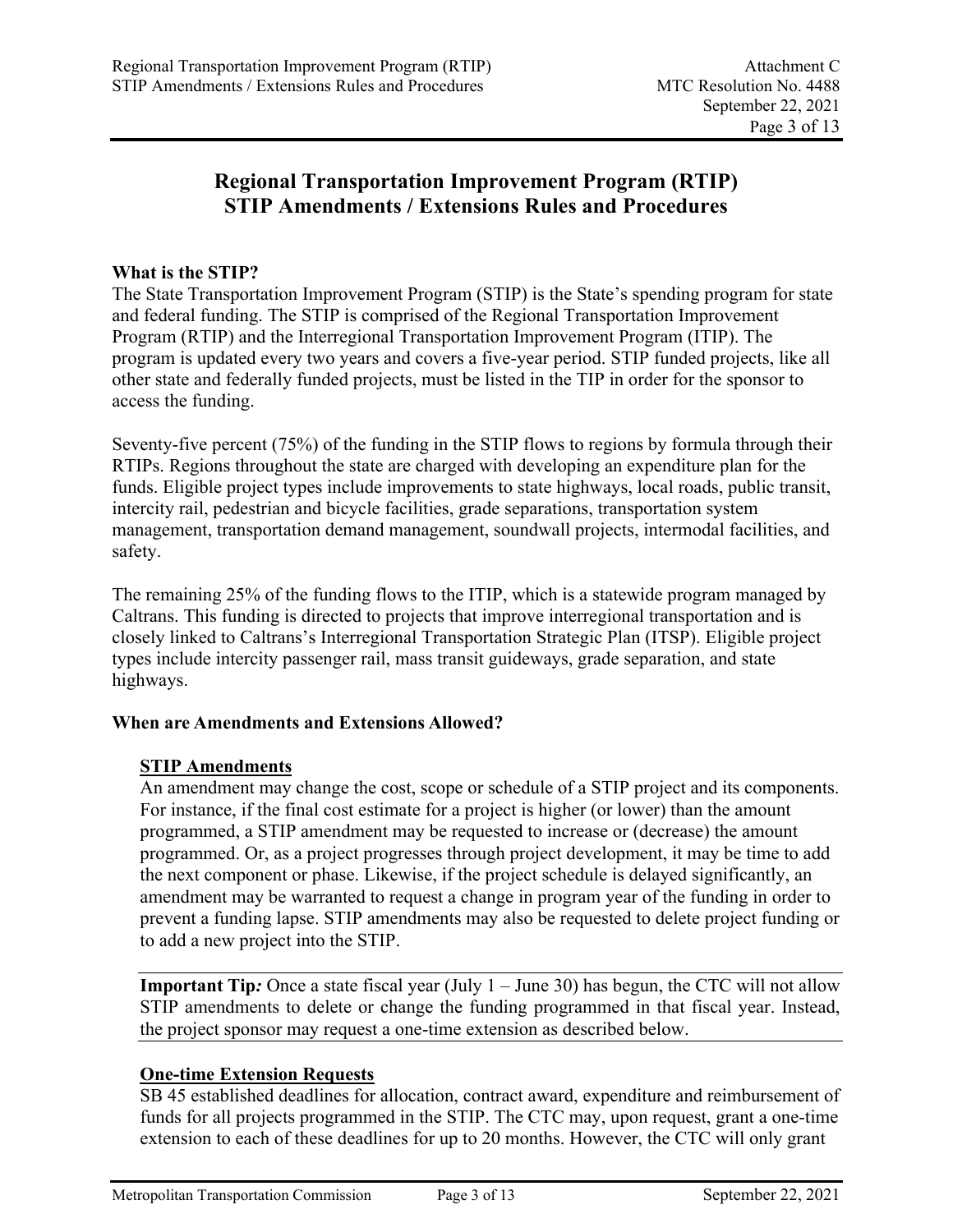an extension if it finds that an unforeseen and extraordinary circumstance beyond the control of the responsible agency has occurred that justifies the extension. Furthermore, the extension will not exceed the period of delay directly attributable to the extraordinary circumstance. Generally, the CTC does not grant extensions longer than 12 months. Additionally, project sponsors must be present at the CTC meeting where action is taken on any extension request, to answer questions the CTC staff or commissioners may have.

# **Roles and Responsibilities**

The STIP Amendment and Extensions process requires review and approval by various agencies to ensure the action requested is appropriate, and consistent with state statutes, CTC guidance, Caltrans procedures and regional policies. Projects must be included in a county Congestion Management Program (CMP) or county Capital Improvement Program (CIP), and must be consistent with the Regional Transportation Plan (RTP) to be programmed in the RTIP. Therefore, any additions or changes that may impact the priorities established within these documents must be reviewed and approved by the appropriate agency. Furthermore, improperly programmed funds or missed deadlines could result in funding being permanently lost to the region.

*Project sponsors* are responsible for reviewing and understanding the procedures, guidance and regulations affecting projects programmed in the STIP. Project sponsors must also assign a Single Point of Contact – an individual responsible for submitting documentation for STIP amendments and extensions that must have read and understood these policies and procedures, particularly the CTC STIP Guidelines available on the internet at https://dot.ca.gov/programs/financial-programming/office-of-capital-improvementprogramming-ocip and the MTC RTIP Policies and Application Procedures posted on the internet at: http://mtc.ca.gov/our-work/fund-invest/investment-strategiescommitments/transit-21st-century/funding-sales-tax-and. Project sponsors are ultimately responsible for ensuring the required documentation is provided to Caltrans by the deadlines established by MTC's Regional Project Delivery Policy (MTC Resolution No. 3606) and Caltrans for all allocations, extensions, and additional supplemental funds requests.

*The Congestion Management Agencies/Transportation Authorities*, collectively known as the Bay Area County Transportation Agencies (CTAs), are responsible for ensuring the packages submitted by the project sponsors are complete, and the proposed changes are consistent with the Regional Transportation Plan (RTP), and Congestion Management Plans (CMPs) or Capital Improvement Program (CIP). The CTAs check to ensure the proposed changes meet MTC, CTC and other state or federal guidance and regulations. As mentioned in the Guiding Principles of the 2022 RTIP Policies and Procedures, the CTA must consider equitable distribution of projects in accordance with Title VI. Following CTA concurrence of the request, the complete package is forwarded to MTC.

*The Metropolitan Transportation Commission (MTC),* as the Regional Transportation Planning Agency (RTPA) for the nine counties of the San Francisco Bay Area, provides concurrence for the STIP requests and formally submits all STIP Amendments to Caltrans for approval by the CTC. MTC also verifies compliance with established state and regional policies. Although MTC provides concurrence on extensions, additional supplemental funds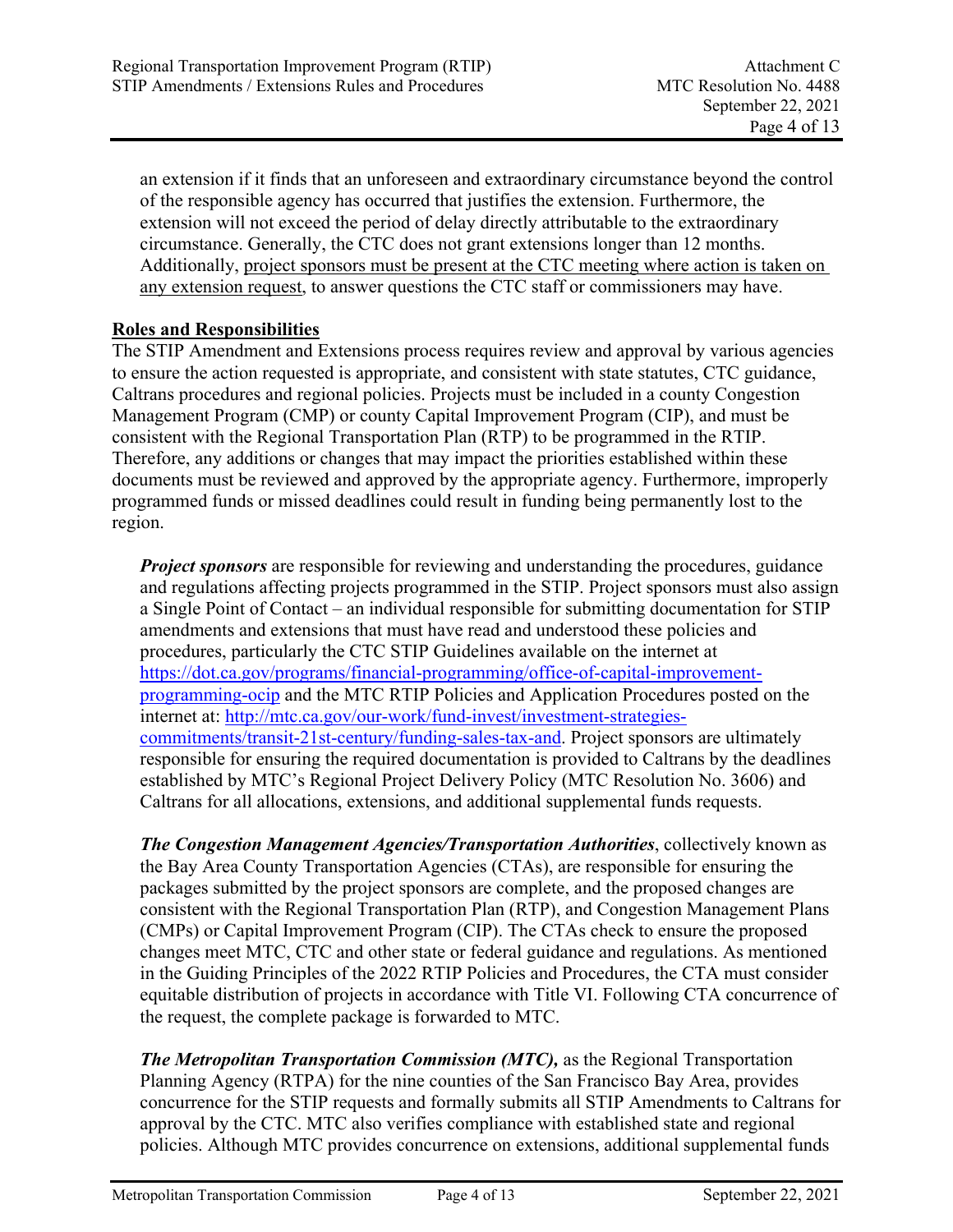requests and some allocation requests, it is the responsibility of the project sponsor, not MTC, to ensure the required documentation is submitted to Caltrans by the established deadlines for these action requests.

*The California Department of Transportation (Caltrans)* processes the requests and makes recommendations to the California Transportation Commission (CTC) in accordance with Department procedures and CTC policies and guidelines.

*The California Transportation Commission (CTC)* approves or rejects the requests based on state statutes and its own established guidance and procedures.

# **Requesting STIP Amendments and Extensions**

As described below, the procedures for processing STIP amendments and extensions vary depending on whether the project is sponsored by Caltrans or a local agency, and whether it has already received STIP funding. Extension Requests and STIP Amendments to delay projects programmed in the following fiscal year must be submitted to MTC and Caltrans by January 31 for CTC action no later than April.

# **Step 1: Project Sponsor Requests STIP Amendment or Extension**

# **For currently programmed Caltrans projects:**

- Caltrans and the appropriate CTA identify and discuss the issue(s) that may require an amendment or extension and notify MTC Funding Policy and Programs (FPP) Section staff that a change to the current STIP may be necessary and is being considered.
- Caltrans and CTA agree on proposed change(s).
- Where necessary, CTA staff requests policy board approval of proposed change.
- Once approved by the CTA, CTA notifies Caltrans in writing of the county's concurrence, with a copy sent to MTC FPP.
- Caltrans requests MTC concurrence for the STIP Amendment/Extension by transmitting the following to MTC FPP:
	- **EXTERM** Letter requesting the STIP Amendment or Extension with explanation and justification of the need for the action with the following attachments:

# **For a STIP Amendment:**

- Copy of CTA's letter of concurrence
- Revised electronic Project Programming Request (ePPR) Form https://dot.ca.gov/programs/financial-programming/office-of-capitalimprovement-programming-ocip
- Submittal of TIP Revision Request through  $FMS \frac{http://fms.mtc.ca.gov)}{http://fms.mtc.ca.gov)}$
- A construction 'STIP History' for each amendment that would delay the year of construction. The 'STIP History' outlines the project's construction history as programmed in the STIP with particular attention to any previous delays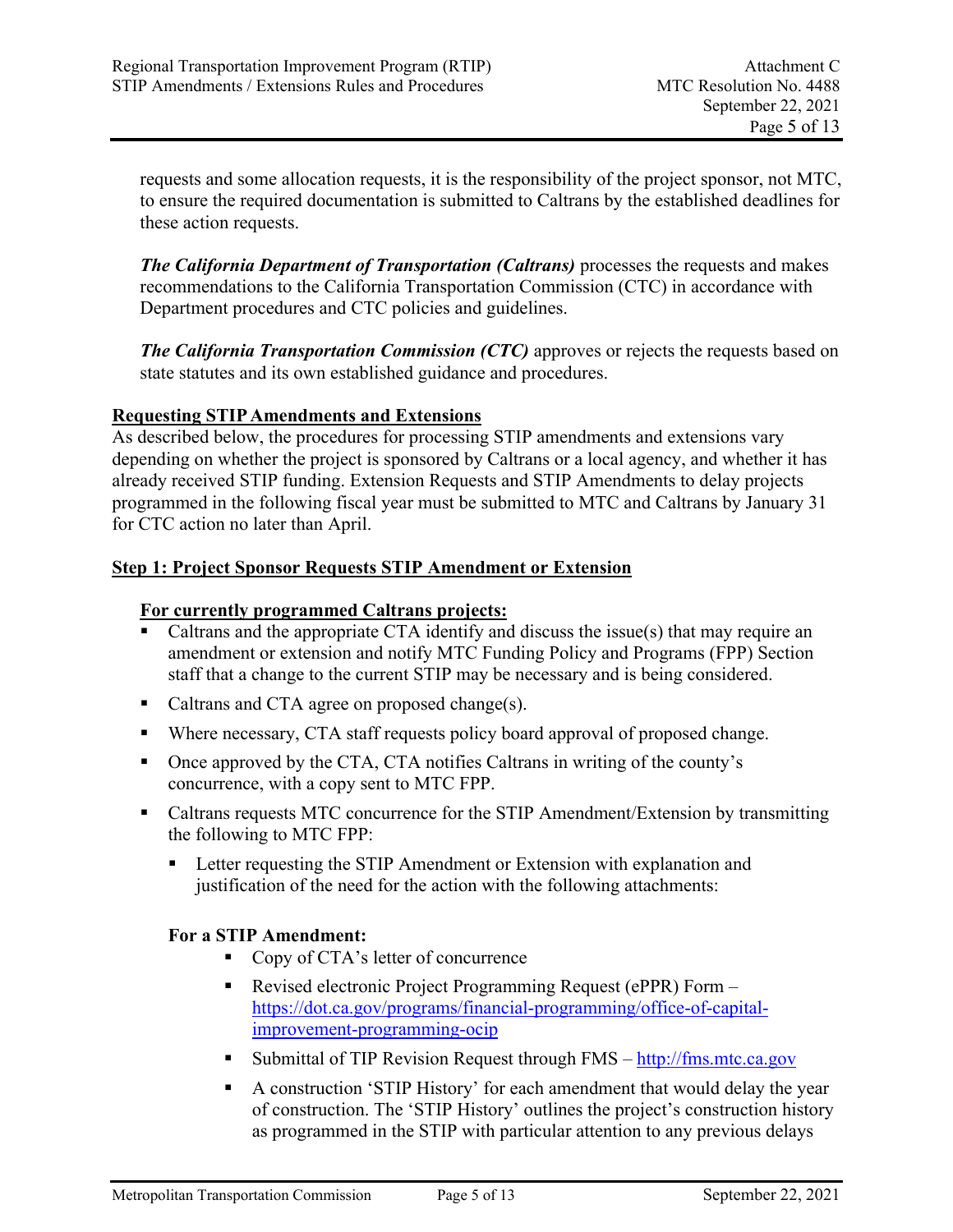and reason for the previous and current delay. It must note the original inclusion of the project construction component in the STIP and each prior project construction STIP amendment delay including for each, the amendment date, the dollar amount programmed for construction, and the scheduled year of construction delay. It must also include a statement on the financial impact of the construction delay on the project, and an estimated funding source for the additional funds necessary to complete the project under the delayed schedule. (A STIP History is only required for amendments to delay the year of construction.)

# **For an Extension:**

- Copy of CTA's letter of concurrence
- A construction 'STIP History' for each extension that would delay construction as described above for a STIP Amendment.

# **For currently programmed local projects:**

- Sponsor and the appropriate CTA identify and discuss the issue(s) that may require an amendment or extension and notify Caltrans and MTC Funding Policy and Programs Section staff that a change to the current STIP may be necessary and is being considered.
- **Sponsor and CTA agree on proposed change(s).**
- Sponsor requests CTA concurrence for the STIP Amendment/Extension by submitting the following to the CTA by January 31:
	- **EXTERM** Letter requesting the STIP Amendment or Extension with explanation and justification of the need for the action with the following attachments:

# **For a STIP Amendment:**

- Revised electronic Project Programming Request (ePPR) Form https://dot.ca.gov/programs/financial-programming/office-of-capitalimprovement-programming-ocip
- Submittal of TIP Revision Request through  $FMS \frac{http://fms.mtc.ca.gov)}{http://fms.mtc.ca.gov)}$
- A construction 'STIP History' for each amendment that would delay the year of construction. The 'STIP History' outlines the project's construction history as programmed in the STIP with particular attention to any previous delays and reason for previous and current delay. It must note the original inclusion of the project construction component in the STIP and each prior project construction STIP amendment delay including for each, the amendment date, the dollar amount programmed for construction, and the scheduled year of construction delay. It must also include a statement on the financial impact of the construction delay on the project, and an estimated funding source for the additional funds necessary to complete the project under the delayed schedule. (A STIP History is only required for amendments to delay the year of construction.)
- Any other documentation required by the CTA or Caltrans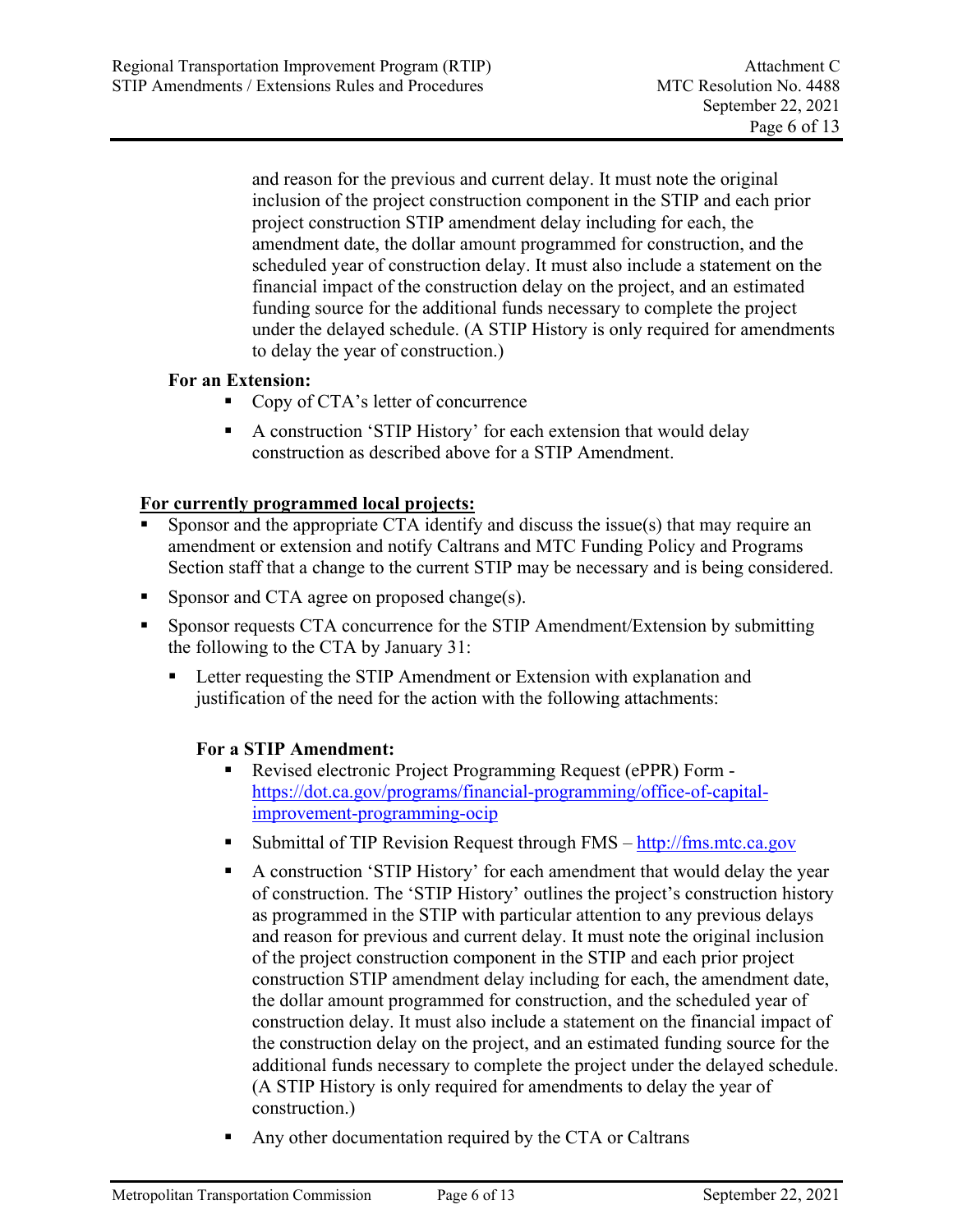# **For an Extension:**

- Copy of completed Request for Time Extension form (Exhibit 25-A, located on the internet at: https://dot.ca.gov/programs/local-assistance/forms/localassistance-program-guidelines-forms).
- A construction 'STIP History' for each extension that would delay construction, as described above for a STIP Amendment.
- A listing showing the status of all SB 45 and regional project delivery policy (MTC Resolution 3606) deadlines for all of the project sponsors' allocated STIP projects, and all active projects funded through the Federal Highway Administration (FHWA), including but not limited to Surface Transportation Program (STP), Congestion Mitigation Air Quality Improvement (CMAQ), and Active Transportation Program (ATP) projects. This is to ensure project sponsors are aware of the other deadlines facing other projects, and so that sponsors will work to meet those deadlines. A template is available online at: http://mtc.ca.gov/sites/default/files/Template\_FHWA\_Funded\_Projects\_Statu s.xlsx.
- Any other documentation required by the CTA or Caltrans
- Where necessary, CTA staff requests policy board approval of proposed request.
- Sponsor submits Caltrans' "Request for Time Extension" form and any other required documentation to Caltrans.
- CTA requests MTC concurrence for the STIP Amendment/Extension by transmitting a letter to MTC FPP requesting the STIP Amendment or Extension with explanation and justification of the need for the action along with the documentation submitted by the project sponsor. A copy of the request is also sent to Caltrans.
- Sponsor must be present at the CTC meeting where action is being taken on the extension request to justify the reasons for the extension. Failure to be present may result in the CTC denying the extension request, and risk losing the programmed funds permanently due to missed deadlines. In limited instances, a project sponsor may request that their CTA be available in place of the project sponsor. The CTA and MTC must concur with this request via email.

**Important Tip***:* For STIP Extensions, the CTC will only grant an extension if it finds that an unforeseen and extraordinary circumstance beyond the control of the responsible agency has occurred that justifies the extension. Furthermore, the extension will not exceed the period of delay directly attributable to the extraordinary circumstance, up to a maximum of 20 months (although the Commission generally does not grant any extension longer than 12 months). It is therefore absolutely necessary that the letter and supporting documentation clearly explains and justifies the extension request. Failure to provide adequate justification and not being present at the CTC meeting will most likely result in an extension not being approved.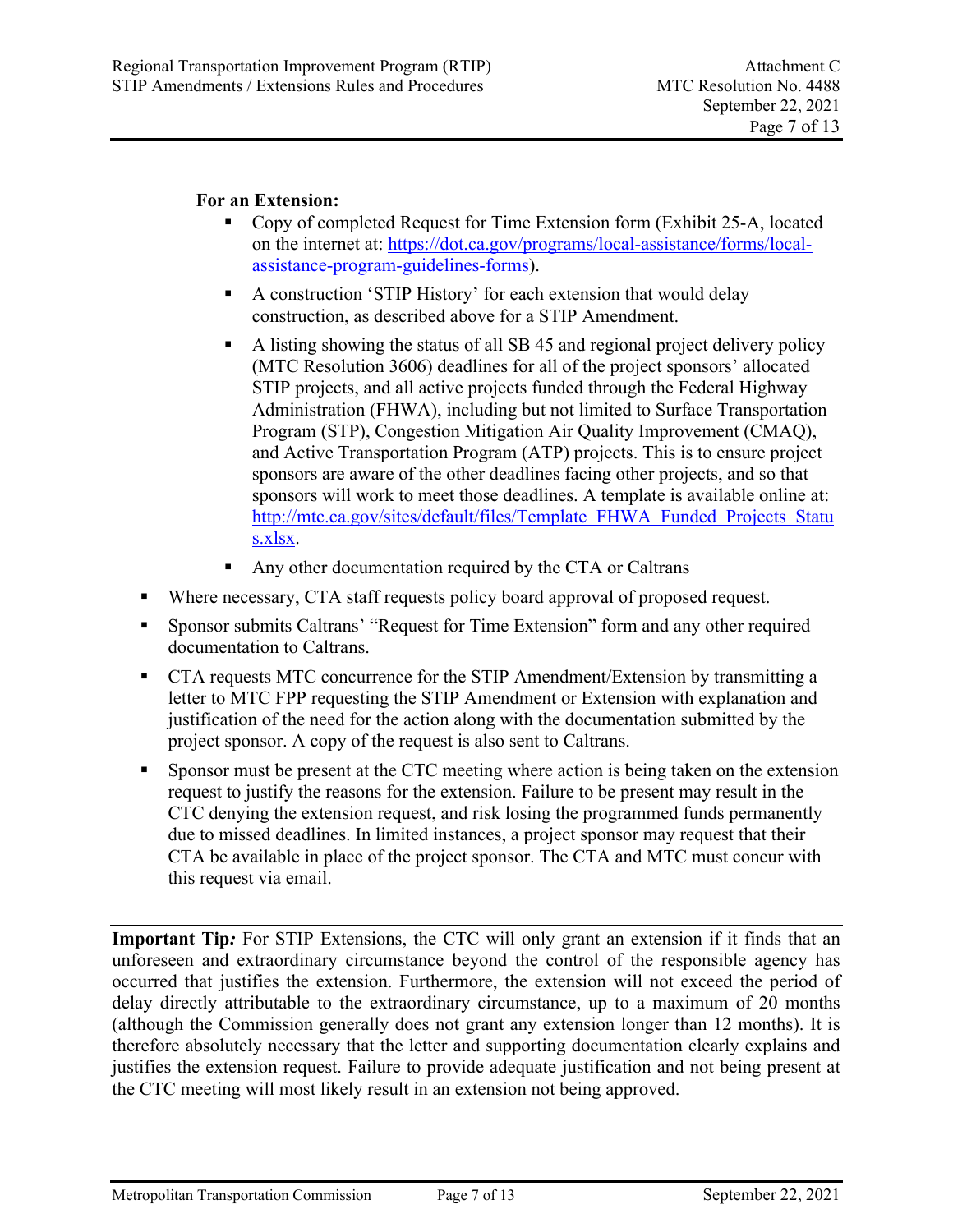### **For all new projects:**

- Sponsor and the appropriate CTA identify and discuss the issue(s) that may require a new project to be added to the STIP and notify Caltrans and MTC Funding Policy and Programs Section staff an amendment to the current STIP may be necessary and is being considered.
- **Sponsor and CTA agree on proposed addition.**
- Sponsor requests CTA concurrence for the STIP Amendment by submitting the following to the CTA:
	- **EXTER 1** Letter requesting the STIP Amendment with explanation and justification of the need for the project to be added to the STIP.
	- Submittal of TIP Revision Request through  $FMS \frac{http://fms.mtc.ca.gov)}{http://fms.mtc.ca.gov)}$
	- **RTIP Application form including:** https://mtc.ca.gov/funding/state-funding/statetransportation-improvement-program-stip
		- Resolution of local support
		- Electronic Project Programming Request (ePPR) forms (with maps)
		- **Transportation Improvement Program (TIP) amendment**
		- **Project Study Report (PSR), or equivalent.**
		- Complete Streets Checklist and Performance Measures form, as applicable
		- Copy of State-Only Funding Request Exception Form (Only if requesting stateonly funding and project is not on pre-approved state-only eligible funding list. Original request is to be submitted directly to Caltrans HQ Budgets for processing and approval prior to MTC submittal of the request to Caltrans/CTC).
- **CTA** staff obtains policy board approval of proposed addition.
- CTA requests MTC concurrence for the new project by transmitting a letter to MTC FPP requesting the STIP Amendment with an explanation and justification of the need for the project along with a copy of the CTA Resolution approving the project, and the documentation listed above provided by the project sponsor.

# **Step 2: MTC Review and Concurrence**

- Once a complete request has been received, MTC FPP staff will place the request on the MTC Programming and Allocations Committee (PAC) meeting agenda for concurrence of major changes, or prepare a letter of concurrence for the Executive Director's signature for minor changes.
- Following approval by PAC and/or the Executive Director, MTC will send a Letter of Concurrence to Caltrans District 4 with a copy to the appropriate CTA. (District 4 will ensure that the request is copied to the appropriate contacts at Caltrans Headquarters and CTC.) MTC may concur with minor extensions administratively at the staff level, and with minor changes on Caltrans-sponsored projects administratively via email.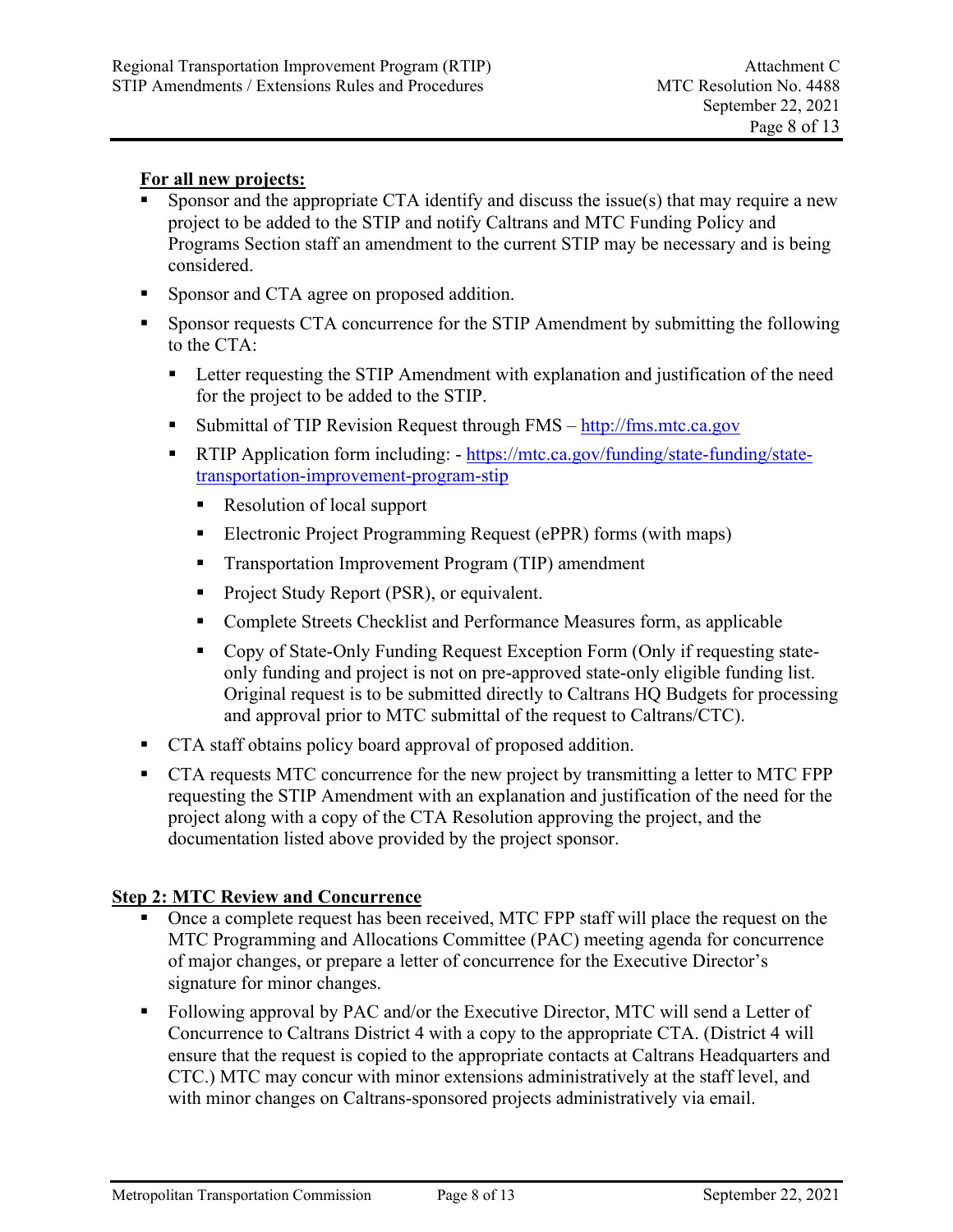## **Major versus minor changes**

- All major changes, including any requests to program a new project, will be presented to MTC's Programming and Allocations Committee (PAC) to determine MTC's concurrence. Major changes include:
	- request to program a new project (or delete a project)
	- schedule delay that affects air quality conformity analysis
	- **PEDROOF** project advance with reimbursement or replacement project per AB 3090
	- request to use Grant Anticipation Revenue Vehicle (GARVEE) financing
- For minor changes, MTC staff may write a letter of concurrence for the Executive Director's signature. Minor changes include:
	- Extension requests for allocation, award, expenditure and reimbursement/project completion deadlines (minor extensions may be concurred administratively by MTC staff)
	- schedule changes, except where change implies major cost or delivery ramifications
	- changes in implementing agency or project sponsor
	- $\blacksquare$  changes to project budget that are less than 20% of the total project cost or less than \$1 million.
	- $\blacksquare$  redirection of funds from one project component to another (e.g. from project engineering into environmental)
	- changes considered routine and not impacting project delivery
	- \* Amendments or extensions based on new federal or state requirements may need to go to MTC's PAC

#### **Additional/Supplemental Funds**

On occasion it may be necessary to provide additional 'Supplemental' funding to a project as a result of cost increases or revised cost estimates. There are several different processes to follow depending on where the project is within its delivery schedule. The various methods to add STIP funding to a project are as follow:

**Biennial STIP Cycle:** If additional funding is identified years before the actual allocation, the project sponsor may request the funding through the biennial STIP adoption process. This process is outlined in MTC's RTIP Policies and Application Procedures, and is the preferred method of requesting additional/supplemental funds.

**STIP Amendment:** If additional funding is identified prior to the allocation of funds, but is required prior to the next biennial STIP adoption, a STIP amendment adding the funds to the project may be requested as outlined in the STIP Amendment procedures above. However, in most cases the additional funds could be added at the time of allocation, thus foregoing the STIP amendment process.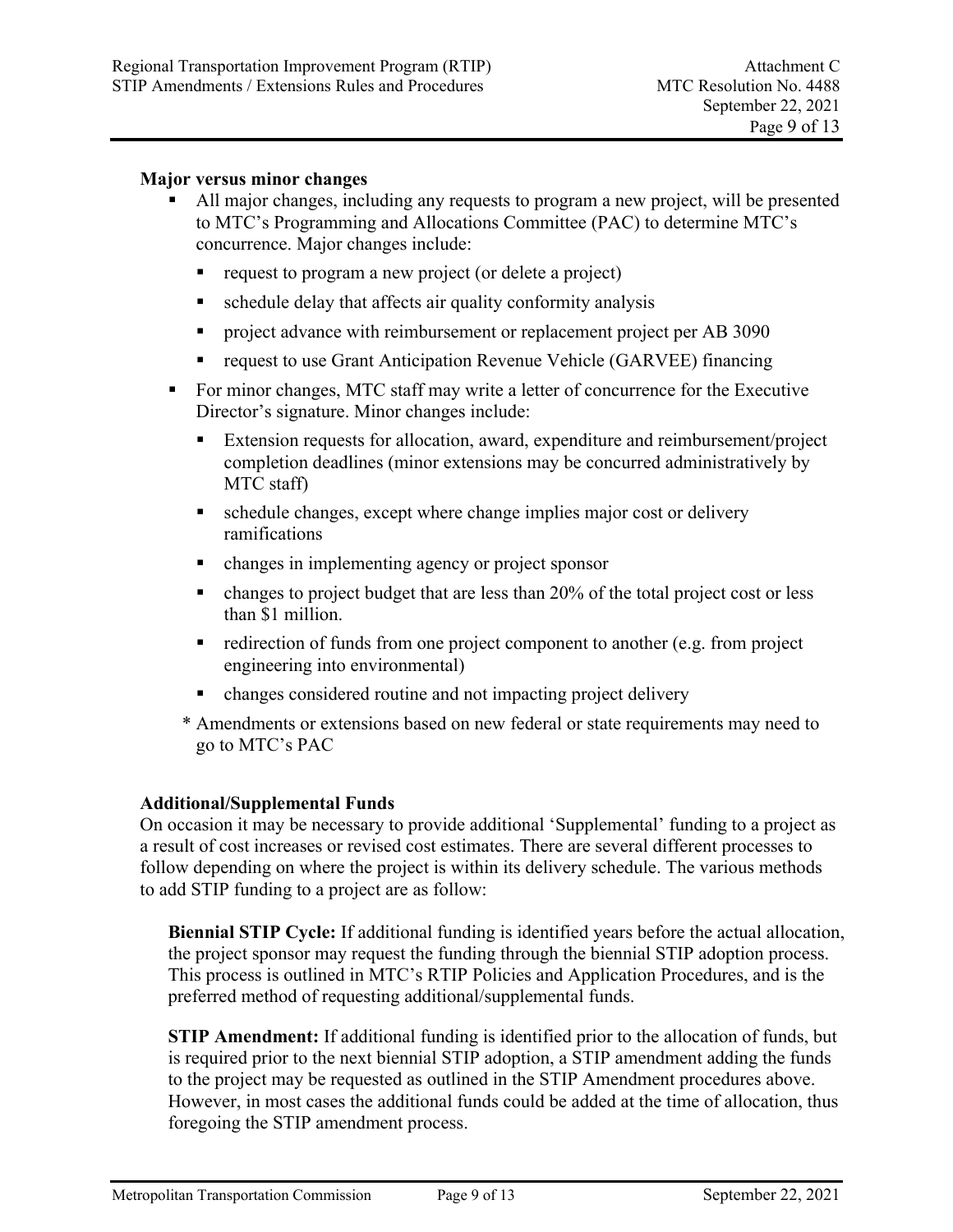**Additional Funds at Time of Allocation:** Often the simplest way to add supplemental funds is at the time of allocation. The process is the same as the procedures outlined above for a time extension (Exhibit 25-A, located on the internet at: https://dot.ca.gov/programs/local-assistance/forms/local-assistance-program-guidelinesforms). In all supplemental funding requests, the additional funding must be approved by the CTC.

**Additional Funds After Allocation:** It may be necessary to seek additional funds after an allocation, either to award the project or due to unforeseen cost increases while the project is under construction. In either case, an analysis should be performed to determine whether re-engineering (sometimes called "value engineering") could achieve cost reductions to accommodate the increase. If additional funds are still necessary, a funding source outside the STIP should be pursued prior to seeking additional STIP funding. If it is determined that additional STIP funds are needed, then the project sponsor should proceed as with the procedures outlined for "Additional Funds at Time of Allocation". It should be noted that once the funds are allocated, the project sponsor does not have the option to add the funds through a STIP amendment since the CTC does not allow amendments to change the programming for a given component after the funds have been allocated.

# **Allocation of Funds**

Project sponsors request an allocation of funds directly to Caltrans, with Caltrans placing the request on the CTC Agenda for approval. The completed request package is due to Caltrans 60 days prior to the CTC meeting where the funds are anticipated to be allocated. MTC requires sponsors to obtain MTC concurrence on allocation requests in addition to the circumstances noted below:

**Local Road Rehabilitation Projects:** Allocation of funds for local road rehabilitation projects requires certification from MTC. Project sponsors should submit the "Pavement Management System Certification" form with the "Local Road Rehabilitation Project Certification" form attached (Exhibits 25-L and 25-K, both found on the internet at: https://dot.ca.gov/programs/local-assistance/forms/local-assistance-program-guidelinesforms) directly to MTC for signature. MTC will then transmit the signed form to Caltrans District 4 – Local Assistance. All other allocation request documentation should be sent directly to Caltrans District 4 – Local Assistance.

**Allocation of State-Only Funds**: MTC concurs with all State-Only funds allocations that are listed in the STIP as State-Only. Projects without State-Only funding pre-approved by CTC must request a State-Only Funding Exception form (Exhibit 25-E, found on the internet at: https://dot.ca.gov/programs/local-assistance/forms/local-assistance-programguidelines-forms). MTC must concur with the exception request, and the form is submitted to Caltrans.

**Funds Allocated Differently than Programmed:** In some instances it may be necessary to allocate funds differently from what is programmed in the STIP. These situations generally still require MTC concurrence. Fortunately a STIP amendment may not be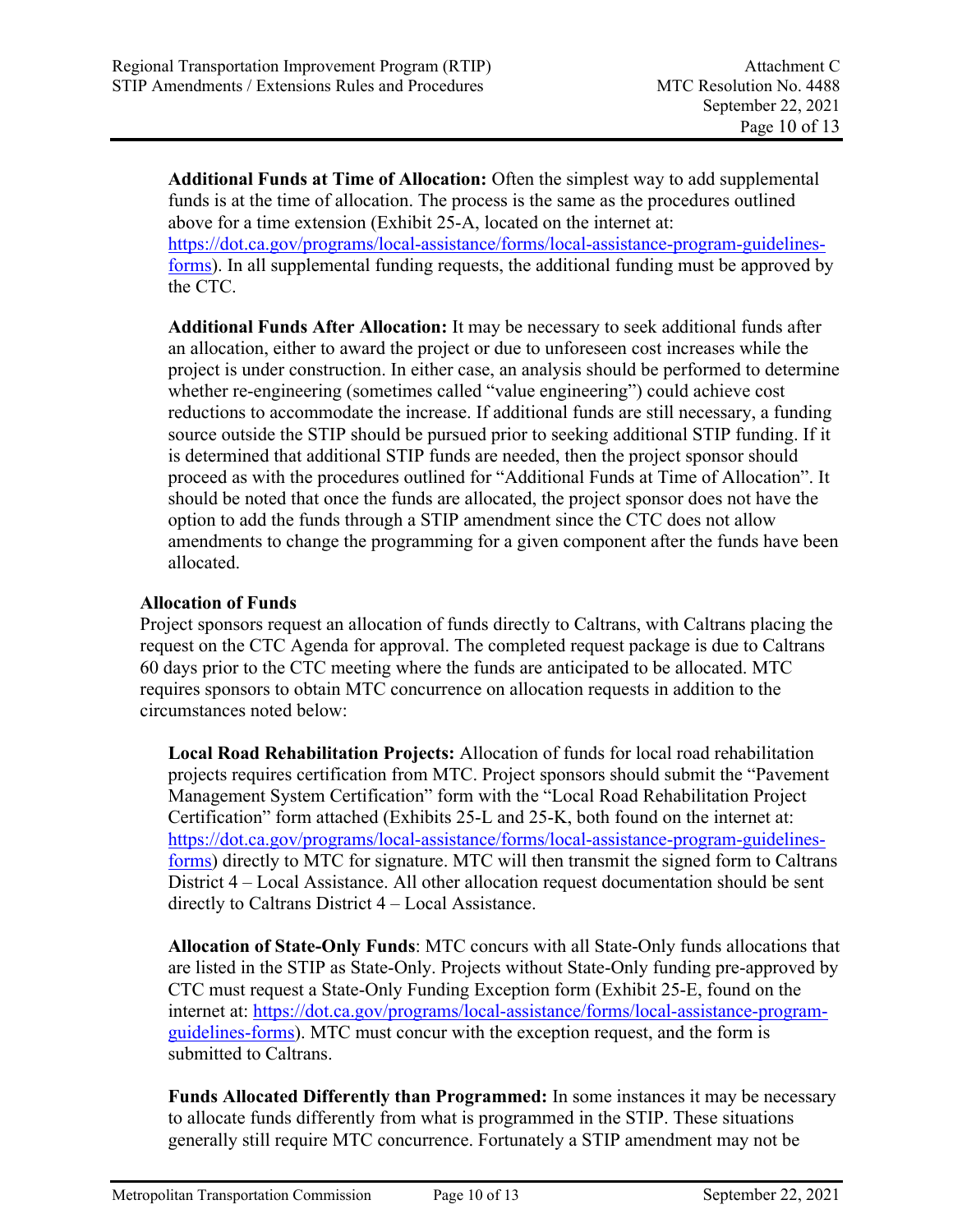required, and the funding may be revised at the time of the allocation, thus avoiding the long STIP amendment process. However, A TIP amendment is still required, especially if federal funds are involved. Changes that are allowed at the time of allocation are noted below; however, project sponsors should consult with Caltrans District 4 Local Assistance, the CTA and/or MTC to determine whether a change at the time of allocation is permissible before preparing the allocation request.

- Change in implementing agency
- Cost savings (allocation less than program amount)
- Redirection of funds among project components or phases within the project as long as total STIP funding has not increased or previously been allocated.
- Advancement of funding from future years (transit projects with funds to be transferred to FTA require a TIP amendment to advance funds)
- Change in funding type (a change to state-only funding requires approval from Caltrans with their "State-Only Funding Request Exception" form if the project type is not on the pre-approved state-only eligible funding list – see "Allocation of State-Only Funds" above).

**STP/CMAQ Match Reserve:** Project sponsors must work with the applicable CTA to obtain programming approval for STP/CMAQ match made available in the STIP. The CTA develops a countywide list for the use of the reserved funds and submits the list to MTC, who in turns provides Caltrans with the region-wide Match Program. Any deviation from this program, whether in the funding amount, project sponsor, or funding year, requires the CTA to resubmit an updated plan for the county to MTC. Caltrans cannot allocate the matching funds if they are inconsistent with the approved STIP - STP/CMAQ Match Program.

**Funds allocated as programmed in the STIP:** The allocation of funds as they are programmed in the STIP and TIP should receive MTC concurrence. Project sponsors work with Caltrans District 4 local assistance and MTC programming staff in obtaining the allocation. STIP projects using federal funds will not receive federal authorizations to proceed without the project being properly listed in the TIP. Federal authorization to proceed (E-76) requests must be submitted to Caltrans concurrently with the STIP allocation package to avoid delays to authorization.

**Important Tip***:* Although some minor changes in the allocation of funds may not require a full STIP amendment, most changes still require MTC concurrence, and possibly a TIP amendment and a vote of the CTC. Project sponsors are encouraged to consult with the CTA, and Caltrans District 4 prior to preparing any allocation request, to ensure sufficient time is allowed for processing the allocation request, particularly toward the end of the year when the Timely Use of Funds provisions of SB 45 are of critical concern.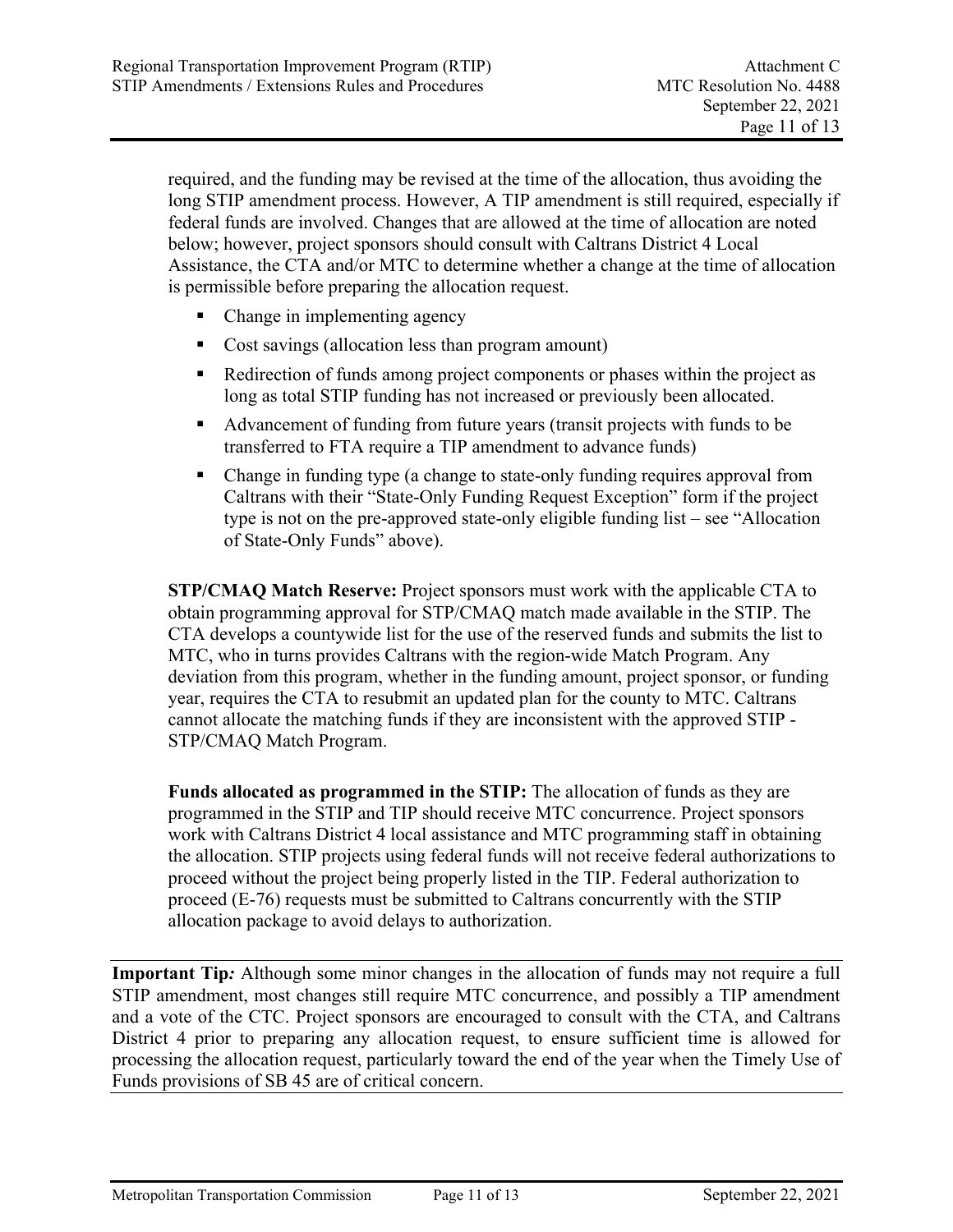## **Timeline for STIP Amendment/Extension Approval**

Completed documentation requesting MTC concurrence must be received by MTC staff no later than the first day of the month prior to the month in which the request will be heard by the Programming and Allocations Committee (PAC). (For example, requests received by January 1 will be reviewed at the February PAC meeting). Subsequently, requests with completed documentation and MTC concurrence must be submitted to the Caltrans District Office 60 to 90 days prior to the CTC meeting where the item will be considered. Therefore, requests for concurrence need to be submitted to MTC generally 150 days prior to CTC action for STIP Amendments and 120 days prior to CTC action for extensions.

For example, a STIP amendment request to add a new STIP project (considered a major amendment) is due to MTC by January 1, so it may be approved at the February PAC Meeting, and then submitted to Caltrans in time for the 60-day due date of March 21, so it may be noticed at the May 18 CTC meeting for action at the June 29 CTC meeting.

**Important Tip***:* The CTC will not amend the STIP to delete or change the funding for any project component after the beginning of the fiscal year in which the funding is programmed. Therefore, all amendments to delay a project component must be approved by the CTC by the June meeting in the year prior to the programmed year of funding. To meet this deadline, amendments to delay delivery must be submitted to MTC no later than January 1 of the fiscal year prior to the fiscal year of the funding subject to delay.

#### **Timely Delivery of Programmed Funds**

Projects programmed in the STIP must adhere to the delivery polices established in MTC Resolution 3606. Unless coordination with other funding sources and programs require a later date, requests for STIP extensions, amendments to delay existing STIP projects and STIP allocations are due to Caltrans Local Assistance no later than January 31 of the fiscal year the funds are programmed in the STIP. This is to ensure STIP projects do not miss the June 30 endof year delivery deadlines imposed by the CTC.

A due date schedule is prepared each year for the submittal of STIP requests. This schedule is posted on the internet at: https://dot.ca.gov/programs/financial-programming/office-of-capitalimprovement-programming-ocip In addition, MTC Resolution 3606 imposes regional deadlines in advance of state and federal timely use of funds deadlines, to ensure funds are not lost to the region.

# **STIP Amendment Form/TIP Amendment Form**

The forms necessary to initiate the STIP Amendment process may be downloaded from the MTC website at: https://mtc.ca.gov/funding/state-funding/state-transportation-improvement-programstip. TIP Amendments should be processed through the Fund Management System, also available at the website mentioned above.